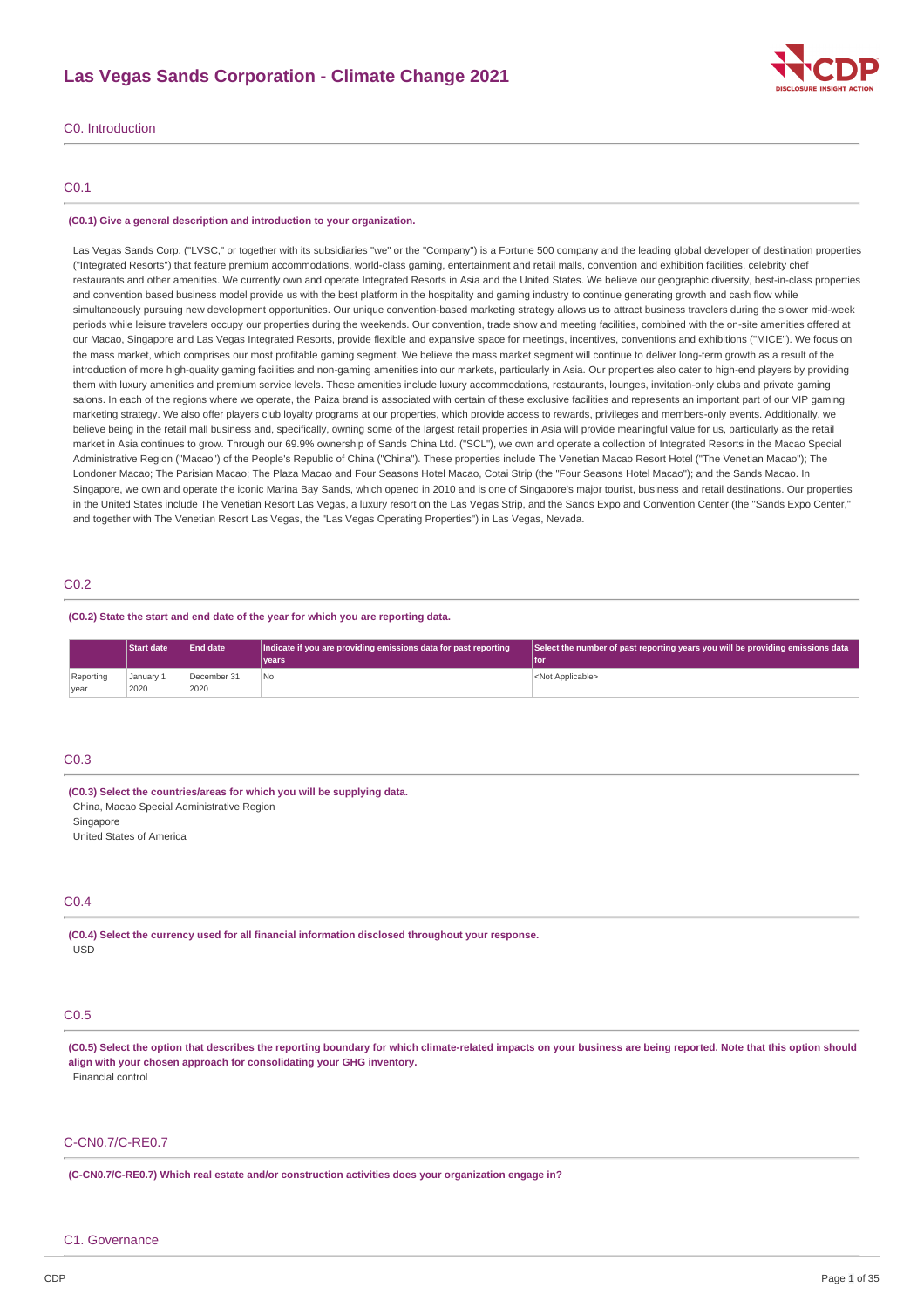# C1.1

**(C1.1) Is there board-level oversight of climate-related issues within your organization?** Yes

# C1.1a

(C1.1a) Identify the position(s) (do not include any names) of the individual(s) on the board with responsibility for climate-related issues.

|               | Position of Please explain                                                                                                                                                                                 |
|---------------|------------------------------------------------------------------------------------------------------------------------------------------------------------------------------------------------------------|
| individual(s) |                                                                                                                                                                                                            |
| Chief         | LVS' President and Chief Operating Officer (COO), who is also a board member, is the senior executive with direct oversight of Sands ECO360 Global Sustainability program with responsibility for          |
| Operating     | environmental issues, including climate-related issues. He reviews the strategic direction and progress of global sustainability efforts with the Chief Sustainability Officer and reports to the Board of |
| Officer       | Directors as needed. The COO is positioned with the strongest ability to act on climate-related issues which can pose both financial risk (e.g. carbon tax, increasing energy tariffs/spend) and           |
| (COO)         | opportunities (e.g. energy efficiency). The COO is also best positioned to ensure our sustainability program is executed properly by, overseeing strategic direction, major project execution, and         |
|               | progress against goals and targets. For example, the COO decides and approves CAPEX budgets and acceptable payback periods for global Sands ECO360 ECOtracker projects. ECOtracker                         |
|               | projects include energy efficiency, process optimization, building system innovation, and renewable energy projects.                                                                                       |

# C1.1b

## **(C1.1b) Provide further details on the board's oversight of climate-related issues.**

| <b>Frequency</b><br>with<br>which<br>climate-<br>related<br>a<br>scheduled<br>agenda<br>item | Governance<br>mechanisms<br>into which<br>climate-<br>related issues<br>issues are are integrated                                                                                                                                                                                                                                                                                                                                                                                                                                                                                 | Scope of<br>board-<br>level<br>oversight | Please explain                                                                                                                                                                                                                                                                                                                                                                                                                                                                                                                                                                                                                                                                                                                                                                                                                                                                                                                                                                                                                                                                                                                                                                                                                                                                                                                                                                                                                        |
|----------------------------------------------------------------------------------------------|-----------------------------------------------------------------------------------------------------------------------------------------------------------------------------------------------------------------------------------------------------------------------------------------------------------------------------------------------------------------------------------------------------------------------------------------------------------------------------------------------------------------------------------------------------------------------------------|------------------------------------------|---------------------------------------------------------------------------------------------------------------------------------------------------------------------------------------------------------------------------------------------------------------------------------------------------------------------------------------------------------------------------------------------------------------------------------------------------------------------------------------------------------------------------------------------------------------------------------------------------------------------------------------------------------------------------------------------------------------------------------------------------------------------------------------------------------------------------------------------------------------------------------------------------------------------------------------------------------------------------------------------------------------------------------------------------------------------------------------------------------------------------------------------------------------------------------------------------------------------------------------------------------------------------------------------------------------------------------------------------------------------------------------------------------------------------------------|
| Sporadic -<br>as<br>important<br>matters<br>arise                                            | Reviewing and<br>guiding<br>strategy<br>Reviewing and<br>guiding major<br>plans of action<br>Reviewing and<br>guiding risk<br>management<br>policies<br>Reviewing and<br>guiding annual<br>budgets<br>Reviewing and<br>guiding<br>business plans<br>Setting<br>performance<br>objectives<br>Monitoring<br>implementation<br>and<br>performance of<br>objectives<br>Overseeing<br>major capital<br>expenditures,<br>acquisitions<br>and<br>divestitures<br>Monitoring and<br>overseeing<br>progress<br>against goals<br>and targets for<br>addressing<br>climate-related<br>issues | $<$ Not<br>Applicabl<br>e                | The Board of Directors can discuss climate-related issues when necessary including overseeing major capital expenditures and reviewing and guiding business plans or<br>major plans or action. For example, the board reviews any new development projects, which are a primary source of capital expenditure and part of the company's major<br>business strategy. As part of these development projects, we leverage internal Sustainable Development Standards to ensure resorts are developed sustainably. These<br>standards provide quidance on how to integrate energy, water, and natural resource efficiency and conservation into new development projects. Further, the board reviews<br>and guides annual budgets including sustainability related expenditures. While our company has not historically engaged in acquisition or divestiture strategies, should we<br>do so in the future, these responsibilities would fall with the board. The COO, who is also a board member, directly oversees all sustainability efforts, including monitoring<br>implementation and performance, overseeing strategic direction and major project execution, and reviewing progress against climate goals and targets for addressing<br>climate-related issues. The COO also reviews employee incentives such as bonuses related to company executives' ability to meet environmental, social, governance<br>performance targets. |

# C1.2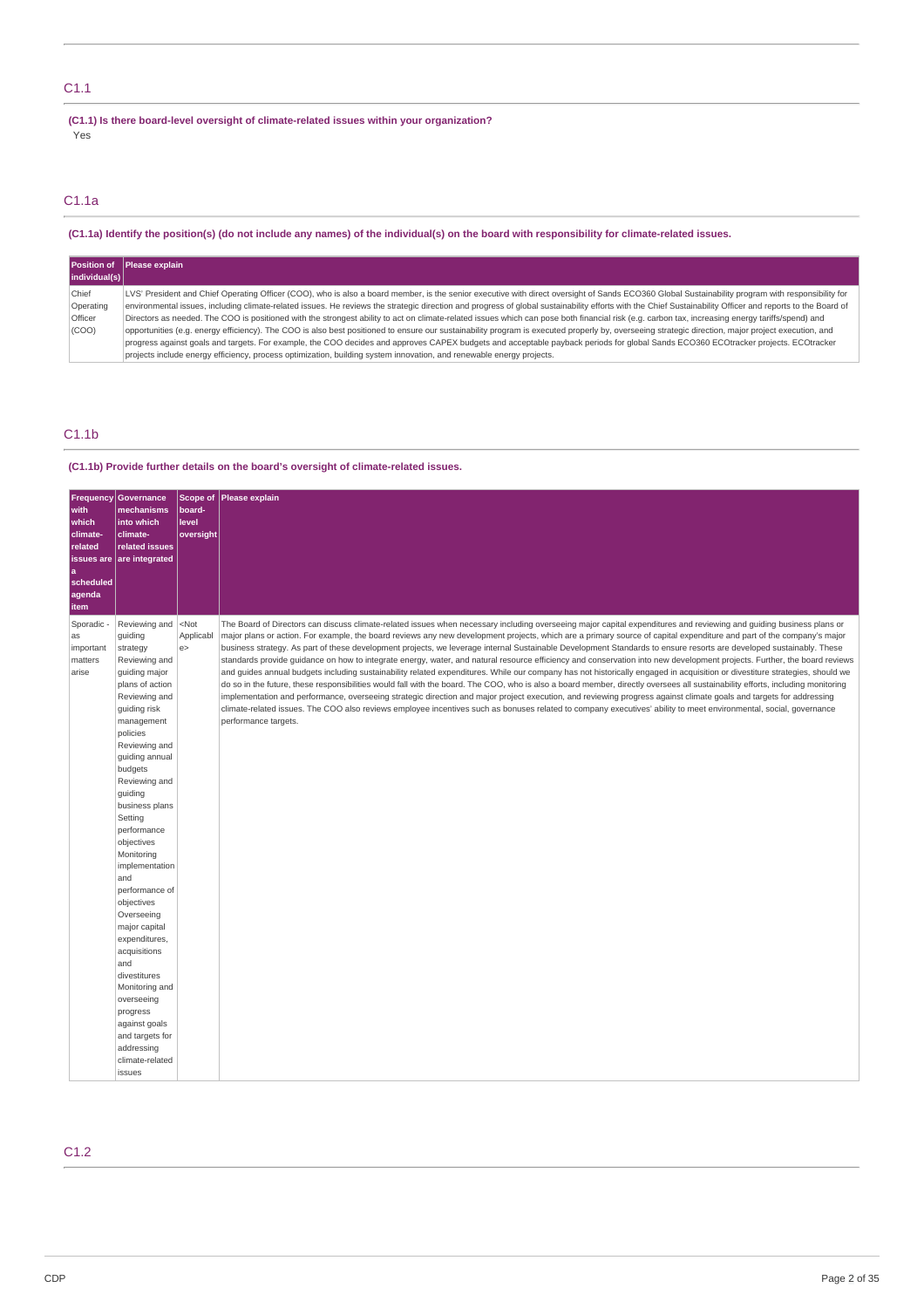**(C1.2) Provide the highest management-level position(s) or committee(s) with responsibility for climate-related issues.**

| Name of the position(s) and/or<br>committee(s) |                        | <b>Reporting line Responsibility</b>                                   | Coverage of<br>responsibility | Frequency of reporting to the board on climate-related<br>lissues |
|------------------------------------------------|------------------------|------------------------------------------------------------------------|-------------------------------|-------------------------------------------------------------------|
| Chief Sustainability Officer (CSO)             | $<$ Not<br>Applicable> | Both assessing and managing climate-related risks and<br>opportunities | <not applicable=""></not>     | Ouarterly                                                         |

# C1.2a

(C1.2a) Describe where in the organizational structure this/these position(s) and/or committees lie, what their associated responsibilities are, and how climate**related issues are monitored (do not include the names of individuals).**

The Chief Sustainability Officer (CSO), oversees the Global Sustainability Department and reports directly to the Chief Operating Officer, who is a board member. The CSO has responsibilities for the LVS Enterprise Risk Management process related to environmental issues including climate change, reviewing and guiding sustainability strategy, developing major plans of actions, climate change related risk management policies, annual budget, business plans, approving environmental targets, and managing the execution of the Sands ECO360 sustainability program at all properties globally. Specifically, the Sands ECO360 sustainability program's focus areas include renewable energy efficiency, water efficiency, water reuse, recycling and waste management, supply chain, sustainable meetings and events, communication, employee education, and community outreach. Climate-related responsibilities lie with the CSO as she holds responsibilities for implementation of environmental, social, governance initiatives within the company. The CSO's monitoring process for climate-related issues includes assessing the Global Sustainability Department's and property sustainability team's progress towards quantitative and qualitative environmental targets including emissions reduction, water conservation, and waste diversion on a weekly basis. The CSO then meets with the COO bi-weekly to review the Sands ECO360 program's strategic direction, budget and major capital expenditure, the progress of global sustainability efforts, and substantive climate-related risks and opportunities. The CSO holds the most effective role to advance the Sands ECO360 program forward for LVS.

## C1.3

(C1.3) Do you provide incentives for the management of climate-related issues, including the attainment of targets?

|       | Provide incentives for the management of climate-related issues | commen. |
|-------|-----------------------------------------------------------------|---------|
| Row 1 |                                                                 |         |

### C1.3a

#### (C1.3a) Provide further details on the incentives provided for the management of climate-related issues (do not include the names of individuals).

| <b>Entitled to incentive</b>                     | Type of            | <b>Activity</b><br>incentive   inventivized                                                                       | <b>Comment</b>                                                                                                                                                                                                                                                                                                                                                                                                                                                                                              |
|--------------------------------------------------|--------------------|-------------------------------------------------------------------------------------------------------------------|-------------------------------------------------------------------------------------------------------------------------------------------------------------------------------------------------------------------------------------------------------------------------------------------------------------------------------------------------------------------------------------------------------------------------------------------------------------------------------------------------------------|
| Chief Sustainability Officer   Monetary<br>(CSO) | reward             | Emissions<br>reduction project                                                                                    | The Chief Sustainability Officer's (CSO) Management Incentive Program goals relates to ECOtracker emission and energy reduction projects and<br>targets. The CSO is also responsible for the achievement of sustainability targets such as our science-based targets.                                                                                                                                                                                                                                       |
| Chief Procurement Officer   Monetary<br>(CPO)    | reward             | Emissions<br>reduction project                                                                                    | As part of the company's Management Incentive Program, the Chief Procurement Officer (CPO) is eligible to receive a bonus if the company meets its<br>EBITDA targets. Following the company's achievement of its EBITDA targets, the CPO is then eligible to receive a percentage of his total bonus based<br>on his progress against his individual goals and targets. One of the CPSO's goals is related to the company's sustainability performance (including<br>energy, water, and waste performance). |
| Chief Operating Officer<br>(COO)                 | Monetary<br>reward | Emissions<br>reduction project<br>Company<br>performance<br>against a climate-<br>related<br>sustainability index | The CEO and Chairman, COO, CFO, and General Counsel's annual bonuses are linked to 4 ESG related targets including #1 ESG incorporation into<br>Board of Directors oversight and governance #2 Progress against carbon emissions reduction target #3 Expansion of Sands Cares program and #4<br>Recognition on ESG related indices.                                                                                                                                                                         |
| <b>Chief Financial Officer</b><br>(CFO)          | Monetary<br>reward | Emissions<br>reduction project<br>Company<br>performance<br>against a climate-<br>related<br>sustainability index | The CEO and Chairman, COO, CFO, and General Counsel's annual bonuses are linked to 4 ESG related targets including #1 ESG incorporation into<br>Board of Directors oversight and governance #2 Progress against carbon emissions reduction target #3 Expansion of Sands Cares program and #4<br>Recognition on ESG related indices.                                                                                                                                                                         |
| Chief Executive Officer<br>(CEO)                 | Monetary<br>reward | Emissions<br>reduction project<br>Company<br>performance<br>against a climate-<br>related<br>sustainability index | The CEO and Chairman, COO, CFO, and General Counsel's annual bonuses are linked to 4 ESG related targets including #1 ESG incorporation into<br>Board of Directors oversight and governance #2 Progress against carbon emissions reduction target #3 Expansion of Sands Cares program and #4<br>Recognition on ESG related indices.                                                                                                                                                                         |
| Other, please specify<br>(General Counsel)       | Monetary<br>reward | Emissions<br>reduction project<br>Company<br>performance<br>against a climate-<br>related<br>sustainability index | The CEO and Chairman, COO, CFO, and General Counsel's annual bonuses are linked to 4 ESG related targets including #1 ESG incorporation into<br>Board of Directors oversight and governance #2 Progress against carbon emissions reduction target #3 Expansion of Sands Cares program and #4<br>Recognition on ESG related indices.                                                                                                                                                                         |
| Environment/Sustainability   Monetary<br>manager | reward             | Emissions<br>reduction project                                                                                    | Sustainability managers and directors who manage or oversee climate change project related projects are required to set their Management Incentive<br>Program goals in relation to our company's long-term emissions reduction, energy efficiency, water efficiency, recycling, or supply chain engagement<br>goals.                                                                                                                                                                                        |
| Facilities manager                               | Monetary<br>reward | Emissions<br>reduction project                                                                                    | Certain facility managers and engineers who are involved in climate change related projects are also required to set their Management Incentive<br>Program goals in relation to our company's long-term emissions reduction, energy efficiency, water efficiency, and recycling.                                                                                                                                                                                                                            |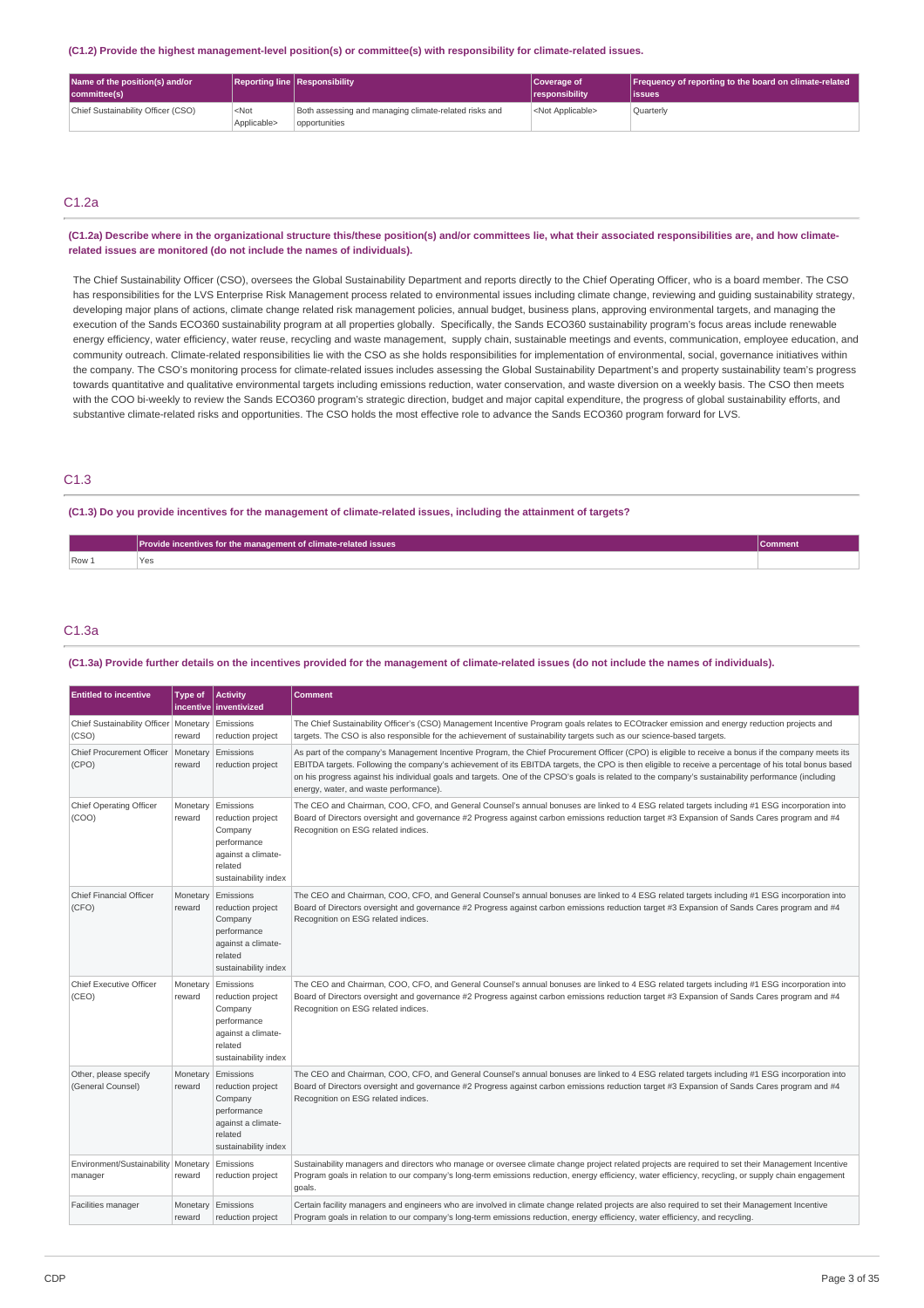# C2.1

(C2.1) Does your organization have a process for identifying, assessing, and responding to climate-related risks and opportunities? Yes

## C2.1a

### **(C2.1a) How does your organization define short-, medium- and long-term time horizons?**

|             | <b>From (years)</b> | To (years) | <b>Comment</b> |
|-------------|---------------------|------------|----------------|
| Short-term  |                     |            |                |
| Medium-term |                     |            |                |
| Long-term   |                     | L5         |                |

# C2.1b

### **(C2.1b) How does your organization define substantive financial or strategic impact on your business?**

We assess climate-related risk as part of the ERM program by identifying risk likelihood and potential impact and considering time-frame, management method and cost of management. The scale of the impact severity is defined as "1" for "minor" which is \$0-25 million, "2" for "moderate", which is \$26-100 million, "3" is for "major", which is \$101-250 million and "4" for "severe", which is \$251-500 million, and "5" is "catastrophic" which is over \$500 million. When identifying or assessing risks for LVS, substantive financial or strategic impact is defined as a scale of impact of \$101 million or more with a likely probability of occurring (likelihood 26-50%). The \$101 million threshold is less than 1% of the company annual revenue.

C2.2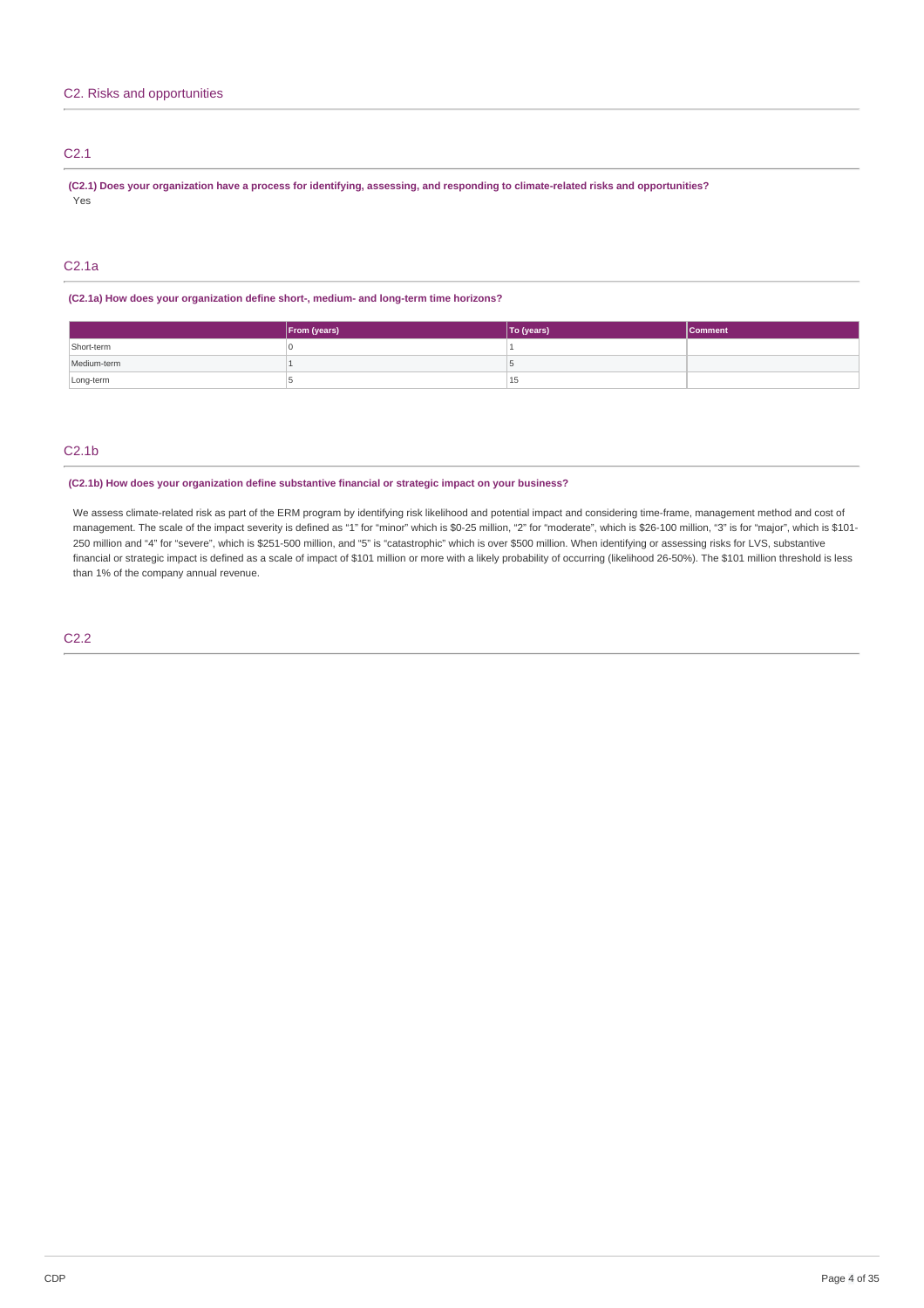#### **(C2.2) Describe your process(es) for identifying, assessing and responding to climate-related risks and opportunities.**

**Value chain stage(s) covered** Direct operations Upstream

**Risk management process**

Integrated into multi-disciplinary company-wide risk management process

**Frequency of assessment** More than once a year

**Time horizon(s) covered** Short-term

Medium-term Long-term

### **Description of process**

Las Vegas Sands and its affiliates, including Sands China Ltd. have an Enterprise Risk Management ("ERM") program that identifies and assesses company risks. Climaterelated risk assessment is part of the ERM program and is led by the Chief Sustainability Officer (CSO). The objectives of the ERM program include: (1) Implement a process that effectively identifies, assesses, and monitors LVS' most significant risks to inform business and investment decisions. (2) Enable ERM disclosures in LVS' annual reports. The ERM process is stated here. Risks are reviewed on a quarterly basis: (1) At the direction of LVS' Audit Committee, Executive Management creates a risk council to engage in the ERM assessment and to develop a sustainable ERM program. Audit Service Group (ASG) assists the risk council with engagement. (2) The risk council collaborates with an outside consulting firm and develops a risk inventory framework. Specific risks are aligned within 10 risk categories and considered on various time horizons. Climate-related risks are considered on short (0-1 years), medium (1-5 years), and long term (5-15+ years) time horizons. These risks are those that will impact the company's ability to operate, generate revenues and cash flows, or execute the business strategy. (3) After the risk inventory framework is developed, the relative significance of each item in the ERM Risk Inventory is assessed on two measures 1) likelihood of occurrence and 2) impact to the Company if the risk event or situation occurs. The risk assessment is scored on scales of 1-5 (1 is lowest and 5 is highest) for both risk likelihood and risk impact. Likelihood is defined as "the probability that risk could arise". Impact is defined as "the extent to which a risk event may adversely affect the company in the achievement of its objectives". When assessing impact, the full range of consequences were considered as well as the severity of those consequences. The scale of the impact severity is defined as "1" for "minor" which is \$0-25 million, "2" for "moderate", which is \$26-100 million, "3" is for "major", which is \$101-250 million and "4" is for "severe", which is \$251-500 million, and "5" is "catastrophic" which is over \$500 million. When identifying or assessing risks for LVS, substantive financial or strategic impact is defined as a scale of impact of \$101 million or more with a likely probability of occurring (likelihood 26-50%). The \$101 million threshold is less than 1% of the company annual revenue. The ASG interviews individuals who have primary knowledge of the specific risks (such as department leaders) in order to assess the likelihood and the impact severity and to document the mitigation strategy of each risk. Under the leadership of the CSO, the Global Sustainability Department identifies and assesses all climate-related risks as part of the ERM program. The most significant risks are reported to the corporate ERM program on a quarterly basis to be ranked among all risks for the company. The climate-specific related risk assessment is conducted at both company and asset level. The sustainability departments evaluate physical risks such as the impact of weather on utility costs on an ongoing basis. We use an internal weather model to track changes in weather patterns and utility consumption monthly. More specifically, our weather model uses regression analysis to determine the relationship between cooling degree-days and utility (including electricity and chilled water) consumption. We have used weather modeling for 5+ years to isolate the impact of weather from business activity on our utility consumption. Our model has indicated that the rate and extent of temperature change has been more volatile in recent years, and has impacted the pattern and magnitude of both heating and air conditioning consumption. Although we have determined that it is considered "likely" that we will experience an increase in cooling-degree days in all regions in the future, the financial impact of this increase over short, medium, and long-term time horizons is currently estimated to be "minor" (less than \$25 million). To respond and manage the impact of weather on utility costs, all of our properties are assigned energy reduction goals and are expected to meet their targets annually. Each property identifies and implements energy efficiency, optimization and conservation projects (ECOTracker projects) in order to meet these goals. The sustainability departments also evaluate transition risks such as emerging climate-related legislation. For example, we are continuously monitoring Singapore's Resource Sustainability Act which was passed at the end of 2019. Over the next five years, the policy aims to combat electronic waste, excess packaging and food waste. Marina Bay Sands is well-positioned to comply with the policy as waste tracking and reduction initiatives are an integral part of the Sands ECO360 program. Although it is considered "likely" that we will experience some increased operational costs to comply with the regulation, over short, medium, and long-term time horizons, the financial impact is estimated to be "minor" (less than \$25 million). To respond and manage the impact of increasing waste reduction and reporting requirements, all of our properties are assigned waste reduction goals and are expected to meet their targets annually. Each property identifies and implements waste management, reduction and recycling initiatives to meet their goals. These initiatives include food waste reduction and donation, increase the recyclability of products procured, and recycling construction waste during renovation and new development projects. Further, the sustainability department has also evaluated transition risks such as emerging and existing carbon tax regulations. The Carbon Pricing Act which was implemented in Singapore in Jan of 2019, affects large GHG emitters, such as power stations. Even though the carbon tax does not currently apply to the individual users of electricity, it is expected that the cost will be passed down to the users indirectly, and as such, it will impact our Marina Bay Sands (MBS) property's operational cost. If the current rate of \$5 per ton of GHG emissions for taxable facilities is fully passed down to MBS, this would amount to approximately \$500,000 in increased costs. Although it is considered "likely" that we will experience an increase in utility costs due to the regulation over short, medium, and long-term time horizons, the financial impact is estimated to be "minor" (less than \$25 million). To respond and manage the impact of increase carbon regulations, all properties implement ECOTracker projects (see above), which help reduce greenhouse gas emissions.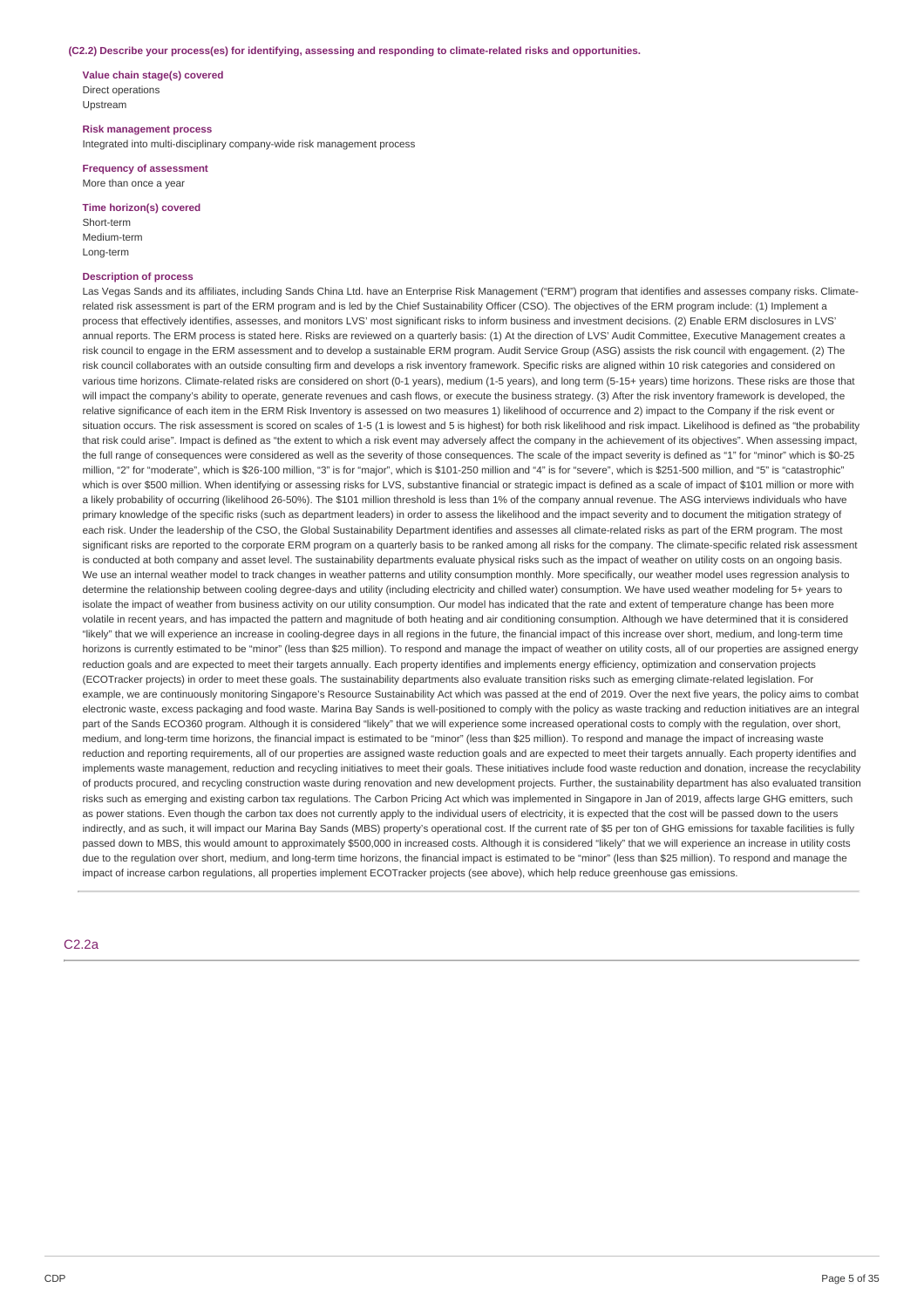## **(C2.2a) Which risk types are considered in your organization's climate-related risk assessments?**

|                        |                                 | Relevance Please explain                                                                                                                                                                                                                                                                                                                                                                                                                                                                                                                                                                                                                                                                                                                                                                                                                                                                                                                                                                                                                                                                                                                                                                                                                                                                                                                                                                                                                                                                                                                                                                                                                                                                                                                    |
|------------------------|---------------------------------|---------------------------------------------------------------------------------------------------------------------------------------------------------------------------------------------------------------------------------------------------------------------------------------------------------------------------------------------------------------------------------------------------------------------------------------------------------------------------------------------------------------------------------------------------------------------------------------------------------------------------------------------------------------------------------------------------------------------------------------------------------------------------------------------------------------------------------------------------------------------------------------------------------------------------------------------------------------------------------------------------------------------------------------------------------------------------------------------------------------------------------------------------------------------------------------------------------------------------------------------------------------------------------------------------------------------------------------------------------------------------------------------------------------------------------------------------------------------------------------------------------------------------------------------------------------------------------------------------------------------------------------------------------------------------------------------------------------------------------------------|
|                        | &<br>inclusion                  |                                                                                                                                                                                                                                                                                                                                                                                                                                                                                                                                                                                                                                                                                                                                                                                                                                                                                                                                                                                                                                                                                                                                                                                                                                                                                                                                                                                                                                                                                                                                                                                                                                                                                                                                             |
| Current<br>regulation  | Relevant,<br>always<br>included | The sustainability department and other departments as needed assess local and regional climate-related regulation on a scale of 1-5 for 1) likelihood or probability that the risk could<br>arise, and 2) impact or the extent to which a risk event may adversely affect the company in the achievement of its objectives. These risks are then included in the climate-related risk<br>assessment. For example, the Singapore government enacted the Carbon Pricing Act in Jan of 2019, which affects large GHG emitters, such as power stations. Even though the carbon<br>tax does not currently apply to the individual users of electricity, it is expected that the cost will be passed down to the users indirectly, and as such, it will impact our Marina Bay Sands<br>(MBS) property's operational cost. If the current rate of \$5 per ton of GHG emissions for taxable facilities is fully passed down to MBS, this would amount to approximately \$500,000 in<br>increased costs.                                                                                                                                                                                                                                                                                                                                                                                                                                                                                                                                                                                                                                                                                                                                            |
| Emerging<br>regulation | Relevant,<br>always<br>included | The sustainability department and other departments as needed assess local and regional emerging climate-related regulation on a scale of 1-5 for 1) likelihood or probability that the risk<br>could arise, and 2) impact or the extent to which a risk event may adversely affect the company in the achievement of its objectives. These risks are then included in the climate-related risk<br>assessment. For example, we are continuously evaluating emerging waste regulation. Singapore's Resource Sustainability Act which was passed at the end of 2019 and is being<br>incrementally introduced over the next five years. The policy aims to combat electronic waste, excess packaging and food waste. This emerging regulation will increase reporting burden,<br>and cost associated with data capture and reporting. Marina Bay Sands is well-positioned to comply with the policy as waste tracking and reduction initiatives are an integral part of the<br>Sands ECO360 program.                                                                                                                                                                                                                                                                                                                                                                                                                                                                                                                                                                                                                                                                                                                                           |
| Technology             | Relevant.<br>always<br>included | The sustainability department and other departments as needed assess climate-related technology risk on a scale of 1-5 for 1) likelihood or probability that the risk could arise, and 2)<br>impact or the extent to which a risk event may adversely affect the company in the achievement of its objectives. These risks are then included in the climate-related risk assessment. We<br>actively evaluate technologies that can help us mitigate the risk of increased utility costs on an ongoing basis. We evaluate sub-metering technology, building management systems,<br>efficiency technology, and new renewable energy technologies considering both the cost to implement and utility cost savings. For example, at Marina Bay Sands we used advanced<br>building management systems to automate building cooling, heating, and lighting processes. In 2019, the operation of this system cost very little and returned approximately \$340,000 USD<br>in savings. While some technologies require very little cost compared to the savings, other technologies such as advanced sub-metering to better understand exactly where and how<br>energy is being used can be costly. For instance, sub-metering is estimated to require an investment of approximately \$1-\$2 million USD per resort. Advanced sub-metering technology is<br>continuously being evaluated for implementation because of the potential savings. The cost to transition to lower emission technology, such as sub-metering, poses a risk to Las Vegas<br>Sands through increased capital costs. However, without these technologies, significant energy reduction and cost savings would be difficult to realize and operational cost would increase. |
| Legal                  | Relevant,<br>always<br>included | The sustainability department and other departments as needed assess climate-related legal risk on a scale of 1-5 for 1) likelihood or probability that the risk could arise, and 2) impact or<br>the extent to which a risk event may adversely affect the company in the achievement of its objectives. These risks are then included in the climate-related risk assessment. For example,<br>at Marina Bay Sands and Sands China Ltd., we review national environmental, health and safety legal requirements on an on-going basis as part of compliance with ISO 20121<br>certification. This includes a review of regulations pertaining to indoor and outdoor air quality, transportation exhaust standards, environmental permits and more. Further, each of our<br>properties reviews product stewardship commitments, public sustainability commitments, and operational license for potential issues. Non-compliance issues could result in fines or<br>penalties against the company as well as poor stakeholder perception, thus legal is a relevant risk type and always considered in our risk assessment.                                                                                                                                                                                                                                                                                                                                                                                                                                                                                                                                                                                                                    |
| Market                 | Relevant.<br>always<br>included | The sustainability department and other departments as needed assess climate-related market risk on a scale of 1-5 for 1) likelihood or probability that the risk could arise, and 2) impact or<br>the extent to which a risk event may adversely affect the company in the achievement of its objectives. These risks are then included in the climate-related risk assessment. For example,<br>we evaluate sustainability trends in the meetings, incentives, conferences, and exhibitions (MICE) industry on an on-going basis. MICE business is an important part of our revenue<br>stream. In order to support the company's competitive advantage in the MICE industry, we frequently review sustainability trends and update our green meeting practices and services to<br>reflect new consumer trends and significant sustainability issues. Specifically, in Singapore, at our Marina Bay Sands property, our property has gained MICE business because of our<br>strong environmental programs and practices. If our business practices or MICE offerings do not meet the expectations of our MICE clients there is a risk of losing business.                                                                                                                                                                                                                                                                                                                                                                                                                                                                                                                                                                                   |
| Reputation             | Relevant,<br>always<br>included | The sustainability department and other departments as needed assess climate-related reputation risk on a scale of 1-5 for 1) likelihood or probability that the risk could arise, and 2)<br>impact or the extent to which a risk event may adversely affect the company in the achievement of its objectives. These risks are then included in the climate-related risk assessment. For<br>example, as part of our global risk assessment, we evaluate the impact of not meeting our Sands ECO360 energy, water, and waste goals on the company's reputation. More specifically,<br>our science-based targets are highly visible to an array of stakeholders and it is important that we remain committed to achieving these targets. Although unfavorable, in the event that we<br>do not meet our Sands ECO360 goals, it is unlikely that this will have a negative financial impact on our operations. Further, we also evaluate our reputation as part of our global risk<br>assessment by considering how various stakeholders such as guests, suppliers, and non-profits view our Sands ECO360 program and environmental initiatives. We have previously<br>conducted Corporate Perception Research to understand the opinions of our stakeholders more deeply. The researchers noted that "making a noticeable, sustainable difference in the<br>community" can propel a company's reputation. If we fail to demonstrate sufficient measures to reduce our environmental impact we can be exposed to some level of reputational and<br>brand risk.                                                                                                                                                                                  |
| Acute<br>physical      | Relevant,<br>always<br>included | The sustainability department and other departments as needed assess climate-related acute-physical risk on a scale of 1-5 for 1) likelihood or probability that the risk could arise, and 2)<br>impact or the extent to which a risk event may adversely affect the company in the achievement of its objectives. These risks are then included in the climate-related risk assessment. For<br>example, Typhoon Hato in 2017 was one of the strongest typhoons in the past 50 years to impact Macao. A smaller typhoon, typhoon Mangkhut, hit Macao In 2018. Typhoons of various<br>sizes impact Macao annually. These typhoons could cause potential damage to Sands China Ltd. properties and/or result in partial or full resort closures, which could decrease revenue.<br>Typhoons have not had a scale of impact of \$101 million or more on our operations.                                                                                                                                                                                                                                                                                                                                                                                                                                                                                                                                                                                                                                                                                                                                                                                                                                                                         |
| Chronic<br>physical    | Relevant,<br>always<br>included | The sustainability department and other departments as needed assess climate-related chronic physical risk on a scale of 1-5 for 1) likelihood or probability that the risk could arise, and 2)<br>impact or the extent to which a risk event may adversely affect the company in the achievement of its objectives. These risks are then included in the climate-related risk assessment. For<br>example, we identified volatile and unpredictable temperature changes as a potential risk to our properties. We use an internal weather model to run regression analysis on the relationship<br>between cooling degree-days and changes in kWh for Sands China Ltd., Marina Bay Sands, and The Venetian Resort Las Vegas, to understand how weather impacts our electricity<br>consumption. Our model has indicated that the rate and extent of temperature change have been more volatile in recent years, which has impacted the pattern and magnitude of both<br>heating and air conditioning consumption in our operations. We also identified changes in precipitation and droughts as a potential risk to our operations in Las Vegas. Further, we have<br>included water supply shortage and the impact of drought on global operations in our risk assessment. We are also planning to evaluate the long-term impact of sea-level rise on Sands<br>China Ltd. and Marina Bay Sands.                                                                                                                                                                                                                                                                                                                                               |

# C2.3

(C2.3) Have you identified any inherent climate-related risks with the potential to have a substantive financial or strategic impact on your business? No

# C2.3b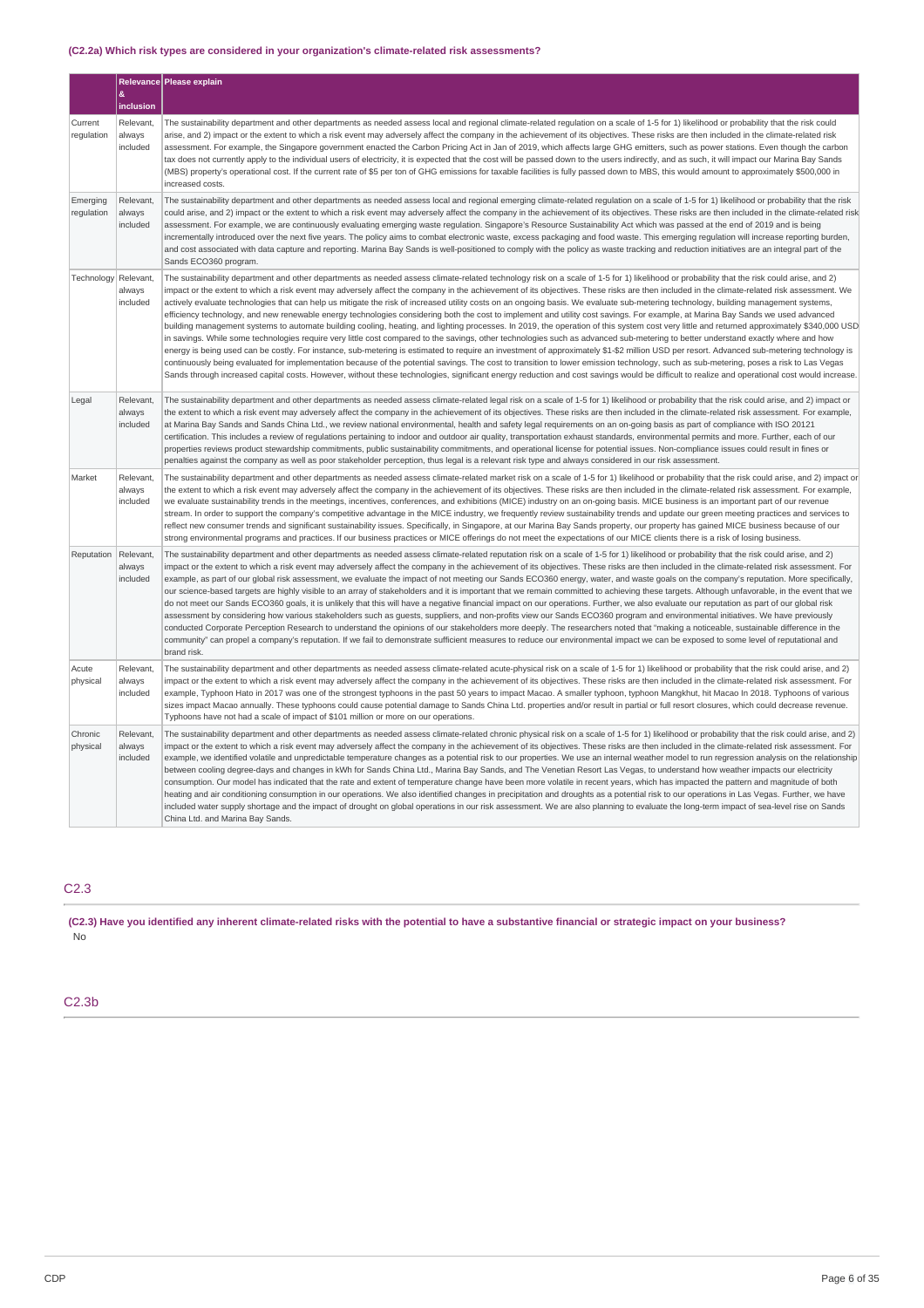(C2.3b) Why do you not consider your organization to be exposed to climate-related risks with the potential to have a substantive financial or strategic impact on **your business?**

| <b>Primary</b><br><b>reason</b>                                                  | Please explain                                                                                                                                                                                                                                                                                                                                                                                                                                                                                                                                                                                                                                                                                                                                                                                                                                                                                                                                                                                                                                                                                                                                                                                                                                                                                                                                                                                                                                                                                                                                                                                                                                                                                                                                                                                                                                                                                                                                                                                                                                                                                                                                                                                                                                                                                                                                                                                                                                                                                                                                                                                      |
|----------------------------------------------------------------------------------|-----------------------------------------------------------------------------------------------------------------------------------------------------------------------------------------------------------------------------------------------------------------------------------------------------------------------------------------------------------------------------------------------------------------------------------------------------------------------------------------------------------------------------------------------------------------------------------------------------------------------------------------------------------------------------------------------------------------------------------------------------------------------------------------------------------------------------------------------------------------------------------------------------------------------------------------------------------------------------------------------------------------------------------------------------------------------------------------------------------------------------------------------------------------------------------------------------------------------------------------------------------------------------------------------------------------------------------------------------------------------------------------------------------------------------------------------------------------------------------------------------------------------------------------------------------------------------------------------------------------------------------------------------------------------------------------------------------------------------------------------------------------------------------------------------------------------------------------------------------------------------------------------------------------------------------------------------------------------------------------------------------------------------------------------------------------------------------------------------------------------------------------------------------------------------------------------------------------------------------------------------------------------------------------------------------------------------------------------------------------------------------------------------------------------------------------------------------------------------------------------------------------------------------------------------------------------------------------------------|
| but none<br>with<br>have a<br>financial or<br>strategic<br>impact on<br>business | Row Risks exist, We assess climate-related risk as part of the ERM program by identifying risk likelihood and potential impact, considering timeframe, management method and cost of management. In 2019, the<br>scale of impact severity is defined as "1" for "minor" which is \$0-25 million, "2" for "moderate", which is \$26-100 million, "3" is for "major", which is \$101-250 million and "4" for "severe", which is<br>\$251-500 million, and "5" is "catastrophic" which is over \$500 million. When identifying or assessing risks for LVS, substantive financial or strategic impact is defined as a scale of impact of \$101<br>potential to   million or more with a likely probability of occurring (likelihood 26-50%). In 2019, the \$101 million threshold was less than 1% of the company annual revenue. The sustainability team evaluates<br>climate-related risk by category such as regulation, technology, legal, market, reputation, acute/chronic physical, and up/downstream and considers the full range of consequences. The most<br>substantive significant risks identified including the risk of increased energy costs, restricted utility consumption, severe weather, prolonged heat/haze, pricing volatility, and mandatory conservation measures<br>have a combined estimated impact of less than \$25 million. For example, as noted in C2.2 we evaluate physical risks using an internal weather model. The model uses regression analysis to<br>determine the relationship between cooling degree-days and utility consumption and has indicated that the rate and extent of temperature change have been more volatile in recent years. This<br>has impacted ourheating and cooling. Although it is considered "likely" that we will experience an increase in cooling-degree days in the future, the financial impact of this increase over short,<br>medium, and long-term time horizons is currently estimated to be "less than \$25 million. We have also evaluated the financial impact of previous typhoons on Sands China Ltd.'s operations.<br>Typhoon Hato in 2017 was one of the strongest typhoons in the past 50 years to impact Macao. Typhoons of various sizes hit Macao annually. These typhoons could cause property damage or<br>result in partial or full resort closures, which could decrease revenue. Typhoons have not had a scale of impact of \$101 million thus far. These risks do not satisfy our substantive financial or<br>strategic impact threshold and will not alter the way LVS executes its major business strategy. |

## C2.4

(C2.4) Have you identified any climate-related opportunities with the potential to have a substantive financial or strategic impact on your business? No

### C2.4b

### **(C2.4b) Why do you not consider your organization to have climate-related opportunities?**

| <b>Primary</b> | Please explain                                                                                                                                                                                                      |
|----------------|---------------------------------------------------------------------------------------------------------------------------------------------------------------------------------------------------------------------|
| Ireason        |                                                                                                                                                                                                                     |
|                | Row Opportunities We assess and prioritize climate-related opportunities by identifying the opportunities' likelihood, potential impact and time horizon. We develop mitigation strategies and identify the cost to |
| exist, but     | realize the opportunity. When identifying or assessing opportunities for LVS, substantive financial or strategic impact is defined as a scale of impact of \$101 million or more with a reasonable                  |
| none with      | likelihood of occurring. The \$101 million threshold is less than 1% of the company annual revenue. The sustainability team identifies and evaluates a list of climate-related opportunities in the                 |
| potential to   | areas of direct operations, supply chain, and customer, breaking down the opportunity types by the categories of resource efficiency, energy source, products and services, markets and                             |
| have a         | resilience. For example, the most significant opportunity we identified is related to resource efficiency. Through our Sands ECO360 Program, one of our most significant climate-related                            |
| substantive    | opportunity energy efficiency projects in 2018 generated total sayings of \$2.1 million, which is well below our threshold. Between 2010 and 2019, we estimate our net sayings to be                                |
| financial or   | approximately \$8 million per year. This does not meet our annual \$101 million threshold for substantive financial and strategic opportunities. As another example, we have assessed how                           |
| strategic      | expanding our sustainability offerings could attract new hotel quests and MICE clients and overall expand our market share. However, we do not consider this market opportunity to meet the                         |
| impact on      | substantive financial or strategic scale of impact threshold. The climate-related opportunities identified will not impact how LVS executes its major business strategy. Therefore, even though the                 |
| business       | opportunities exist, none with the potential to have a substantive financial or strategic impact on business. We update our opportunity assessment on a regular basis. While the opportunities                      |
|                | might not be "substantive" to the entire company, the sustainability team still actively review and try to realize climate-related opportunities that are significant to the department.                            |

## C3. Business Strategy

## C3.1

**(C3.1) Have climate-related risks and opportunities influenced your organization's strategy and/or financial planning?** Yes

## C3.1b

**(C3.1b) Does your organization intend to publish a low-carbon transition plan in the next two years?**

| $\blacksquare$ Intention to publish a low-carbon transition plan $\blacksquare$ | Intention to include the transition plan as a scheduled resolution item at Annual General Meetings (AGMs) | Comment |
|---------------------------------------------------------------------------------|-----------------------------------------------------------------------------------------------------------|---------|
| Row 1 Yes, in the next two years                                                | No, we do not intend to include it as a scheduled AGM resolution item                                     |         |

# C3.2

**(C3.2) Does your organization use climate-related scenario analysis to inform its strategy?** No, but we anticipate using qualitative and/or quantitative analysis in the next two years

### C3.2b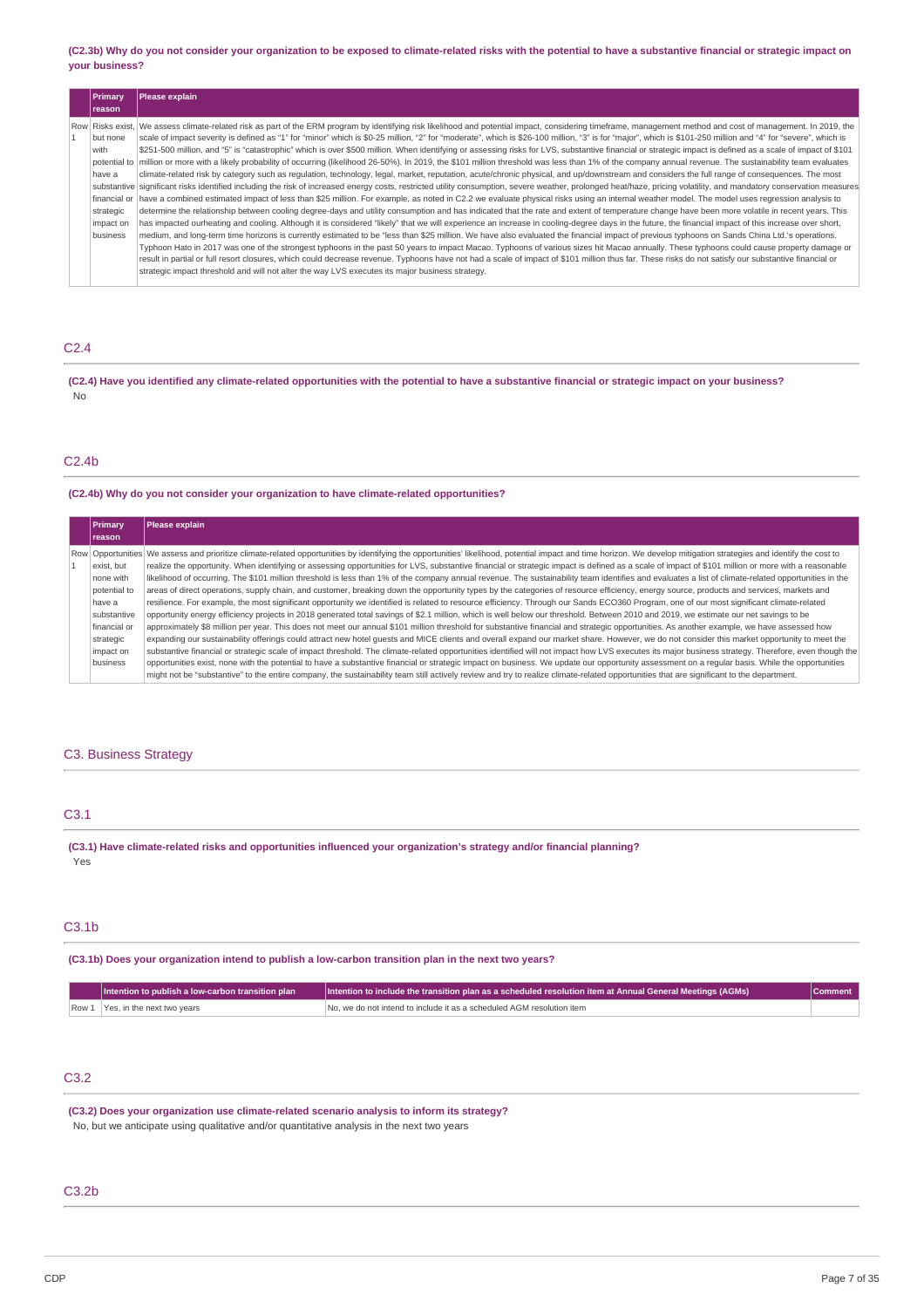#### **(C3.2b) Why does your organization not use climate-related scenario analysis to inform its strategy?**

The biggest challenge for LVS to use climate-related scenario analysis is that we are not able to conduct an analysis that can provide actionable, business-specific, insights without the help of niche subject matter experts and consultants that have strong experience in climate scenario analysis, hospitality and gaming, and translating climate analysis into tangible business action. There are limited publicly accessible climate-related scenario analysis models for the hospitality industry that consider business relevant parameters such as the impact of increased instances of extreme weather, weather volatility, and higher temperatures on Las Vegas, Singapore, Macao, flight patterns and tourist visitation.

Specific challenges to conducting scenario analysis per Task Force on Climate-Related Financial Disclosure include:

(1) The majority of publicly available climate-related scenario (both transition and physical risk scenarios) were not designed for individual company risk assessment or financial analysis. A majority of transition risk scenarios provide outputs such as the energy mix under given circumstances in the future, but not sector-or activity-specific results in most instances. The outputs of climate modeling of physical scenarios, undertaken within the framework of the IPCC, are currently not easily accessible to wide majority of organizations.

(2) Scenario-based climate assessments are still in their infancy.

(3) For those organizations that use scenario analysis, whether for transition and/or physical risk, in their strategic planning and risk management process, the number that have publicly disclosed information about these analyses is limited.

As climate-scenario tools have become more accessible, we now foresee a path forward for us to use qualitative and quantitative climate scenario analysis using the GESI-CDP scenario analysis toolkit or other third-party tools available on the market. We intend to complete the assessment in the next two years.

## C3.3

**(C3.3) Describe where and how climate-related risks and opportunities have influenced your strategy.**

| Products<br>and                             | related risks<br>and<br>opportunities<br>influenced<br>your strategy<br>in this area?<br>Yes | Have climate-Description of influence<br>Our Sands ECO360 strategy is the company's sustainability strategy that is implemented across all operations globally. This strategy is continuously shaped and guided by global<br>environmental trends, such as climate change, that impact our business, society and planet. Short, medium and long term climate-related risks and opportunities that arise through the                                                                                                                                                                                                                                                                                                                                                                                                                                                                                                                                                                                                                                                                                                                                                                                                                                                                                                                                                                                                                                                                                                                                                                                                                                                                                                                                                                                                                                                                                                                                                                                                                                                            |
|---------------------------------------------|----------------------------------------------------------------------------------------------|--------------------------------------------------------------------------------------------------------------------------------------------------------------------------------------------------------------------------------------------------------------------------------------------------------------------------------------------------------------------------------------------------------------------------------------------------------------------------------------------------------------------------------------------------------------------------------------------------------------------------------------------------------------------------------------------------------------------------------------------------------------------------------------------------------------------------------------------------------------------------------------------------------------------------------------------------------------------------------------------------------------------------------------------------------------------------------------------------------------------------------------------------------------------------------------------------------------------------------------------------------------------------------------------------------------------------------------------------------------------------------------------------------------------------------------------------------------------------------------------------------------------------------------------------------------------------------------------------------------------------------------------------------------------------------------------------------------------------------------------------------------------------------------------------------------------------------------------------------------------------------------------------------------------------------------------------------------------------------------------------------------------------------------------------------------------------------|
| services                                    |                                                                                              | ERM and on an ongoing basis are continuously integrated into the sustainability strategy and acted upon by each of our resorts in Macao, Singapore, and Las Vegas. Our Sands<br>ECO360 global sustainability strategy which have been shaped by our most relevant environmental risks and opportunities focuses on four foundational pillars: (1) Green Buildings; (2)<br>Environmentally Responsible Operations; (3) Green Meetings and Events; (4) Stakeholder Engagement, and six key themes: (1) Energy; (2) Transportation (3) Water (4) Waste (5) Food<br>and (6) Procurement. As an Integrated Resort company, our primary products are resort room nights, entertainment offerings and restaurant experiences. To provide these services<br>sustainably, our resorts, which are millions of square feet in size and encompass all of our offerings, must be designed, developed and operated efficiently. In 2018 we implemented our<br>Sustainable Development Standards (SDS) which are a set of standards and guidelines that ensure that renovation and new development projects are designed and constructed as<br>sustainably as possible. Building sustainably from the beginning helps us reduce utility expenditure during operation; thus reducing climate-related utility-related risk as detailed in C2.3b.<br>SDS applies to major renovation projects, which typically occur on a short (0-1 years) or medium (1-5 years) time horizon, and to new development projects which occur on a long time<br>horizon (5-15+ years). This decision to implement SDS represents the most substantive strategic decision made to date within this business area.                                                                                                                                                                                                                                                                                                                                                                                                   |
| Supply<br>chain<br>and/or<br>value<br>chain | Yes                                                                                          | Our Sands ECO360 strategy is the company's sustainability strategy that is implemented across all operations globally. This strategy is continuously shaped and guided by global<br>environmental trends, such as climate change, that impact our business, society and planet. Short, medium and long term climate-related risks and opportunities that arise through the<br>ERM and on an ongoing basis are continuously integrated into the sustainability strategy and acted upon by each of our resorts in Macao, Singapore, and Las Vegas. Our Sands<br>ECO360 global sustainability strategy which have been shaped by our most relevant environmental risks and opportunities focuses on four foundational pillars: (1) Green Buildings; (2)<br>Environmentally Responsible Operations; (3) Green Meetings and Events; (4) Stakeholder Engagement, and six key themes: (1) Energy; (2) Transportation (3) Water (4) Waste (5) Food<br>and (6) Procurement. Implementation of a sustainable procurement program which focuses on sourcing products within key commodity categories, represents the most substantive<br>strategic decision made within this business area. For example, in regions where we have the ability to choose our electricity supplier we have evaluated the utility's ability to provide<br>cleaner, low-carbon electricity to our properties. In 2019, at Marina Bay Sands, we recently switched utility providers to a company that offers a cleaner energy product and can offer<br>opportunities to purchase renewable energy certificates. This decision helps mitigate against the climate-related risk of utility pricing volatility and utility carbon taxation. Properties are<br>given annual sustainable procurement targets and are expected to engage their supply chain to procure products that meet our sustainability standards. As part of the ECO360 strategy,<br>our sustainable procurement programs are planned into the future along short (0-5 years), medium (5-10 years) and long term (10-15 years) time horizons.  |
| Investment Yes<br>in R&D                    |                                                                                              | Our Sands ECO360 strategy is the company's sustainability strategy that is implemented across all operations globally. This strategy is continuously shaped and guided by global<br>environmental trends, such as climate change, that impact our business, society and planet. Short, medium and long term climate-related risks and opportunities that arise through the<br>ERM and on an ongoing basis are continuously integrated into the sustainability strategy and acted upon by each of our resorts in Macao, Singapore, and Las Vegas. Our Sands<br>ECO360 global sustainability strategy which have been shaped by our most relevant environmental risks and opportunities focuses on four foundational pillars: (1) Green Buildings; (2)<br>Environmentally Responsible Operations; (3) Green Meetings and Events; (4) Stakeholder Engagement, and six key themes: (1) Energy; (2) Transportation (3) Water (4) Waste (5) Food<br>and (6) Procurement. ECOtracker is a Sands ECO360 program that was put in place to addresses our most substantive financial and strategic risk of increasing energy costs, restricted<br>utility consumption, operational impact due to severe weather, prolonged heat or haze, pricing volatility, and mandatory conservation measures as noted in C2.3b. The ECOtracker<br>program is a cross-departmental program of sustainability and facilities managers who identify and implement energy, water, and waste, efficiency, conservation, and optimization<br>driven projects. Research and development of new building optimization, energy efficiency, water capture, and recovery technologies is an important part of the ECOtracker programs.<br>ECOtracker projects are planned into the future along short (0-5 years), medium (5-10 years) and long term (10-15 years) time horizons. In 2018 Marina Bay Sands and Sands China<br>Ltd. properties worked with a supplier to develop custom motors for our hotels that significantly decrease energy consumption, this project is ongoing throughout 2020 and beyond. |
| Operations Yes                              |                                                                                              | Our Sands ECO360 strategy is the company's sustainability strategy that is implemented across all operations globally. This strategy is continuously shaped and guided by global<br>environmental trends, such as climate change, that impact our business, society and planet. Short, medium and long term climate-related risks and opportunities that arise through the<br>ERM and on an ongoing basis are continuously integrated into the sustainability strategy and acted upon by each of our resorts in Macao, Singapore, and Las Vegas. Our Sands<br>ECO360 global sustainability strategy which has been shaped by our most relevant environmental risks and opportunities focuses on four foundational pillars: (1) Green Buildings; (2)<br>Environmentally Responsible Operations; (3) Green Meetings and Events; (4) Stakeholder Engagement, and six key themes: (1) Energy; (2) Transportation (3) Water (4) Waste (5) Food<br>and (6) Procurement. ECOtracker is a Sands ECO360 program that was put in place to addresses our most substantive financial and strategic risk of increasing energy costs, restricted<br>utility consumption, operational impact due to severe weather, prolonged heat or haze, pricing volatility, and mandatory conservation measures as noted in C2.3b. The ECOtracker<br>program is a cross-departmental program of sustainability and facilities managers who identify and implement energy, water, and waste, efficiency, conservation and optimization driven<br>projects. Typically, each year, the ECOtracker program implements projects that have annualized electricity savings of 40 kWh million or more. ECOtracker projects are planned into the<br>future along short (0-5 years), medium (5-10 years) and long term (10-15 years) time horizons. As a result of the ECOtracker program, in 2020, we implemented 23 energy efficiency<br>projects which are projected to save 10.2 million kWh of electricity annually. These savings directly contribute to emissions reductions in 2020.                        |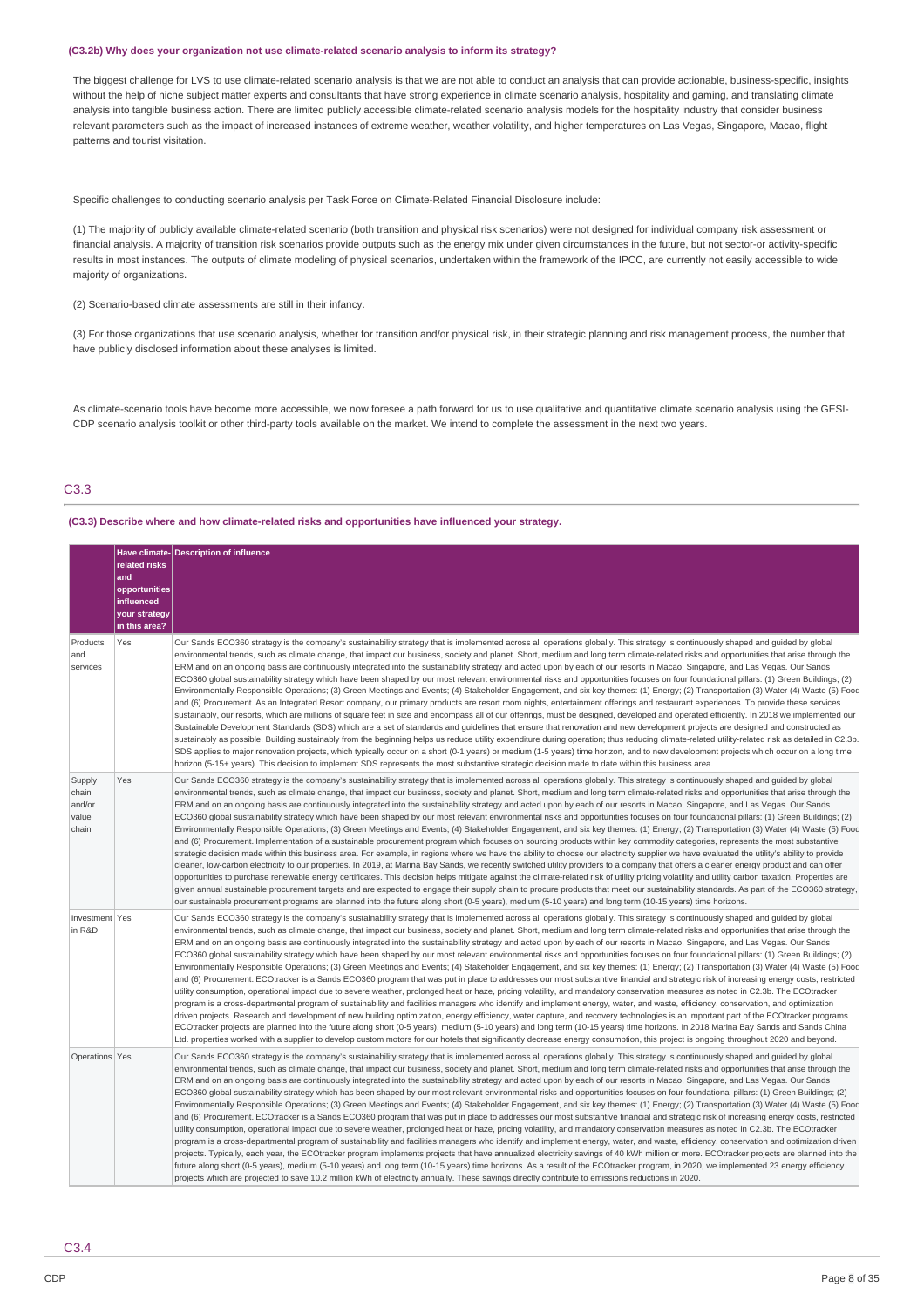## **(C3.4) Describe where and how climate-related risks and opportunities have influenced your financial planning.**

| Financial          | <b>Description of influence</b>                                                                                                                                                                             |
|--------------------|-------------------------------------------------------------------------------------------------------------------------------------------------------------------------------------------------------------|
| planning           |                                                                                                                                                                                                             |
| lelements          |                                                                                                                                                                                                             |
| <b>Ithat have</b>  |                                                                                                                                                                                                             |
| l been             |                                                                                                                                                                                                             |
| <b>linfluenced</b> |                                                                                                                                                                                                             |
| Row Capital        | The Sands ECO360 ECOtracker program implements global energy, water, and waste efficiency, conservation, and optimization driven projects globally. This global program mitigates risks and                 |
|                    | expenditures seizes opportunities related to increasing utility costs and volatile weather. Annually, CAPEX budgets for ECOtracker are determined based on the anticipated projects to be implemented. Each |
|                    | resort determines the type and number of ECOtracker projects to be implemented based on its annual energy reduction target. For example, in 2020 our resorts had a CAPEX Energy                             |
|                    | ECOtracker budget of over 7 million USD and successfully implemented 23 energy projects. On an on-going basis, properties update their 5-year ECOTracker roadmaps which identify future                     |
|                    | ECOTracker projects and pilots to be implemented. These roadmaps are aligned with the scale of reductions required to meet our 2025 science-based target.                                                   |

### C3.4a

(C3.4a) Provide any additional information on how climate-related risks and opportunities have influenced your strategy and financial planning (optional).

#### C4. Targets and performance

## C4.1

**(C4.1) Did you have an emissions target that was active in the reporting year?** Absolute target

#### C4.1a

**(C4.1a) Provide details of your absolute emissions target(s) and progress made against those targets.**

**Target reference number** Abs 1

**Year target was set** 2019

**Target coverage** Company-wide

**Scope(s) (or Scope 3 category)** Scope 1+2 (market-based)

**Base year**

2018

**Covered emissions in base year (metric tons CO2e)** 938694

Covered emissions in base year as % of total base year emissions in selected Scope(s) (or Scope 3 category) 100

**Target year** 2025

**Targeted reduction from base year (%)** 17.5

**Covered emissions in target year (metric tons CO2e) [auto-calculated]** 774422.55

**Covered emissions in reporting year (metric tons CO2e)** 541756

**% of target achieved [auto-calculated]** 241.635415040167

**Target status in reporting year** Achieved

**Is this a science-based target?**

Yes, and this target has been approved by the Science-Based Targets initiative

**Target ambition** Well-below 2°C aligned

#### **Please explain (including target coverage)**

Our new Science-Based Target is to reduce absolute scope 1 and 2 GHG emissions 17.5% by 2025 from a 2018 base year. This target replaced our previous Science-Based Targets (Abs 2 and Abs 3) below.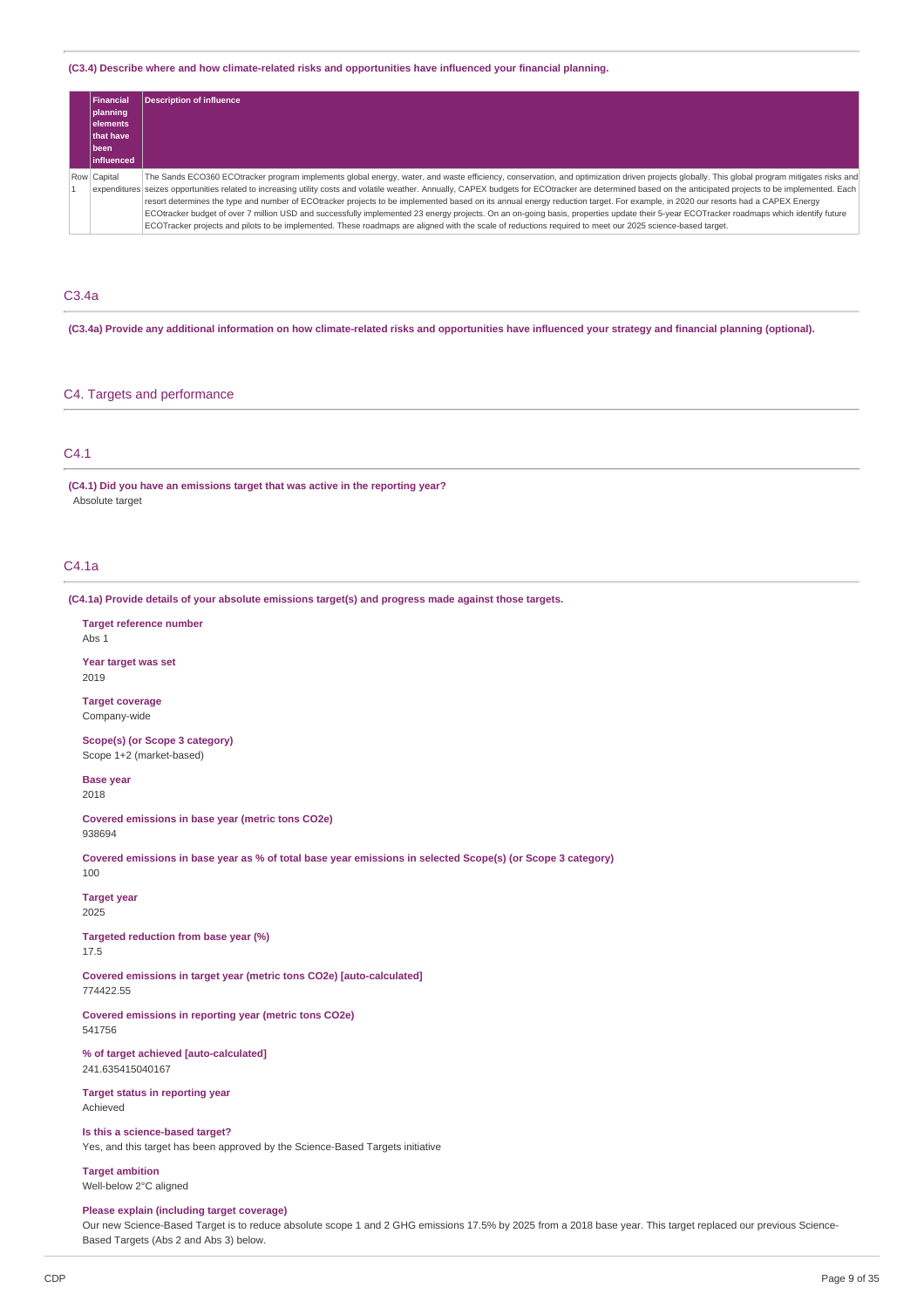### **Target reference number** Abs 2

**Year target was set** 2016

**Target coverage** Business activity

**Scope(s) (or Scope 3 category)** Scope 1+2 (location-based)

**Base year** 2015

**Covered emissions in base year (metric tons CO2e)** 882952

Covered emissions in base year as % of total base year emissions in selected Scope(s) (or Scope 3 category)

85

**Target year** 2021

**Targeted reduction from base year (%)** 9

**Covered emissions in target year (metric tons CO2e) [auto-calculated]** 803486.32

**Covered emissions in reporting year (metric tons CO2e)** 643132

**% of target achieved [auto-calculated]** 301.790659816917

**Target status in reporting year** Please select

**Is this a science-based target?** Yes, and this target has been approved by the Science-Based Targets initiative

**Target ambition** Well-below 2°C aligned

### **Please explain (including target coverage)**

This is our old SBT for resort operations. The new SBT above (abs 1) replaced this target (abs 2) and our target for ferry operations (abs 3). This target was a sciencebased target that was calculated using the SDA service/commercial buildings sector model.

**Target reference number** Abs 3

**Year target was set** 2016

**Target coverage** Business activity

**Scope(s) (or Scope 3 category)** Scope 1

**Base year** 2015

**Covered emissions in base year (metric tons CO2e)** 154859

Covered emissions in base year as % of total base year emissions in selected Scope(s) (or Scope 3 category)

63

**Target year** 2030

**Targeted reduction from base year (%)**

19

**Covered emissions in target year (metric tons CO2e) [auto-calculated]** 125435.79

**Covered emissions in reporting year (metric tons CO2e)** 12428

**% of target achieved [auto-calculated]** 484.077026265999

**Target status in reporting year** Please select

**Is this a science-based target?** Yes, and this target has been approved by the Science-Based Targets initiative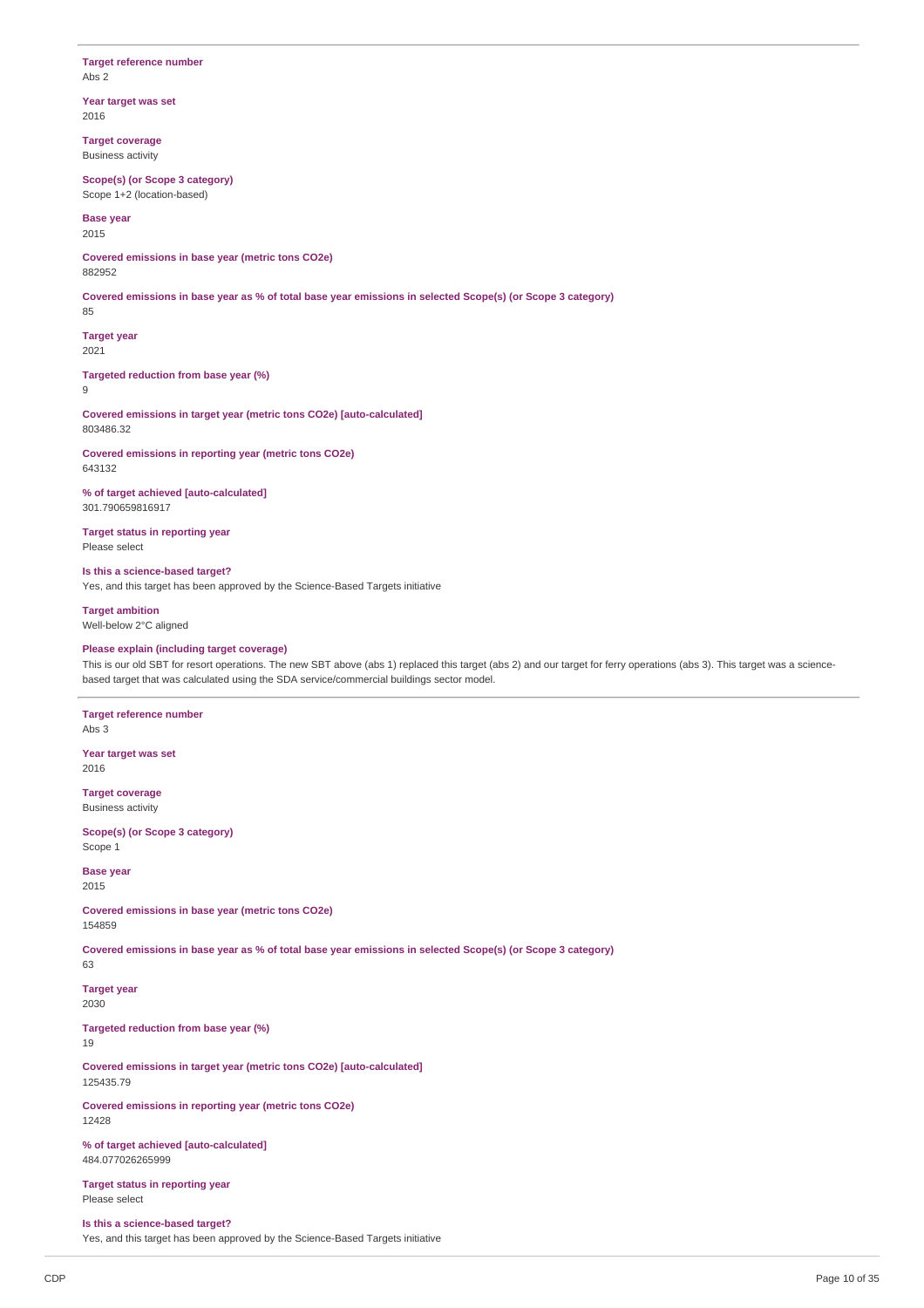## **Please explain (including target coverage)**

This is our old SBT for ferry operations. The new SBT above (abs 1) replaced this target (abs 3) and our target for resort operations (abs 2). This target was a sciencebased target that was calculated using the SDA transport services sector model.

### C4.2

**(C4.2) Did you have any other climate-related targets that were active in the reporting year?** No other climate-related targets

## C4.3

(C4.3) Did you have emissions reduction initiatives that were active within the reporting year? Note that this can include those in the planning and/or **implementation phases.**

Yes

# C4.3a

(C4.3a) Identify the total number of initiatives at each stage of development, and for those in the implementation stages, the estimated CO2e savings.

|                           | Number of initiatives | Total estimated annual CO2e savings in metric tonnes CO2e (only for rows marked *) |
|---------------------------|-----------------------|------------------------------------------------------------------------------------|
| Under investigation       |                       |                                                                                    |
| To be implemented*        |                       |                                                                                    |
| Implementation commenced* |                       |                                                                                    |
| Implemented*              | 23                    | 5019                                                                               |
| Not to be implemented     |                       |                                                                                    |

#### C4.3b

### **(C4.3b) Provide details on the initiatives implemented in the reporting year in the table below.**

### **Initiative category & Initiative type**

| Energy efficiency in buildings                                                                                                                                       | Building Energy Management Systems (BEMS)        |  |  |  |  |  |
|----------------------------------------------------------------------------------------------------------------------------------------------------------------------|--------------------------------------------------|--|--|--|--|--|
|                                                                                                                                                                      |                                                  |  |  |  |  |  |
| Estimated annual CO2e savings (metric tonnes CO2e)<br>2344                                                                                                           |                                                  |  |  |  |  |  |
| Scope(s)<br>Scope 2 (location-based)<br>Scope 2 (market-based)                                                                                                       |                                                  |  |  |  |  |  |
| <b>Voluntary/Mandatory</b><br>Voluntary                                                                                                                              |                                                  |  |  |  |  |  |
| Annual monetary savings (unit currency - as specified in C0.4)<br>819064                                                                                             |                                                  |  |  |  |  |  |
| Investment required (unit currency - as specified in C0.4)<br>4229815                                                                                                |                                                  |  |  |  |  |  |
| <b>Payback period</b><br>4-10 years                                                                                                                                  |                                                  |  |  |  |  |  |
| <b>Estimated lifetime of the initiative</b><br>$11-15$ years                                                                                                         |                                                  |  |  |  |  |  |
| <b>Comment</b><br>Note multiple projects with various payback periods are grouped together. Payback period presented above is an average of all individual projects. |                                                  |  |  |  |  |  |
| Initiative category & Initiative type                                                                                                                                |                                                  |  |  |  |  |  |
| Energy efficiency in buildings                                                                                                                                       | Heating, Ventilation and Air Conditioning (HVAC) |  |  |  |  |  |
|                                                                                                                                                                      |                                                  |  |  |  |  |  |

## **Estimated annual CO2e savings (metric tonnes CO2e)**

980

**Scope(s)**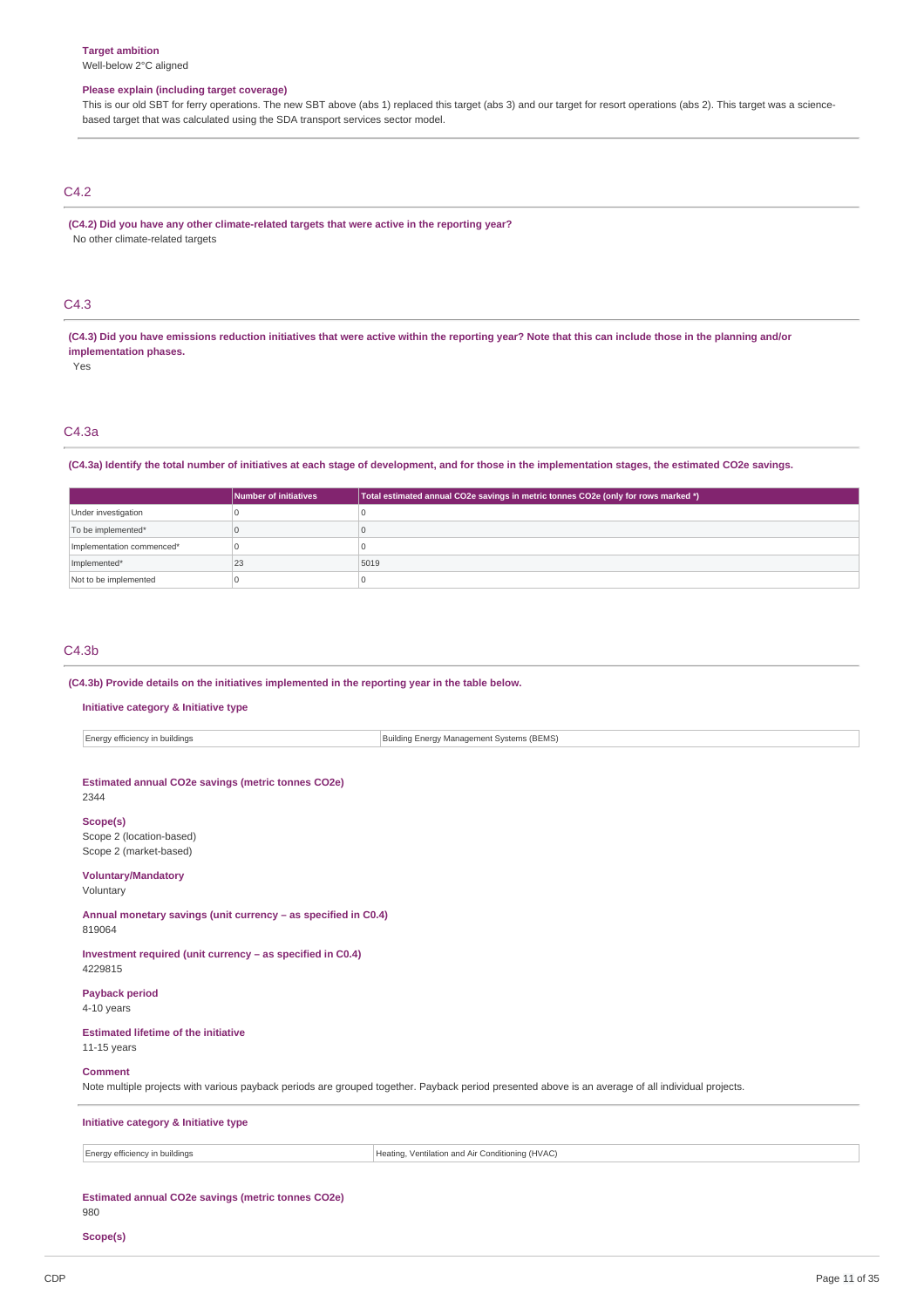#### Scope 2 (location-based) Scope 2 (market-based)

### **Voluntary/Mandatory** Voluntary

**Annual monetary savings (unit currency – as specified in C0.4)** 486086

**Investment required (unit currency – as specified in C0.4)** 167645

### **Payback period**

4-10 years

### **Estimated lifetime of the initiative**

11-15 years

## **Comment**

Note multiple projects with various payback periods are grouped together. Payback period presented above is an average of all individual projects.

## **Initiative category & Initiative type**

| -<br>⊤ Energy efficienc:<br>buildings | .iahtino |
|---------------------------------------|----------|

#### **Estimated annual CO2e savings (metric tonnes CO2e)**

890

### **Scope(s)** Scope 2 (location-based) Scope 2 (market-based)

### **Voluntary/Mandatory**

Voluntary

**Annual monetary savings (unit currency – as specified in C0.4)** 232839

**Investment required (unit currency – as specified in C0.4)** 1038458

**Payback period** 1-3 years

### **Estimated lifetime of the initiative** 6-10 years

### **Comment**

Note multiple projects with various payback periods are grouped together. Payback period presented above is an average of all individual projects.

### **Initiative category & Initiative type**

Energy efficiency in production processes Machine/equipment replacement

### **Estimated annual CO2e savings (metric tonnes CO2e)** 750

# **Scope(s)**

Scope 2 (location-based) Scope 2 (market-based)

### **Voluntary/Mandatory**

### Voluntary

**Annual monetary savings (unit currency – as specified in C0.4)** 185873

**Investment required (unit currency – as specified in C0.4)** 1744507

**Payback period** 4-10 years

# **Estimated lifetime of the initiative**

11-15 years

### **Comment**

Note multiple projects with various payback periods are grouped together. Payback period presented above is an average of all individual projects.

### **Initiative category & Initiative type**

Energy efficiency in production processes Motors and drives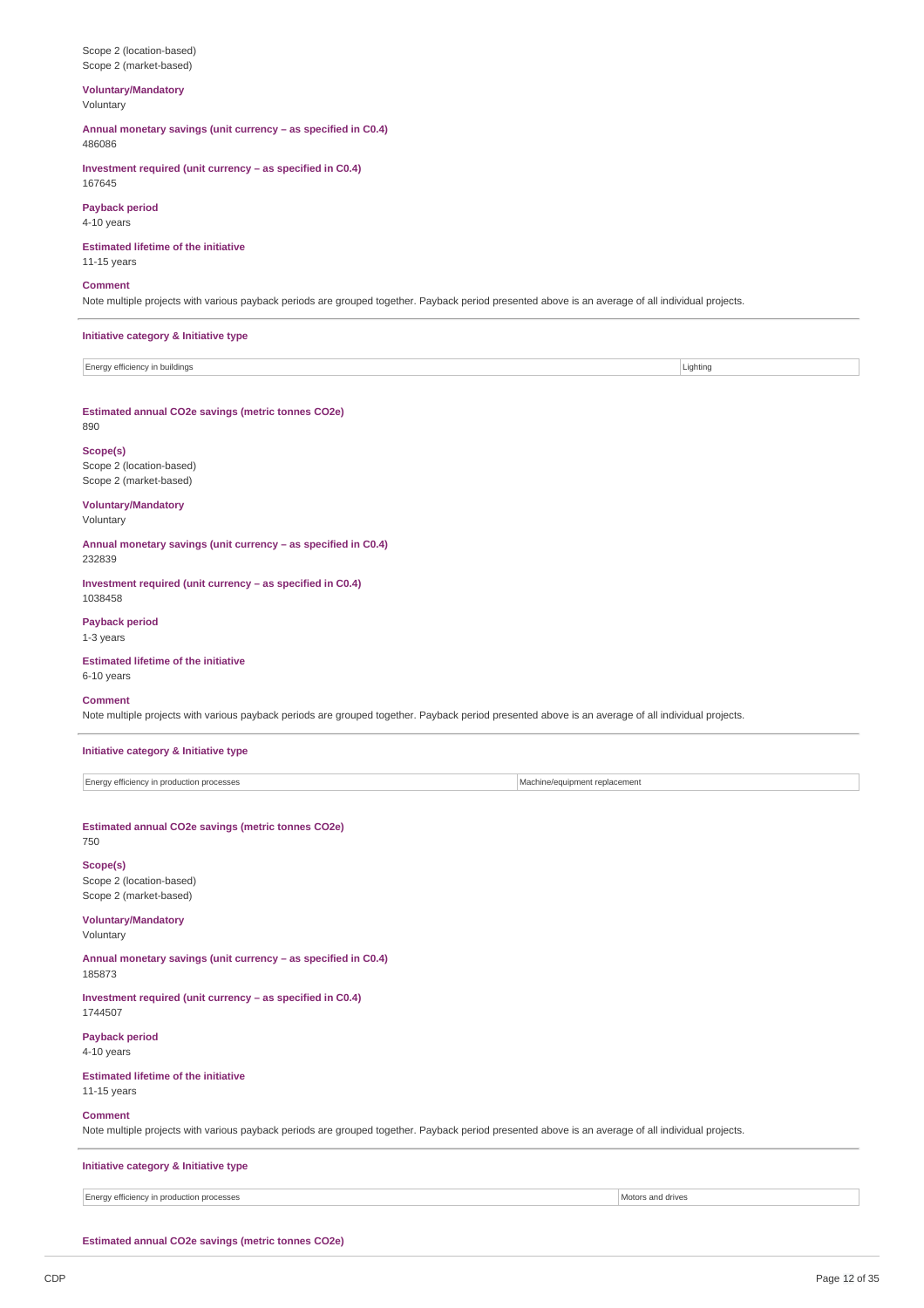#### 55

**Scope(s)**

Scope 2 (location-based) Scope 2 (market-based)

**Voluntary/Mandatory**

Voluntary

**Annual monetary savings (unit currency – as specified in C0.4)** 11255

**Investment required (unit currency – as specified in C0.4)** 120000

# **Payback period**

11-15 years

**Estimated lifetime of the initiative** 11-15 years

#### **Comment**

Note multiple projects with various payback periods are grouped together. Payback period presented above is an average of all individual projects.

### C4.3c

#### **(C4.3c) What methods do you use to drive investment in emissions reduction activities?**

| <b>Method</b>                                                   | <b>Comment</b>                                                                                                                                                                                                                                                                                                                                                                                                                                                                                                                                                                                                                                                                                                                                                                                                                                                                                                                                                                                                                                                                                      |
|-----------------------------------------------------------------|-----------------------------------------------------------------------------------------------------------------------------------------------------------------------------------------------------------------------------------------------------------------------------------------------------------------------------------------------------------------------------------------------------------------------------------------------------------------------------------------------------------------------------------------------------------------------------------------------------------------------------------------------------------------------------------------------------------------------------------------------------------------------------------------------------------------------------------------------------------------------------------------------------------------------------------------------------------------------------------------------------------------------------------------------------------------------------------------------------|
| Compliance with<br>regulatory                                   | Our Sands ECO360 program drives investment in emission reduction activities along with other environmental initiatives each year. Our 'ECOTracker' projects are efficiency, conservation,<br>and optimization driven projects related to energy, water, and waste. Additionally, the Sands ECO360 program carries out other types of environmental initiatives related to our 'key themes'<br>requirements/standards including energy, water, waste, transportation, food, and procurement. The program is based on four pillars: Green Buildings, Environmentally Responsible Operations, Green Meetings<br>and Events, and Stakeholder Engagement. We consider compliance with regulatory requirements/standards during Sands ECO360 annual planning. We also consider compliance with<br>requlatory requirements as part of our Environmental Management System.                                                                                                                                                                                                                                 |
| Dedicated budget for<br>energy efficiency                       | Our Sands ECO360 program drives investment in emission reduction activities along with other environmental initiatives each year. Our 'ECOTracker' projects are efficiency, conservation,<br>and optimization driven projects related to energy, water, and waste. Additionally, the Sands ECO360 program carries out other types of environmental initiatives related to our 'key themes'<br>including energy, water, waste, transportation, food, and procurement. The program is based on four pillars: Green Buildings, Environmentally Responsible Operations, Green Meetings<br>and Events, and Stakeholder Engagement. Sands ECO360 has a dedicated property-specific budget each year for energy, water, and waste conservation and efficiency projects.                                                                                                                                                                                                                                                                                                                                    |
| Dedicated budget for<br>low-carbon product<br>R&D               | Our Sands ECO360 program drives investment in emission reduction activities along with other environmental initiatives each year. Our 'ECOTracker' projects are efficiency, conservation,<br>and optimization driven projects related to energy, water, and waste. Additionally, the Sands ECO360 program carries out other types of environmental initiatives related to our 'key themes'<br>including energy, water, waste, transportation, food, and procurement. The program is based on four pillars: Green Buildings, Environmentally Responsible Operations, Green Meetings<br>and Events, and Stakeholder Engagement. We consider low-carbon products throughout the year and during annual ECOtracker project planning. We also work with some suppliers to<br>identify and develop low-carbon products for our properties.                                                                                                                                                                                                                                                                |
| Dedicated budget for<br>other emissions<br>reduction activities | Our Sands ECO360 program drives investment in emission reduction activities along with other environmental initiatives each year. Our 'ECOTracker' projects are efficiency, conservation,<br>and optimization driven projects related to energy, water, and waste. Additionally, the Sands ECO360 program carries out other types of environmental initiatives related to our 'key themes'<br>including energy, water, waste, transportation, food, and procurement. The program is based on four pillars: Green Buildings, Environmentally Responsible Operations, Green Meetings<br>and Events, and Stakeholder Engagement. Our ECOTracker budget includes projects such as building optimization, process improvement and sub-metering, in addition to energy<br>efficiency, aimed at reducing emissions.                                                                                                                                                                                                                                                                                        |
| Internal finance<br>mechanisms                                  | Our Sands ECO360 program drives investment in emission reduction activities along with other environmental initiatives each year. Our 'ECOTracker' projects are efficiency, conservation,<br>and optimization driven projects related to energy, water, and waste. Additionally, the Sands ECO360 program carries out other types of environmental initiatives related to our 'key themes'<br>including energy, water, waste, transportation, food, and procurement. The program is based on four pillars: Green Buildings, Environmentally Responsible Operations, Green Meetings<br>and Events, and Stakeholder Engagement. We evaluate all Sands ECO360 and ECOtracker projects using internal finance mechanisms and sometimes make exceptions for<br>environmentally beneficial projects that have low ROIs or otherwise do not meet certain company criteria, based on other indirect benefits identified.                                                                                                                                                                                    |
| Lower return on<br>investment (ROI)<br>specification            | Our Sands ECO360 program drives investment in emission reduction activities along with other environmental initiatives each year. Our 'ECOTracker' projects are efficiency, conservation,<br>and optimization driven projects related to energy, water, and waste. Additionally, the Sands ECO360 program carries out other types of environmental initiatives related to our 'key themes'<br>including energy, water, waste, transportation, food, and procurement. The program is based on four pillars: Green Buildings, Environmentally Responsible Operations, Green Meetings<br>and Events, and Stakeholder Engagement. We evaluate all Sands ECO360 and ECOtracker projects using internal finance mechanisms and sometimes make exceptions for<br>environmentally beneficial projects that have low ROIs or otherwise do not meet certain company criteria, based on other indirect benefits identified. In addition, we consider projects such<br>as water conservation that typically have lower ROIs that fall below our company's ROI threshold in order to advance water conservation. |
| Financial optimization<br>calculations                          | Our Sands ECO360 program drives investment in emission reduction activities along with other environmental initiatives each year. Our 'ECOTracker' projects are efficiency, conservation,<br>and optimization driven projects related to energy, water, and waste. Additionally, the Sands ECO360 program carries out other types of environmental initiatives related to our 'key themes'<br>including energy, water, waste, transportation, food, and procurement. The program is based on four pillars: Green Buildings, Environmentally Responsible Operations, Green Meetings<br>and Events, and Stakeholder Engagement. We conduct financial optimization calculations for all ECOtracker projects.                                                                                                                                                                                                                                                                                                                                                                                           |
| Employee engagement                                             | Our Sands ECO360 program drives investment in emission reduction activities along with other environmental initiatives each year. Our 'ECOTracker' projects are efficiency, conservation,<br>and optimization driven projects related to energy, water, and waste. Additionally, the Sands ECO360 program carries out other types of environmental initiatives related to our 'key themes'<br>including energy, water, waste, transportation, food, and procurement. The program is based on four pillars: Green Buildings, Environmentally Responsible Operations, Green Meetings<br>and Events, and Stakeholder Engagement. Our one million actions goal by 2020 encourages Team Members to take 'eco-actions' such as carpooling to working, attending eco-education<br>series, or conserving energy and water, promoting reduced environmental impact in our operations at home in our Team Members daily lives.                                                                                                                                                                                |
| Internal<br>incentives/recognition<br>programs                  | Our Sands ECO360 program drives investment in emission reduction activities along with other environmental initiatives each year. Our 'ECOTracker' projects are efficiency, conservation,<br>and optimization driven projects related to energy, water, and waste. Additionally, the Sands ECO360 program carries out other types of environmental initiatives related to our 'key themes'<br>including energy, water, waste, transportation, food, and procurement. The program is based on four pillars: Green Buildings, Environmentally Responsible Operations, Green Meetings<br>and Events, and Stakeholder Engagement. Members of our management and leadership teams' Management Incentive Program goals and annual bonus are tied to environmental, social<br>and governance performance. Further, we recognize sustainable suppliers in our annual Supplier Excellence awards, which takes place at each of our properties globally.                                                                                                                                                      |

# C4.5

(C4.5) Do you classify any of your existing goods and/or services as low-carbon products or do they enable a third party to avoid GHG emissions? No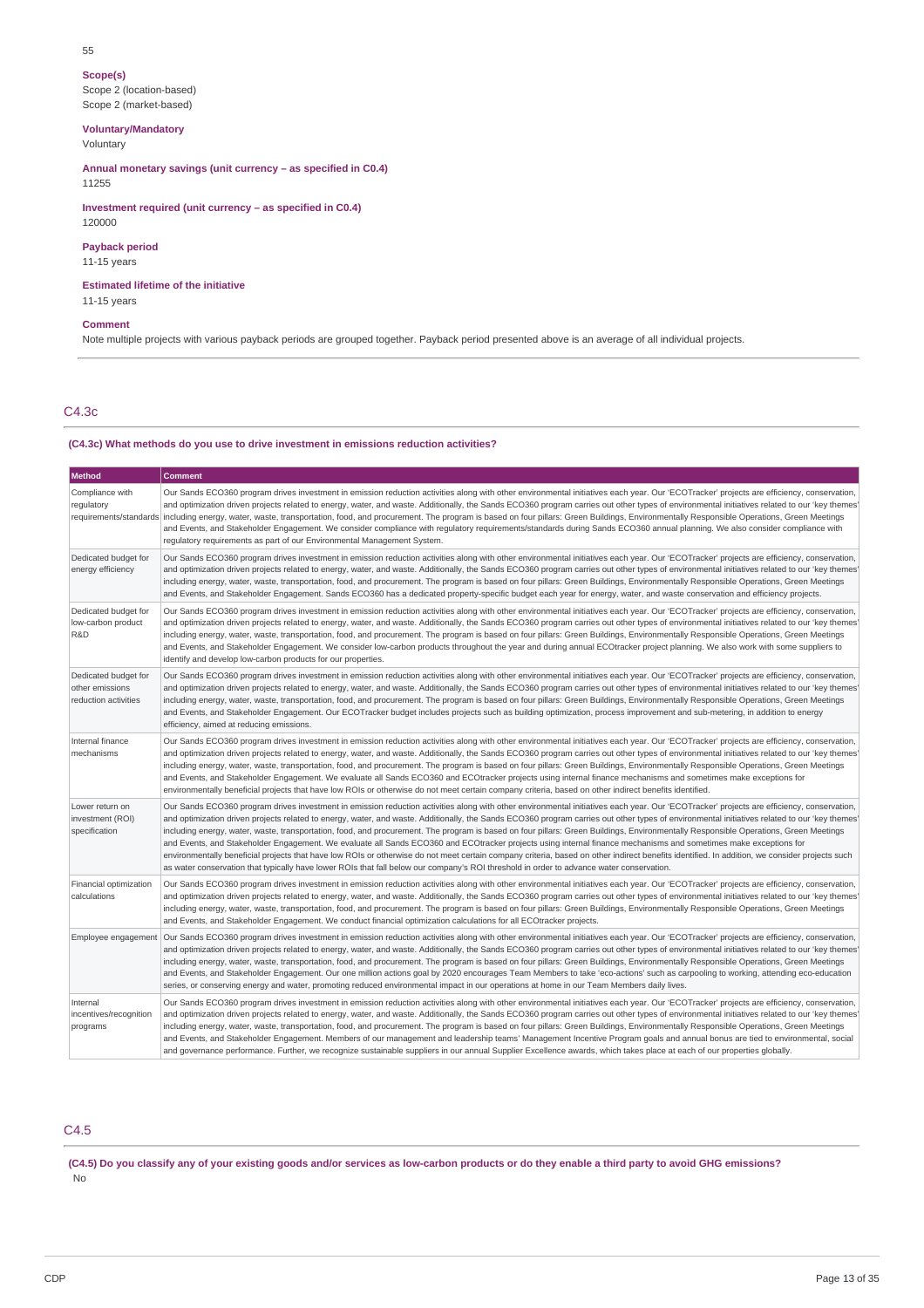## C5.1

**(C5.1) Provide your base year and base year emissions (Scopes 1 and 2).**

#### **Scope 1**

**Base year start** January 1 2018

**Base year end** December 31 2018

**Base year emissions (metric tons CO2e)** 252509

**Comment**

**Scope 2 (location-based)**

**Base year start**

**Base year end**

**Base year emissions (metric tons CO2e)**

#### **Comment**

**Scope 2 (market-based)**

**Base year start** January 1 2018

**Base year end** December 31 2018

**Base year emissions (metric tons CO2e)** 686185

**Comment**

## C5.2

(C5.2) Select the name of the standard, protocol, or methodology you have used to collect activity data and calculate emissions. The Greenhouse Gas Protocol: A Corporate Accounting and Reporting Standard (Revised Edition)

### C6. Emissions data

C6.1

**(C6.1) What were your organization's gross global Scope 1 emissions in metric tons CO2e?**

### **Reporting year**

**Gross global Scope 1 emissions (metric tons CO2e)**

69255

**Start date** <Not Applicable>

**End date**

<Not Applicable>

**Comment**

C6.2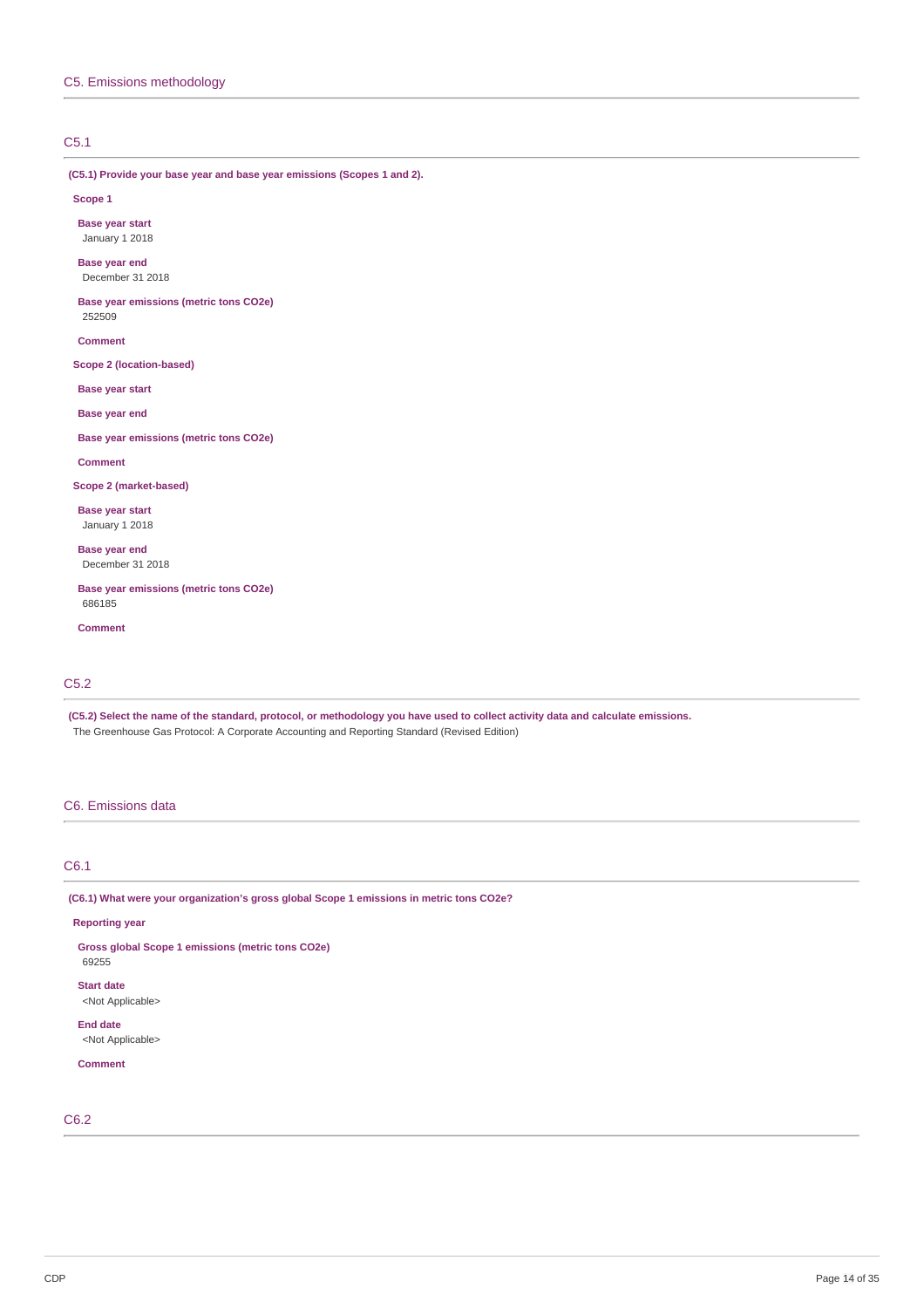#### **(C6.2) Describe your organization's approach to reporting Scope 2 emissions.**

#### **Row 1**

#### **Scope 2, location-based**

We are reporting a Scope 2, location-based figure

#### **Scope 2, market-based**

We are reporting a Scope 2, market-based figure

## **Comment**

C6.3

**(C6.3) What were your organization's gross global Scope 2 emissions in metric tons CO2e?**

#### **Reporting year**

**Scope 2, location-based** 586305

**Scope 2, market-based (if applicable)** 472501

**Start date**

<Not Applicable>

**End date** <Not Applicable>

**Comment**

## C6.4

(C6.4) Are there any sources (e.g. facilities, specific GHGs, activities, geographies, etc.) of Scope 1 and Scope 2 emissions that are within your selected reporting **boundary which are not included in your disclosure?** No

## C6.5

**(C6.5) Account for your organization's gross global Scope 3 emissions, disclosing and explaining any exclusions.**

**Purchased goods and services**

#### **Evaluation status**

Relevant, calculated

**Metric tonnes CO2e**

89494

#### **Emissions calculation methodology**

Using our sector, revenue and spend information, Trucost's EEI-O model was used to calculate the supply chain GHG emissions through all tiers up to and including raw relevant extraction.

**Percentage of emissions calculated using data obtained from suppliers or value chain partners**

0

**Please explain**

**Capital goods**

**Evaluation status** Relevant, calculated

**Metric tonnes CO2e**

749

**Emissions calculation methodology**

Using our sector, revenue and spend information, Trucost's EEI-O model was used to calculate the supply chain GHG emissions through all tiers up to and including raw relevant extraction.

**Percentage of emissions calculated using data obtained from suppliers or value chain partners**

0

**Please explain**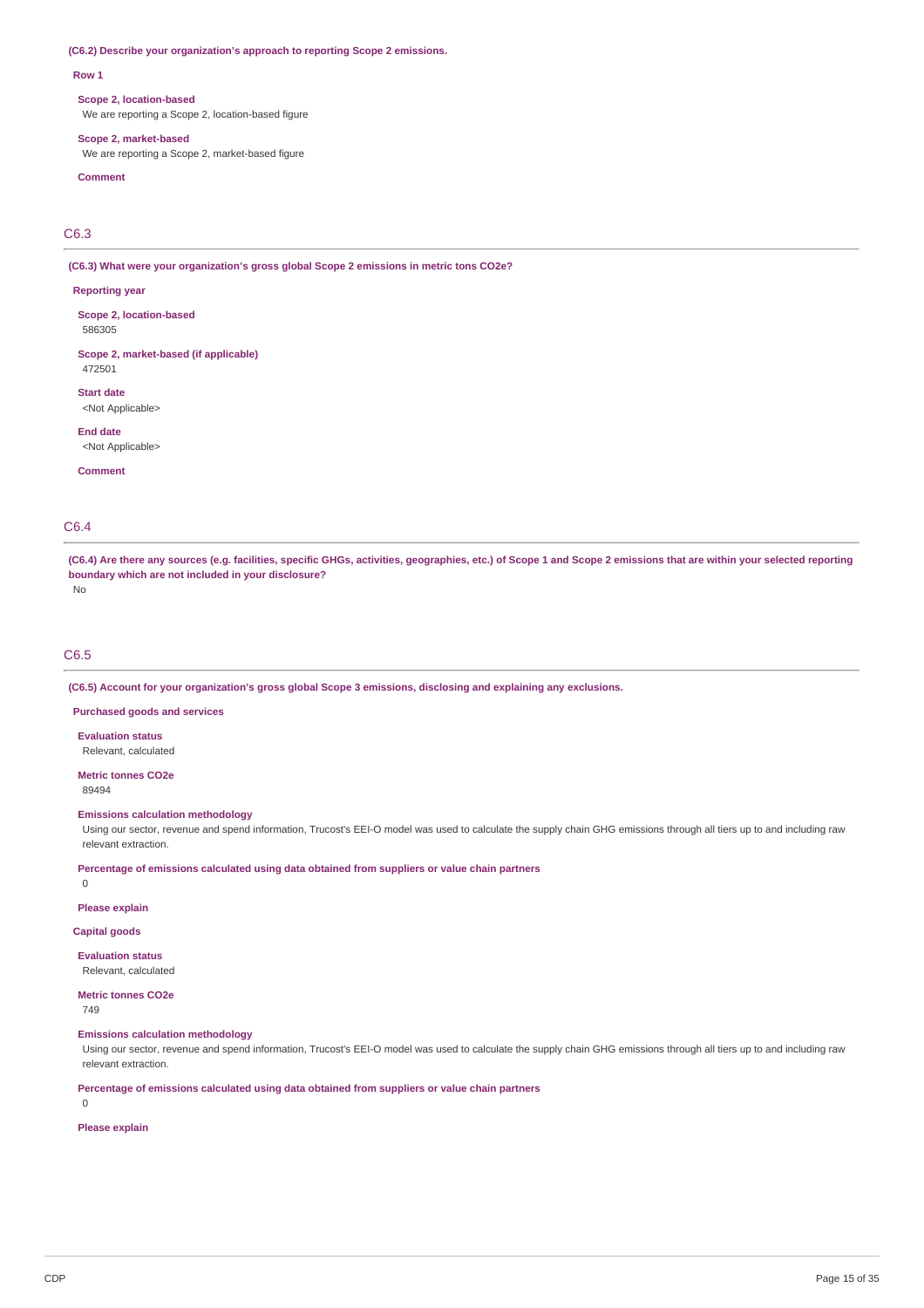#### **Fuel-and-energy-related activities (not included in Scope 1 or 2)**

#### **Evaluation status**

Relevant, calculated

# **Metric tonnes CO2e**

131599

### **Emissions calculation methodology**

Using our actual energy consumption data by fuel type, Trucost applied fuel specific 2016 DEFRA factors to calculate GHG emissions associated with fuel-and-energyrelated activities.

**Percentage of emissions calculated using data obtained from suppliers or value chain partners**

0

### **Please explain**

**Upstream transportation and distribution**

**Evaluation status** Relevant, calculated

**Metric tonnes CO2e** 4625

### **Emissions calculation methodology**

Using our sector, revenue and spend information, Trucost's EEI-O model was used to calculate the upstream transportation and distribution GHG emissions.

**Percentage of emissions calculated using data obtained from suppliers or value chain partners**

 $\theta$ 

#### **Please explain**

#### **Waste generated in operations**

**Evaluation status** Relevant, calculated

**Metric tonnes CO2e** 50729

#### **Emissions calculation methodology**

Monthly tonnages for landfilled, diverted (i.e., recycled) and incinerated waste were used to derive the total MT CO2e equivalent. Emission factors were used from the EPA Waste Reduction Model (WARM) v14 (03/2016) and 2016 Climate Registry Default Emission Factors. For diverted (i.e., recycled) waste, an emission factor of 0 MT CO2e/MT waste was used per the guidance in WRI's Corporate Value Chain [Scope 3] Accounting and Reporting Standard. GWP data was referenced from The Climate Registry's General Reporting Protocol. Our raw waste data is tracked monthly via backup waste hauling receipts; therefore data is accurate and verified.

**Percentage of emissions calculated using data obtained from suppliers or value chain partners**

## **Please explain**

 $\Omega$ 

**Business travel**

**Evaluation status** Relevant, calculated

**Metric tonnes CO2e** 2374

#### **Emissions calculation methodology**

Using our sector, revenue and actual travel spend information, Trucost's EEI-O model was used to calculate business travel GHG emissions.

**Percentage of emissions calculated using data obtained from suppliers or value chain partners**

 $\Omega$ 

#### **Please explain**

**Employee commuting**

#### **Evaluation status**

Relevant, calculated

## **Metric tonnes CO2e**

16384

### **Emissions calculation methodology**

Using our global employee head count (by country) and country-specific statistics on commuting time, transportation mode and distance the emissions from employee commuting were calculated.

**Percentage of emissions calculated using data obtained from suppliers or value chain partners**

0

### **Please explain**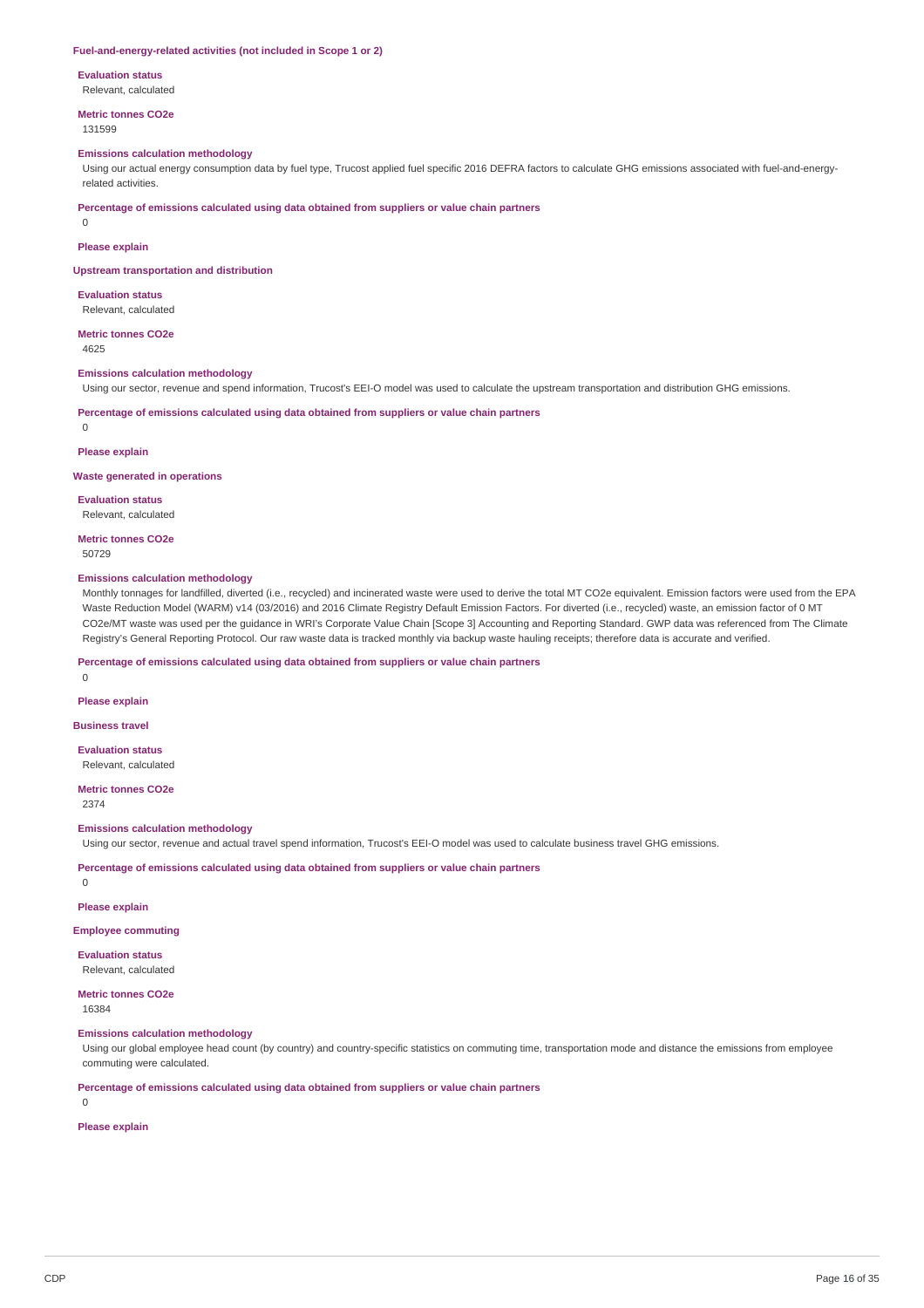#### **Upstream leased assets**

**Evaluation status** Relevant, calculated

**Metric tonnes CO2e**

## 10716

### **Emissions calculation methodology**

Our company has leased assets in both Singapore and Las Vegas. In Las Vegas, our leased assets include aircraft, a shared parking garage, and warehouse space. In Singapore, we lease office space. The Greenhouse Gas Protocol Corporate Value Chain [Scope 3] Accounting and Reporting Standard was used to calculate emissions associated with Scope 3 electricity and jet fuel consumption.

### **Percentage of emissions calculated using data obtained from suppliers or value chain partners**

 $\Omega$ 

## **Please explain**

**Downstream transportation and distribution**

### **Evaluation status**

Not relevant, explanation provided

# **Metric tonnes CO2e**

<Not Applicable>

## **Emissions calculation methodology**

<Not Applicable>

### **Percentage of emissions calculated using data obtained from suppliers or value chain partners**

<Not Applicable>

### **Please explain**

In accordance with the guidance, the definition of downstream transportation and distribution is "transportation and distribution of products sold by the reporting company between the reporting company's operations and the end consumer (if not paid for by the reporting company), including retail and storage (in vehicles and facilities not owned or controlled by the reporting company)". Our product is hotel room nights and the use of casino space, meeting space, retail space and other amenities, which are not typical goods that can be transported.

### **Processing of sold products**

#### **Evaluation status**

Not relevant, explanation provided

#### **Metric tonnes CO2e**

<Not Applicable>

#### **Emissions calculation methodology**

<Not Applicable>

**Percentage of emissions calculated using data obtained from suppliers or value chain partners**

# <Not Applicable> **Please explain**

Our product is hotel room nights and the use of casino space, meeting space, retail space and other amenities; the energy used has been captured in Scope 1 and 2 emissions.

#### **Use of sold products**

#### **Evaluation status**

Not relevant, explanation provided

## **Metric tonnes CO2e**

<Not Applicable>

### **Emissions calculation methodology**

<Not Applicable>

**Percentage of emissions calculated using data obtained from suppliers or value chain partners**

# <Not Applicable>

## **Please explain**

The energy consumption of our sold products: hotel room nights, use of casino space, meeting space, retail space and other amenities have been captured in Scope 1 and 2 emissions.

## **End of life treatment of sold products**

## **Evaluation status**

Not relevant, explanation provided

# **Metric tonnes CO2e**

<Not Applicable>

## **Emissions calculation methodology**

<Not Applicable>

**Percentage of emissions calculated using data obtained from suppliers or value chain partners** <Not Applicable>

#### **Please explain**

Our products are hotel room nights, use of casino space, meeting space, retail space and other amenities; the energy used has been captured in Scope 1 and 2 emissions.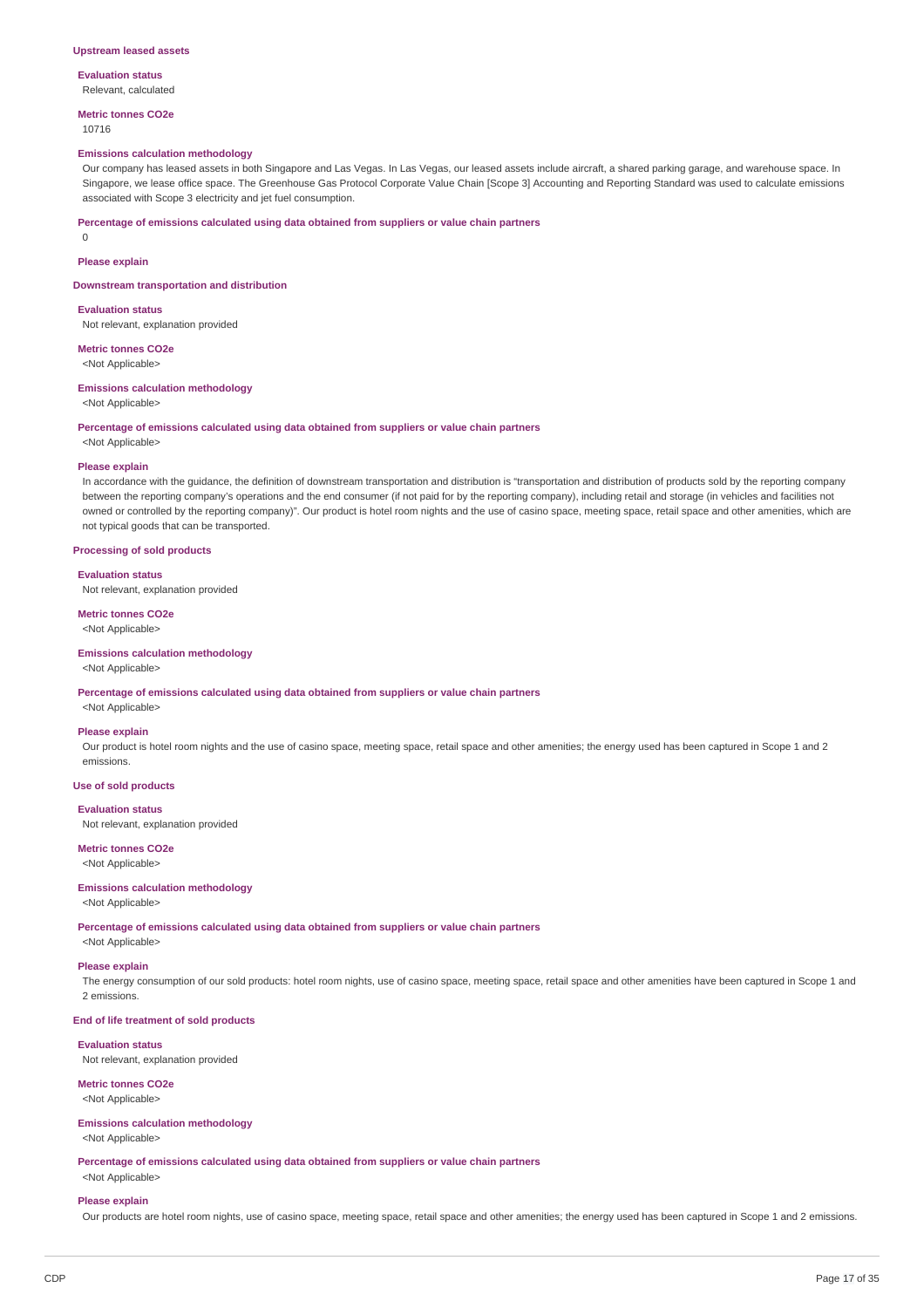#### **Downstream leased assets**

### **Evaluation status** Not relevant, explanation provided

**Metric tonnes CO2e**

<Not Applicable>

### **Emissions calculation methodology**

<Not Applicable>

**Percentage of emissions calculated using data obtained from suppliers or value chain partners**

<Not Applicable> **Please explain**

We used financial control method to define the boundary, and the emissions from our leased assets have been captured in Scope 1 and Scope 2 emissions.

#### **Franchises**

**Evaluation status** Not relevant, explanation provided

### **Metric tonnes CO2e**

<Not Applicable>

#### **Emissions calculation methodology**

<Not Applicable>

**Percentage of emissions calculated using data obtained from suppliers or value chain partners**

# <Not Applicable> **Please explain**

We used financial control method to define the boundary, and the emissions from our assets under franchising agreements have been captured in Scope 1 and Scope 2 emissions.

### **Investments**

**Evaluation status**

Not relevant, explanation provided

# **Metric tonnes CO2e**

<Not Applicable>

### **Emissions calculation methodology**

<Not Applicable>

**Percentage of emissions calculated using data obtained from suppliers or value chain partners**

# <Not Applicable>

### **Please explain**

We do not have significant financial investments that are not included in scope 1 and scope 2, including equity investments, debt investments, project finance, and managed investments and client services.

### **Other (upstream)**

**Evaluation status**

### **Metric tonnes CO2e** <Not Applicable>

### **Emissions calculation methodology**

<Not Applicable>

**Percentage of emissions calculated using data obtained from suppliers or value chain partners** <Not Applicable>

### **Please explain**

### **Other (downstream)**

**Evaluation status**

**Metric tonnes CO2e**

# <Not Applicable>

## **Emissions calculation methodology**

<Not Applicable>

**Percentage of emissions calculated using data obtained from suppliers or value chain partners** <Not Applicable>

### **Please explain**

# C6.7

**(C6.7) Are carbon dioxide emissions from biogenic carbon relevant to your organization?** No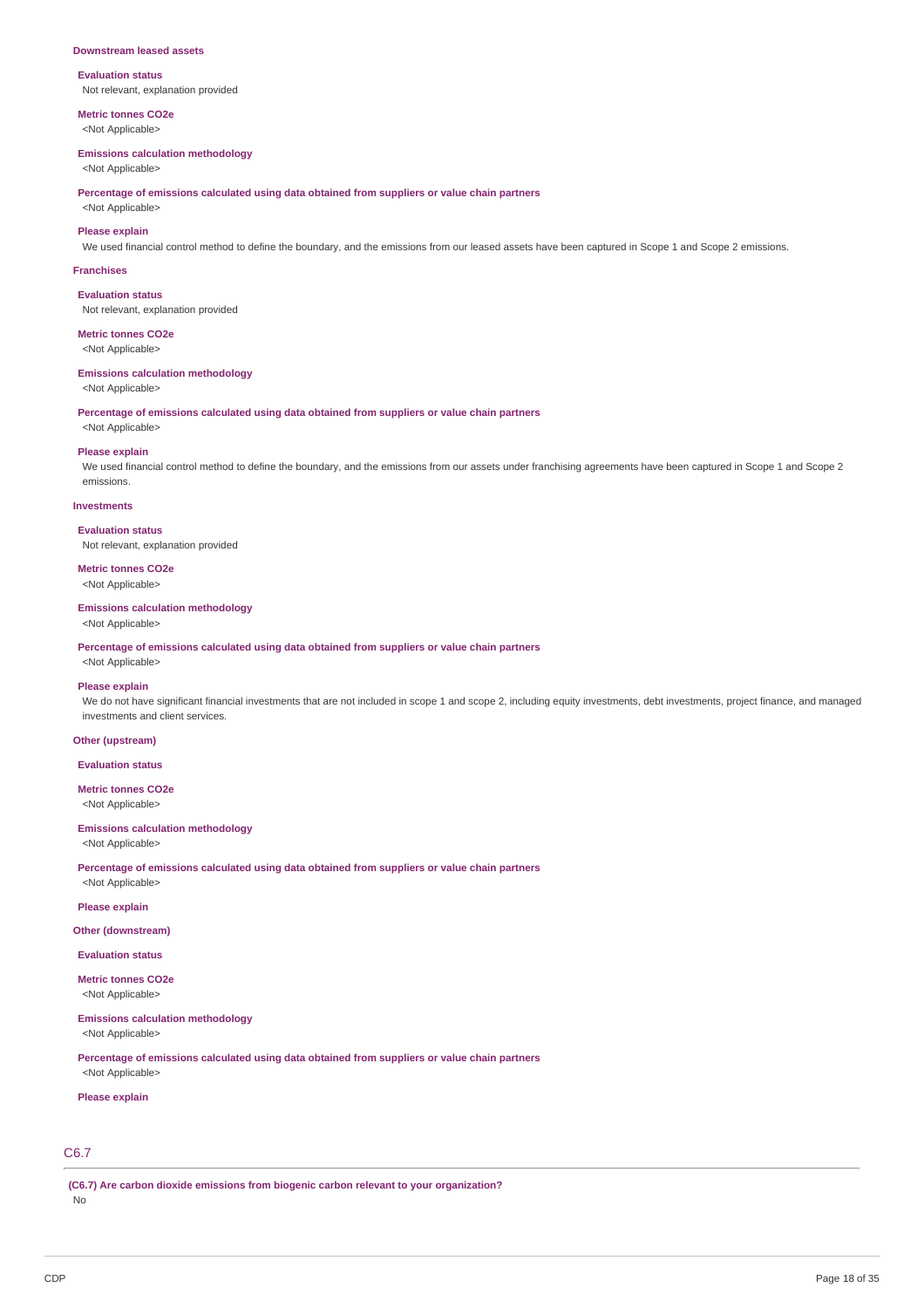## C6.10

(C6.10) Describe your gross global combined Scope 1 and 2 emissions for the reporting year in metric tons CO2e per unit currency total revenue and provide any **additional intensity metrics that are appropriate to your business operations.**

## **Intensity figure**

0.00015

**Metric numerator (Gross global combined Scope 1 and 2 emissions, metric tons CO2e)** 541756

**Metric denominator** unit total revenue

**Metric denominator: Unit total** 3612000000

**Scope 2 figure used** Market-based

**% change from previous year** 127.8

# **Direction of change**

Increased

## **Reason for change**

Scope 1 and 2 emissions dropped by 39% year-over-year due to reduction initiatives, renewable energy purchases, and loss of business due to COIVD-19. Net revenue dropped by 73% year-over-year. The substantial drop in revenue increased caused the overall intensity figure to increase year-over-year by 127.8% from 0.000066 to 0.00015 MT Co2e/revenue.

### C7. Emissions breakdowns

# C7.1

**(C7.1) Does your organization break down its Scope 1 emissions by greenhouse gas type?** No

### C7.2

**(C7.2) Break down your total gross global Scope 1 emissions by country/region.**

| Country/Region                             | Scope 1 emissions (metric tons CO2e) |
|--------------------------------------------|--------------------------------------|
| United States of America                   | 33333                                |
| Singapore                                  | 2466                                 |
| China, Macao Special Administrative Region | 33476                                |

# C7.3

**(C7.3) Indicate which gross global Scope 1 emissions breakdowns you are able to provide.** By activity

## C7.3c

**(C7.3c) Break down your total gross global Scope 1 emissions by business activity.**

| <b>Activity</b>                                                                                     | Scope 1 emissions (metric tons CO2e) |
|-----------------------------------------------------------------------------------------------------|--------------------------------------|
| Mobile combustion - vehicles (mobile CNG, diesel, and gasoline)                                     | 2927                                 |
| Mobile combustion - ships (Cotai Water Jet ferry operations)                                        | 11827                                |
| Mobile combustion - aviation (corporate jet)                                                        | 14338                                |
| Fugitive emissions - (refrigerants)                                                                 | 9169                                 |
| Stationary combustion - (natural gas, town gas, LPG and stationary diesel for emergency generators) | 30993                                |
| Renewable energy generated (solar PV and solar thermal)                                             |                                      |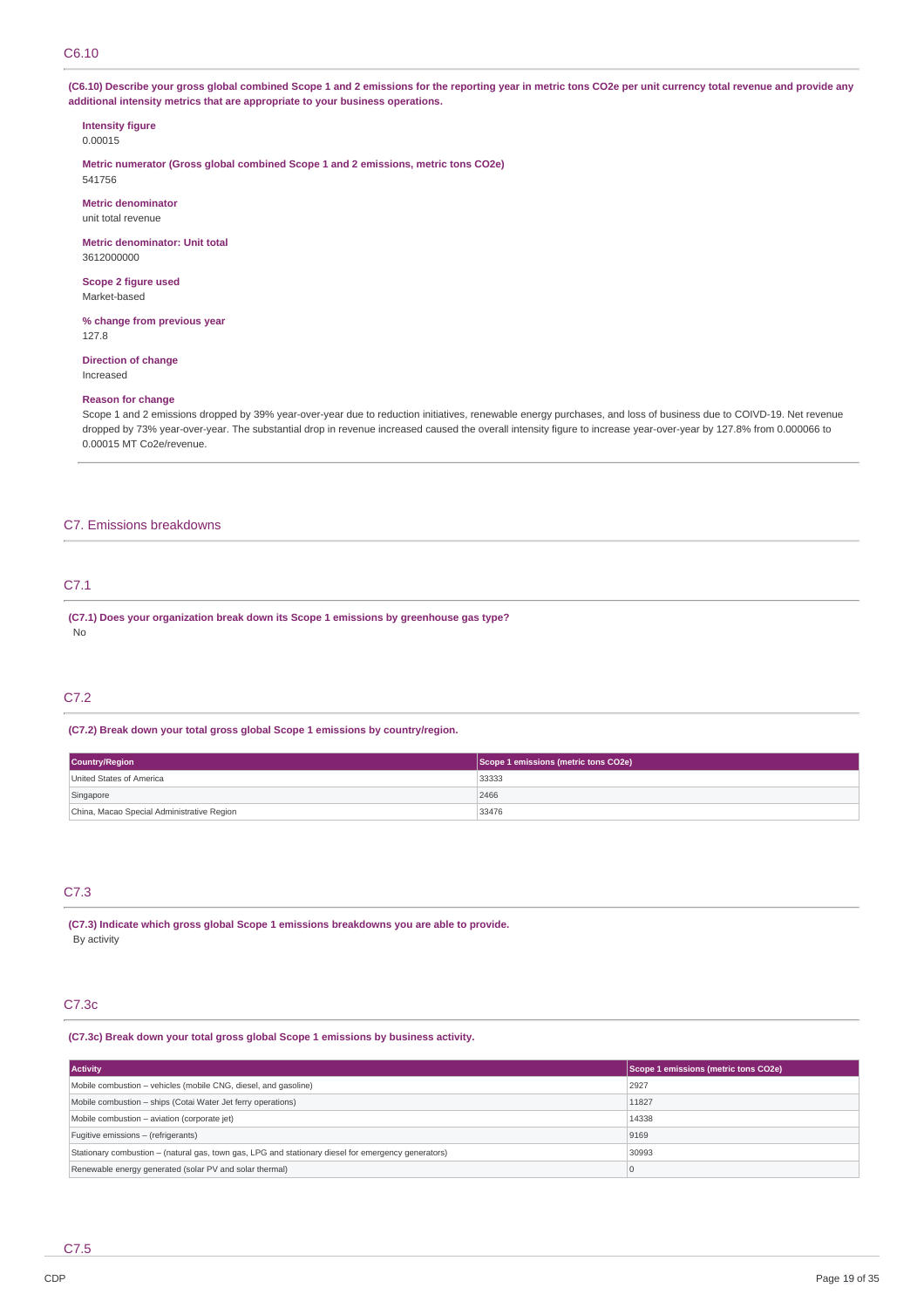### **(C7.5) Break down your total gross global Scope 2 emissions by country/region.**

| <b>Country/Region</b>                         | Scope 2, location-based Scope 2, market-based<br>(metric tons CO2e) | (metric tons CO2e) | Purchased and consumed electricity,<br>heat, steam or cooling (MWh) | <b>Purchased and consumed low-carbon electricity, heat, steam or cooling</b><br>accounted for in Scope 2 market-based approach (MWh) |
|-----------------------------------------------|---------------------------------------------------------------------|--------------------|---------------------------------------------------------------------|--------------------------------------------------------------------------------------------------------------------------------------|
| United States of America 73649                |                                                                     |                    | 158027                                                              | 158027                                                                                                                               |
| Singapore                                     | 82386                                                               | 66357              | 195279                                                              | 21000                                                                                                                                |
| China, Macao Special<br>Administrative Region | 430270                                                              | 406144             | 543956                                                              | 30500                                                                                                                                |

# C7.6

**(C7.6) Indicate which gross global Scope 2 emissions breakdowns you are able to provide.** By activity

## C7.6c

## **(C7.6c) Break down your total gross global Scope 2 emissions by business activity.**

| <b>Activity</b>            | Scope 2, location-based (metric tons CO2e) | Scope 2, market-based (metric tons CO2e) |  |
|----------------------------|--------------------------------------------|------------------------------------------|--|
| Electricity                | 563787                                     | 449983                                   |  |
| <b>Heating Electricity</b> | 21626                                      | 21626                                    |  |
| Cooling Electricity        | 892                                        | 892                                      |  |

# C7.9

(C7.9) How do your gross global emissions (Scope 1 and 2 combined) for the reporting year compare to those of the previous reporting year? Decreased

## C7.9a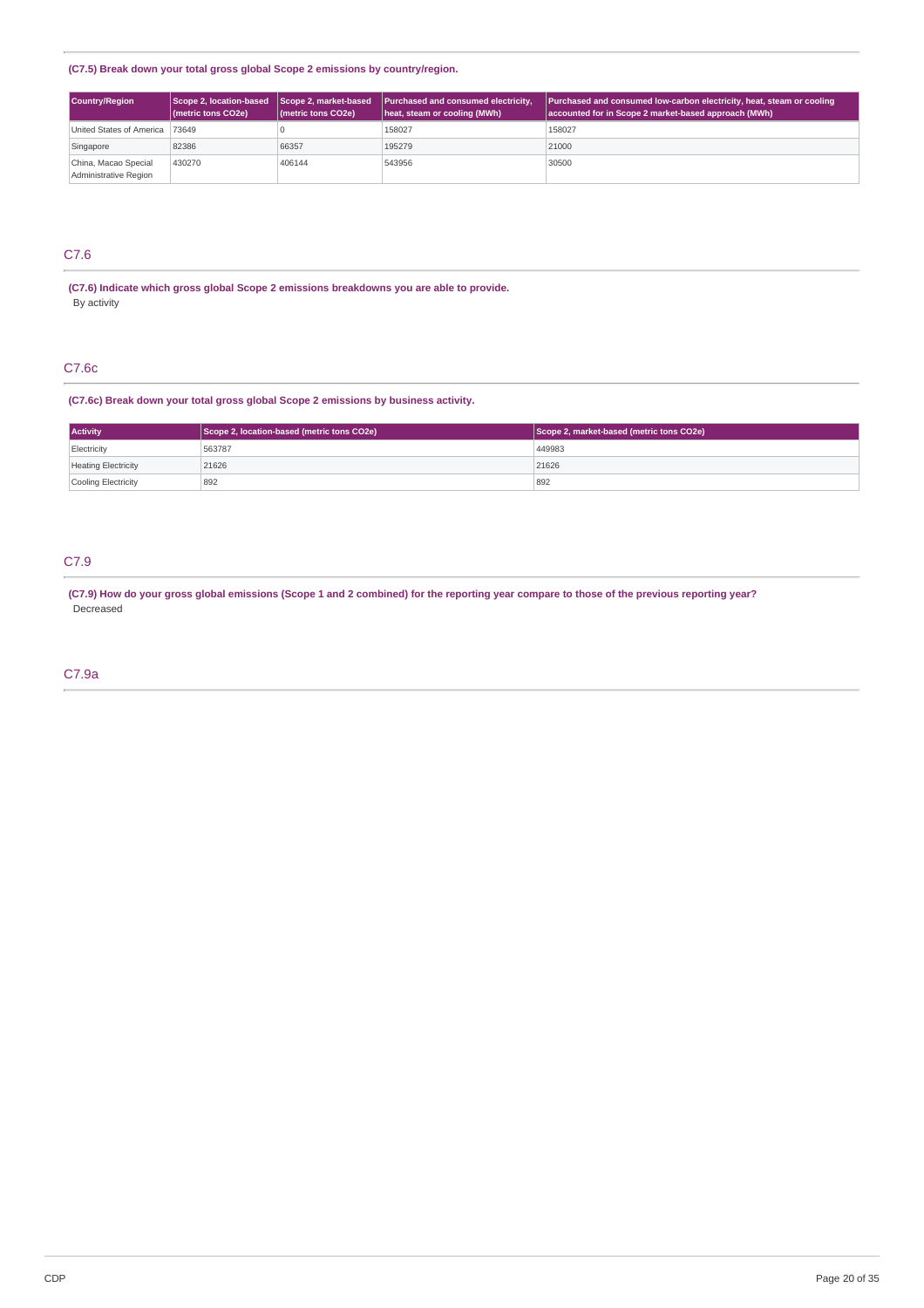### (C7.9a) Identify the reasons for any change in your gross global emissions (Scope 1 and 2 combined), and for each of them specify how your emissions compare **to the previous year.**

|                                                  | Change in Direction<br>emissions of change value<br>(metric<br>tons<br>CO <sub>2e</sub> ) |                                         | <b>Emissions</b><br>(percentage) | Please explain calculation                                                                                                                                                                                                                                                                                                                                                                                                                                                                                                                                                                                                     |
|--------------------------------------------------|-------------------------------------------------------------------------------------------|-----------------------------------------|----------------------------------|--------------------------------------------------------------------------------------------------------------------------------------------------------------------------------------------------------------------------------------------------------------------------------------------------------------------------------------------------------------------------------------------------------------------------------------------------------------------------------------------------------------------------------------------------------------------------------------------------------------------------------|
| Change in<br>renewable<br>energy<br>consumption  | 36312                                                                                     | Decreased 4.1                           |                                  | In 2020, an increase in renewable energy contributed to a 4.1% decrease in GHG emissions. Specifically, we increased our purchase of renewable energy<br>certificates for The Venetian Resort, Marina Bay Sands and Sands China Ltd (SCL). In addition, all properties self-generated renewable energy through rooftop<br>solar PV and thermal systems. A new solar thermal system came online at SCL in 2020. The emissions value percentage of 4.1% was calculated by dividing<br>the change in emissions by the previous year's emissions and multiplying by 100 in the following formula (36,312/889,648)*100.             |
| Other<br>emissions<br>reduction<br>activities    | 14071                                                                                     | Decreased 1.6                           |                                  | In 2020, emissions reduction activities contributed 1.6% decrease in GHG emissions. These savings represent some of the estimated annualized GHG<br>emissions listed in C4.3a. Emissions reduction activities implemented in CY 2020 include both operational improvements (e.g., commissioning activities, chiller<br>plant optimization) and energy efficiency building projects (e.g., installation of LEDs, delamping). The emissions value percentage of 1.6% was calculated by<br>dividing the change in emissions by the previous year's emissions and multiplying by 100 in the following formula (14071/889,648)*100. |
| Divestment                                       |                                                                                           | $<$ Not<br>Applicable<br>$\geq$         |                                  |                                                                                                                                                                                                                                                                                                                                                                                                                                                                                                                                                                                                                                |
| Acquisitions                                     |                                                                                           | $<$ Not<br>Applicable<br>$\geq$         |                                  |                                                                                                                                                                                                                                                                                                                                                                                                                                                                                                                                                                                                                                |
| Mergers                                          |                                                                                           | $<$ Not<br>Applicable<br>$\geq$         |                                  |                                                                                                                                                                                                                                                                                                                                                                                                                                                                                                                                                                                                                                |
| Change in<br>output                              | 193034                                                                                    | Decreased 21.7                          |                                  | In 2020, a change in output contributed to a 21.7% decrease in emissions. Specifically, our Cotai Jet ferry operation and Sands Aviation operations decreased<br>their consumption of marine fuel and aviation fuel due to less ferry and plane trips because of COVID-19. Operationally, the business was also impacted by<br>COVID-19 and used less energy to power our resorts. The emissions value percentage of 21.7% was calculated by dividing the change in emissions by the<br>previous year's emissions and multiplying by 100 in the following formula (193,034/889,648)*100.                                       |
| Change in<br>methodology                         | 45424                                                                                     | Decreased 5.1                           |                                  | In 2020, market-based scope 2 emission factors decreased in Macao and increased in Singapore and Las Vegas. Since Macao represents a large portion of<br>both our business activity and emissions there was an overall decrease in emissions due to the changes in emission factors. The emissions value percentage<br>of 5.1% was calculated by dividing the change in emissions by the previous year's emissions and multiplying by 100 in the following formula<br>(45,424/889,648)*100.                                                                                                                                    |
| Change in<br>boundary                            |                                                                                           | $<$ Not<br>Applicable<br>$\overline{ }$ |                                  |                                                                                                                                                                                                                                                                                                                                                                                                                                                                                                                                                                                                                                |
| Change in<br>physical<br>operating<br>conditions | 1358                                                                                      | Decreased 0.2                           |                                  | We utilize weather modelling to predict and analyze the impact of weather on our operations. In 2020 we experienced a slight weather "benefit" which caused<br>us to utilize less electricity in most regions. The emissions value percentage of 0.2% was calculated by dividing the change in emissions by the previous year's<br>emissions and multiplying by 100 in the following formula (1358/889,648)*100.                                                                                                                                                                                                               |
| Unidentified                                     | 57693                                                                                     | Decreased 6.5                           |                                  | We are not able to identify the remaining portion of our total decrease in Scope 1 and 2 emissions. The emissions value percentage of X% was calculated by<br>dividing the change in emissions by the previous year's emissions and multiplying by 100 in the following formula (X/889,648)*100.                                                                                                                                                                                                                                                                                                                               |
| Other                                            |                                                                                           | $<$ Not<br>Applicable<br>5              |                                  |                                                                                                                                                                                                                                                                                                                                                                                                                                                                                                                                                                                                                                |

## C7.9b

(C7.9b) Are your emissions performance calculations in C7.9 and C7.9a based on a location-based Scope 2 emissions figure or a market-based Scope 2 **emissions figure?**

Market-based

## C8. Energy

# C8.1

**(C8.1) What percentage of your total operational spend in the reporting year was on energy?** More than 0% but less than or equal to 5%

# C8.2

**(C8.2) Select which energy-related activities your organization has undertaken.**

|                                                    | Indicate whether your organization undertook this energy-related activity in the reporting year |
|----------------------------------------------------|-------------------------------------------------------------------------------------------------|
| Consumption of fuel (excluding feedstocks)         | Yes                                                                                             |
| Consumption of purchased or acquired electricity   | Yes                                                                                             |
| Consumption of purchased or acquired heat          | Yes                                                                                             |
| Consumption of purchased or acquired steam         | N <sub>0</sub>                                                                                  |
| Consumption of purchased or acquired cooling       | Yes                                                                                             |
| Generation of electricity, heat, steam, or cooling | Yes                                                                                             |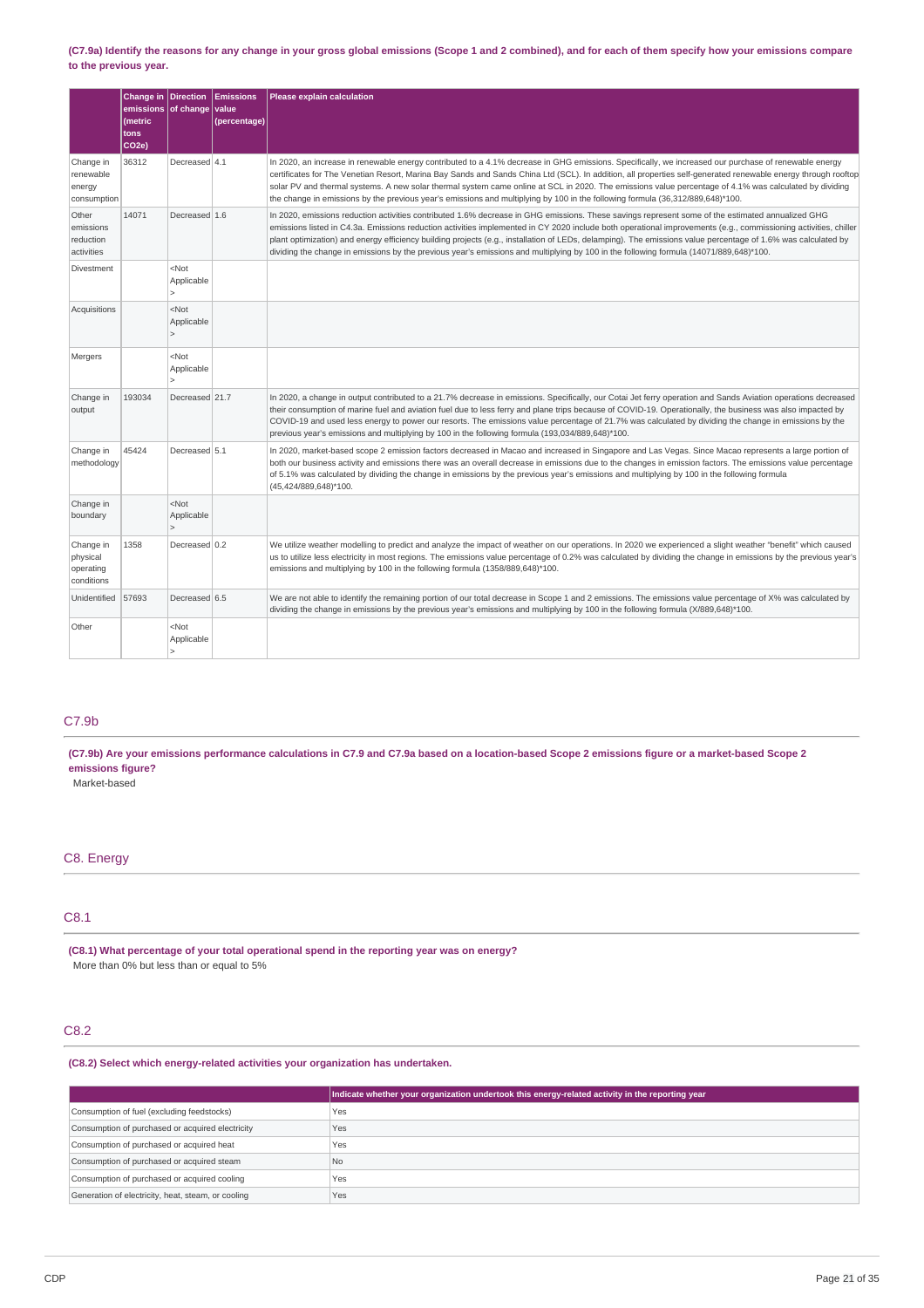### **(C8.2a) Report your organization's energy consumption totals (excluding feedstocks) in MWh.**

|                                                         | <b>Heating value</b>                   |                           | MWh from renewable sources MWh from non-renewable sources | Total (renewable and non-renewable) MWh |
|---------------------------------------------------------|----------------------------------------|---------------------------|-----------------------------------------------------------|-----------------------------------------|
| Consumption of fuel (excluding feedstock)               | HHV (higher heating value) $ 0\rangle$ |                           | 282599                                                    | 282599                                  |
| Consumption of purchased or acquired electricity        | <not applicable=""></not>              |                           | 843888                                                    | 843888                                  |
| Consumption of purchased or acquired heat               | <not applicable=""></not>              |                           | 2114                                                      | 2114                                    |
| Consumption of purchased or acquired steam              | <not applicable=""></not>              | <not applicable=""></not> | <not applicable=""></not>                                 | <not applicable=""></not>               |
| Consumption of purchased or acquired cooling            | <not applicable=""></not>              |                           | 51261                                                     | 51261                                   |
| Consumption of self-generated non-fuel renewable energy | <not applicable=""></not>              | 528                       | <not applicable=""></not>                                 | 528                                     |
| Total energy consumption                                | <not applicable=""></not>              |                           | 1179862                                                   | 1180391                                 |

### C8.2b

### **(C8.2b) Select the applications of your organization's consumption of fuel.**

|                                                         | Indicate whether your organization undertakes this fuel application |
|---------------------------------------------------------|---------------------------------------------------------------------|
| Consumption of fuel for the generation of electricity   | Yes                                                                 |
| Consumption of fuel for the generation of heat          | Yes                                                                 |
| Consumption of fuel for the generation of steam         | l No                                                                |
| Consumption of fuel for the generation of cooling       | <b>No</b>                                                           |
| Consumption of fuel for co-generation or tri-generation | I No                                                                |

## C8.2c

**(C8.2c) State how much fuel in MWh your organization has consumed (excluding feedstocks) by fuel type.**

#### **Fuels (excluding feedstocks)** Jet Kerosene

### **Heating value**

HHV (higher heating value)

**Total fuel MWh consumed by the organization** 57473

**MWh fuel consumed for self-generation of electricity**  $\Omega$ 

**MWh fuel consumed for self-generation of heat** 57473

**MWh fuel consumed for self-generation of steam** <Not Applicable>

**MWh fuel consumed for self-generation of cooling** <Not Applicable>

**MWh fuel consumed for self-cogeneration or self-trigeneration** <Not Applicable>

## **Emission factor**

2597.37909

**Unit** kg CO2e per m3

**Emissions factor source** 2018 Climate Registry Default Emission Factors, pg.32, Table 13.1

### **Comment**

**Fuels (excluding feedstocks)** Compressed Natural Gas (CNG)

**Heating value** HHV (higher heating value)

**Total fuel MWh consumed by the organization** 6767

**MWh fuel consumed for self-generation of electricity**

 $\Omega$ 

**MWh fuel consumed for self-generation of heat** 6767

**MWh fuel consumed for self-generation of steam**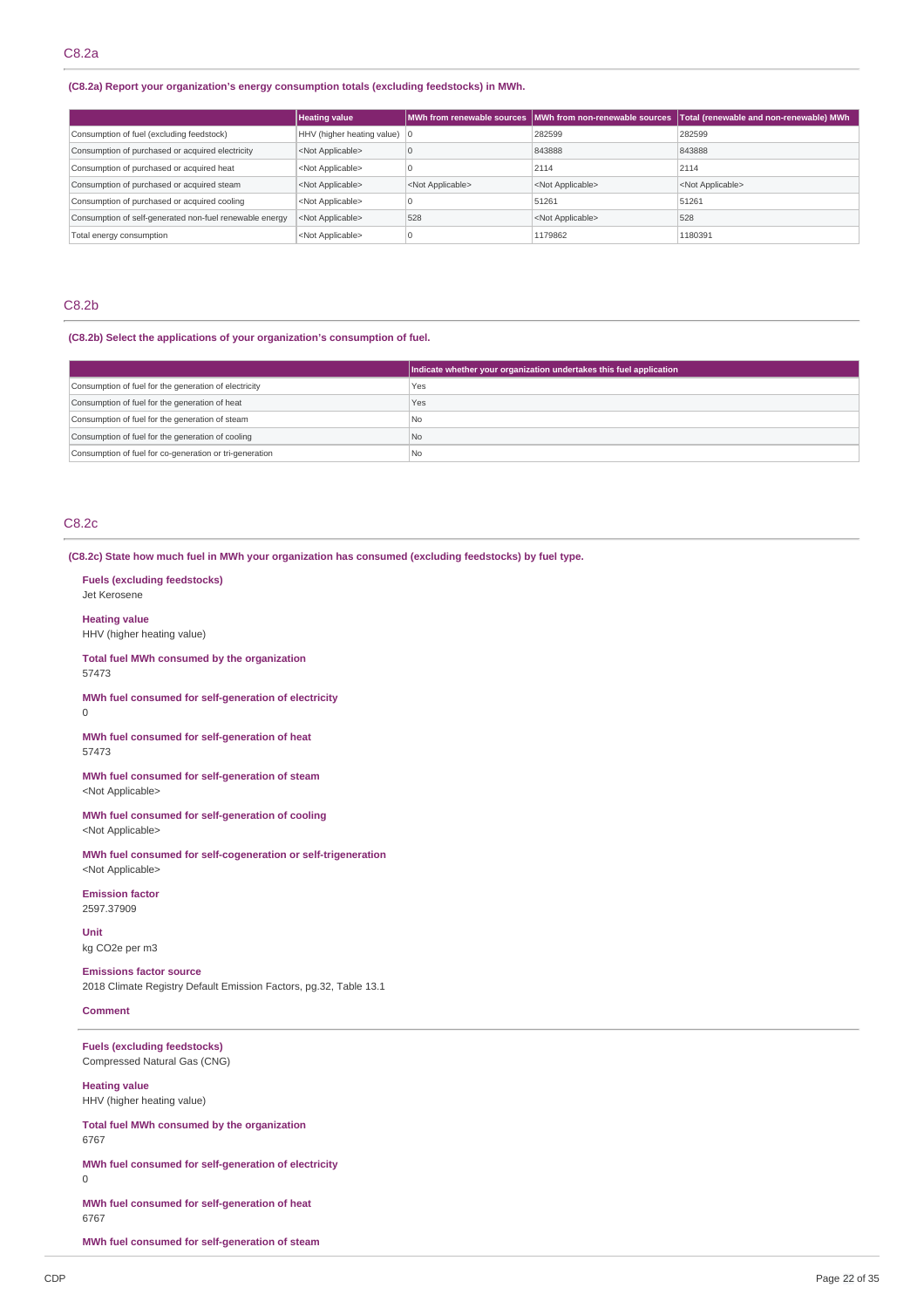#### <Not Applicable>

#### **MWh fuel consumed for self-generation of cooling** <Not Applicable>

**MWh fuel consumed for self-cogeneration or self-trigeneration** <Not Applicable>

**Emission factor** 53.68019

**Unit** kg CO2e per GJ

**Emissions factor source** 2018-Climate-Registry-Default-Emission-Factors, Pg. 33, Table 13.1

#### **Comment**

**Fuels (excluding feedstocks)** Diesel

**Heating value** HHV (higher heating value)

**Total fuel MWh consumed by the organization** 2860

**MWh fuel consumed for self-generation of electricity**  $\Omega$ 

**MWh fuel consumed for self-generation of heat** 2860

**MWh fuel consumed for self-generation of steam** <Not Applicable>

**MWh fuel consumed for self-generation of cooling** <Not Applicable>

**MWh fuel consumed for self-cogeneration or self-trigeneration** <Not Applicable>

**Emission factor** 2727.17664

**Unit** kg CO2e per m3

**Emissions factor source** 2018 Climate Registry Default Emission Factors, pg.32, Table 13.1

### **Comment**

**Fuels (excluding feedstocks)** Distillate Oil

**Heating value** HHV (higher heating value)

**Total fuel MWh consumed by the organization** 271

**MWh fuel consumed for self-generation of electricity** 271

**MWh fuel consumed for self-generation of heat**  $\Omega$ 

**MWh fuel consumed for self-generation of steam** <Not Applicable>

**MWh fuel consumed for self-generation of cooling** <Not Applicable>

**MWh fuel consumed for self-cogeneration or self-trigeneration** <Not Applicable>

**Emission factor** 0.07408

**Unit** metric tons CO2 per million Btu

**Emissions factor source** 2018 Climate Registry Default Emission Factors, pg.5, Table 12.1

**Comment**

**Fuels (excluding feedstocks)**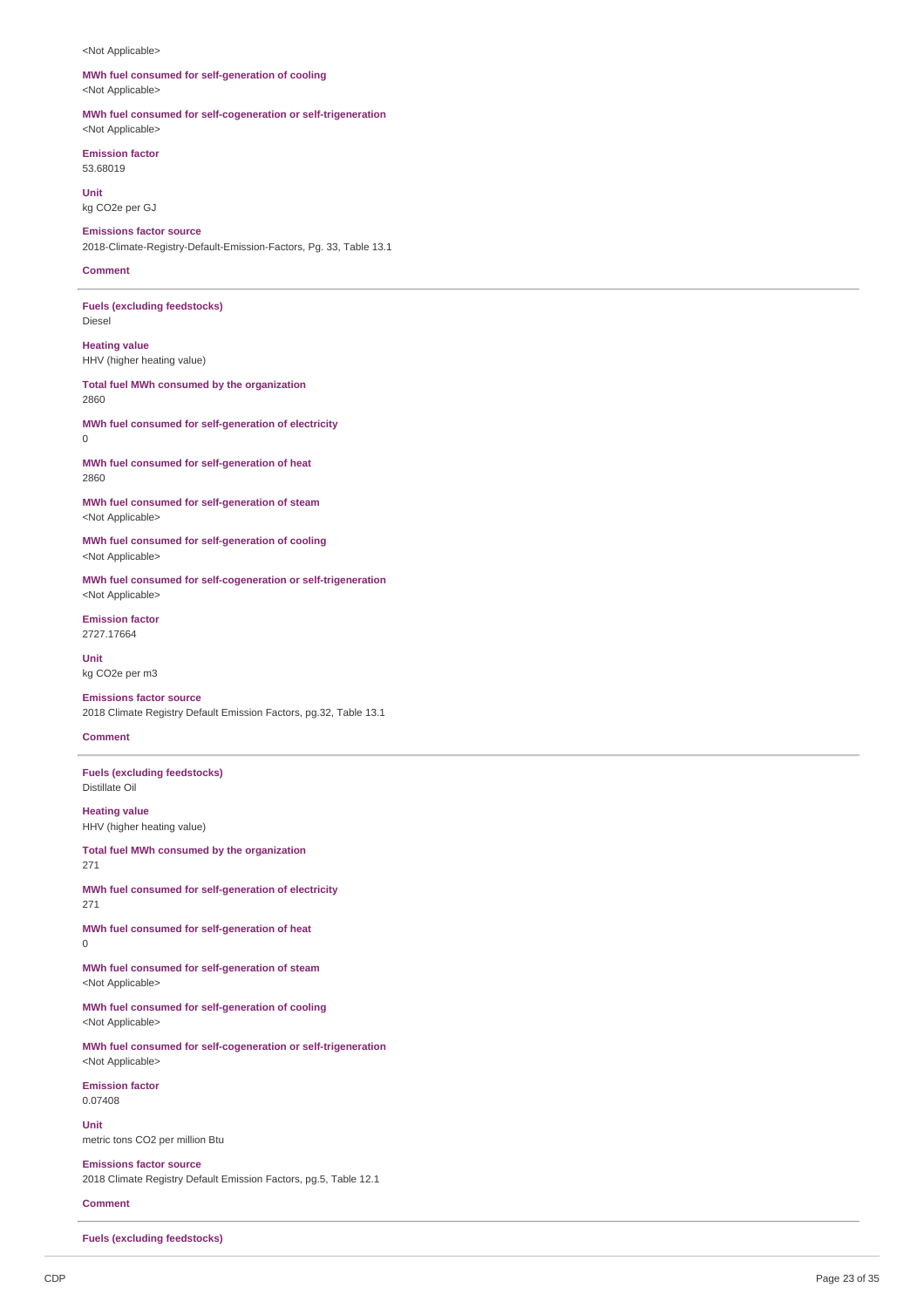#### Motor Gasoline

#### **Heating value**

HHV (higher heating value)

**Total fuel MWh consumed by the organization**

3636

**MWh fuel consumed for self-generation of electricity** 0

**MWh fuel consumed for self-generation of heat** 3636

**MWh fuel consumed for self-generation of steam** <Not Applicable>

**MWh fuel consumed for self-generation of cooling** <Not Applicable>

**MWh fuel consumed for self-cogeneration or self-trigeneration** <Not Applicable>

**Emission factor** 2345.21

**Unit** Please select

### **Emissions factor source**

2018 Climate Registry Default Emission Factors, pg.32, Table 13.1

### **Comment**

**Fuels (excluding feedstocks)** Liquefied Petroleum Gas (LPG)

**Heating value** HHV (higher heating value)

**Total fuel MWh consumed by the organization** 33490

**MWh fuel consumed for self-generation of electricity**  $\Omega$ 

**MWh fuel consumed for self-generation of heat** 33490

**MWh fuel consumed for self-generation of steam** <Not Applicable>

**MWh fuel consumed for self-generation of cooling** <Not Applicable>

**MWh fuel consumed for self-cogeneration or self-trigeneration** <Not Applicable>

**Emission factor** 0.06279

**Unit** metric tons CO2e per million Btu

**Emissions factor source** 2018 Climate Registry Default Emission Factors, pg. 6, Table 12.1

### **Comment**

**Fuels (excluding feedstocks)** Marine Fuel Oil

**Heating value** HHV (higher heating value)

**Total fuel MWh consumed by the organization** 46332

**MWh fuel consumed for self-generation of electricity**  $\Omega$ 

**MWh fuel consumed for self-generation of heat** 46332

**MWh fuel consumed for self-generation of steam** <Not Applicable>

**MWh fuel consumed for self-generation of cooling** <Not Applicable>

**MWh fuel consumed for self-cogeneration or self-trigeneration**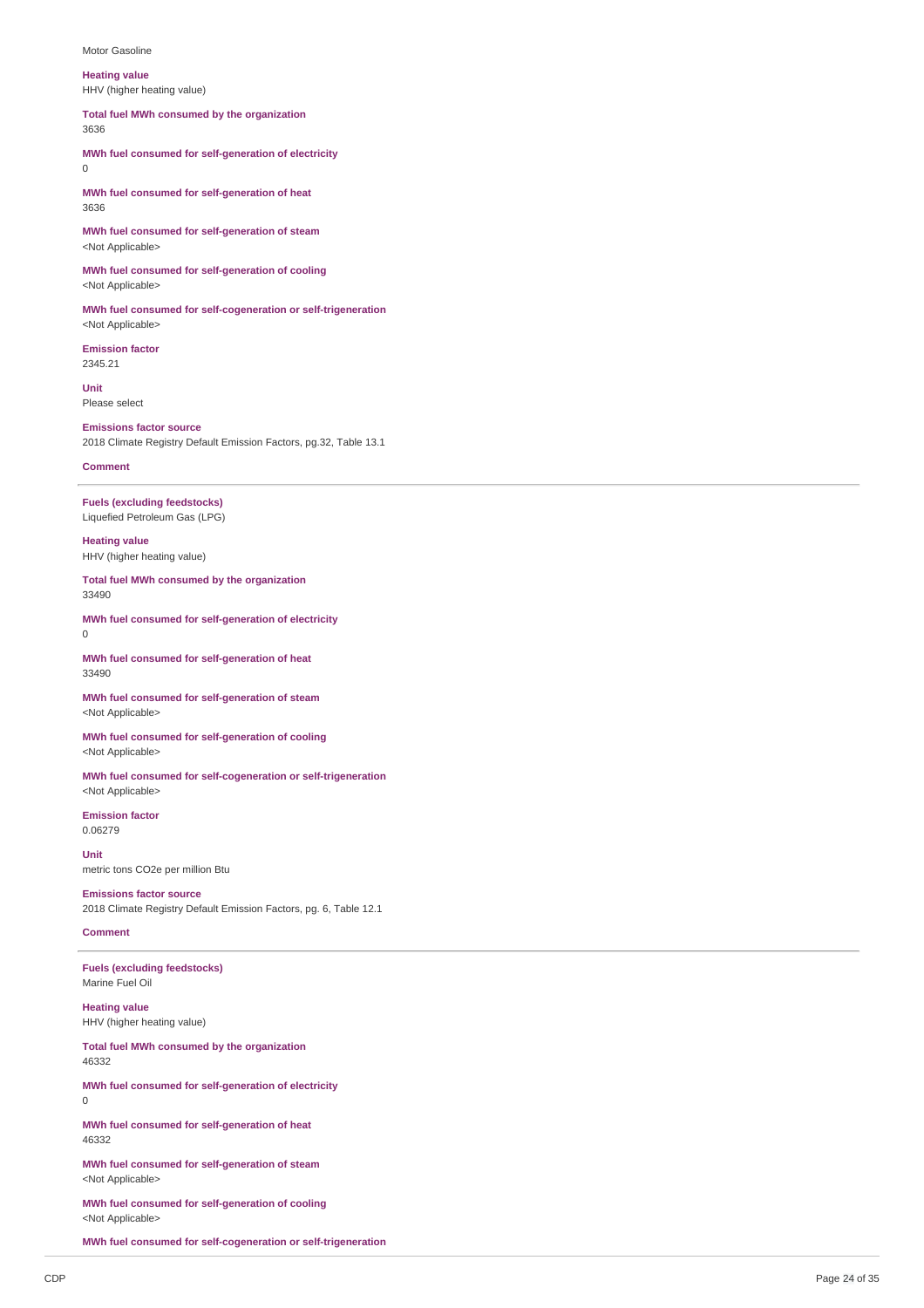#### <Not Applicable>

**Emission factor**

2729.14282

**Unit** kg CO2e per m3

## **Emissions factor source**

2018 Climate Registry Default Emission Factors, pg.32, Table 13.1

**Comment**

**Fuels (excluding feedstocks)** Natural Gas

**Heating value** HHV (higher heating value)

**Total fuel MWh consumed by the organization** 123425

**MWh fuel consumed for self-generation of electricity** 0

**MWh fuel consumed for self-generation of heat** 123425

**MWh fuel consumed for self-generation of steam** <Not Applicable>

**MWh fuel consumed for self-generation of cooling** <Not Applicable>

**MWh fuel consumed for self-cogeneration or self-trigeneration** <Not Applicable>

**Emission factor** 0.05332

**Unit** metric tons CO2e per million Btu

#### **Emissions factor source**

2018 Climate Registry Default Emission Factors, pg. 4 Table 12.1

### **Comment**

**Fuels (excluding feedstocks)** Town Gas

**Heating value** HHV (higher heating value)

**Total fuel MWh consumed by the organization** 8076

**MWh fuel consumed for self-generation of electricity**

0

**MWh fuel consumed for self-generation of heat** 8076

**MWh fuel consumed for self-generation of steam** <Not Applicable>

**MWh fuel consumed for self-generation of cooling** <Not Applicable>

**MWh fuel consumed for self-cogeneration or self-trigeneration** <Not Applicable>

**Emission factor** 0.04689

**Unit** metric tons CO2e per million Btu

# **Emissions factor source**

EPA, Emission Factors for Green House Gas Inventories, Table 1 (https://www.epa.gov/sites/production/files/2018-03/documents/emission-factors\_mar\_2018\_0.pdf)

## **Comment**

C8.2d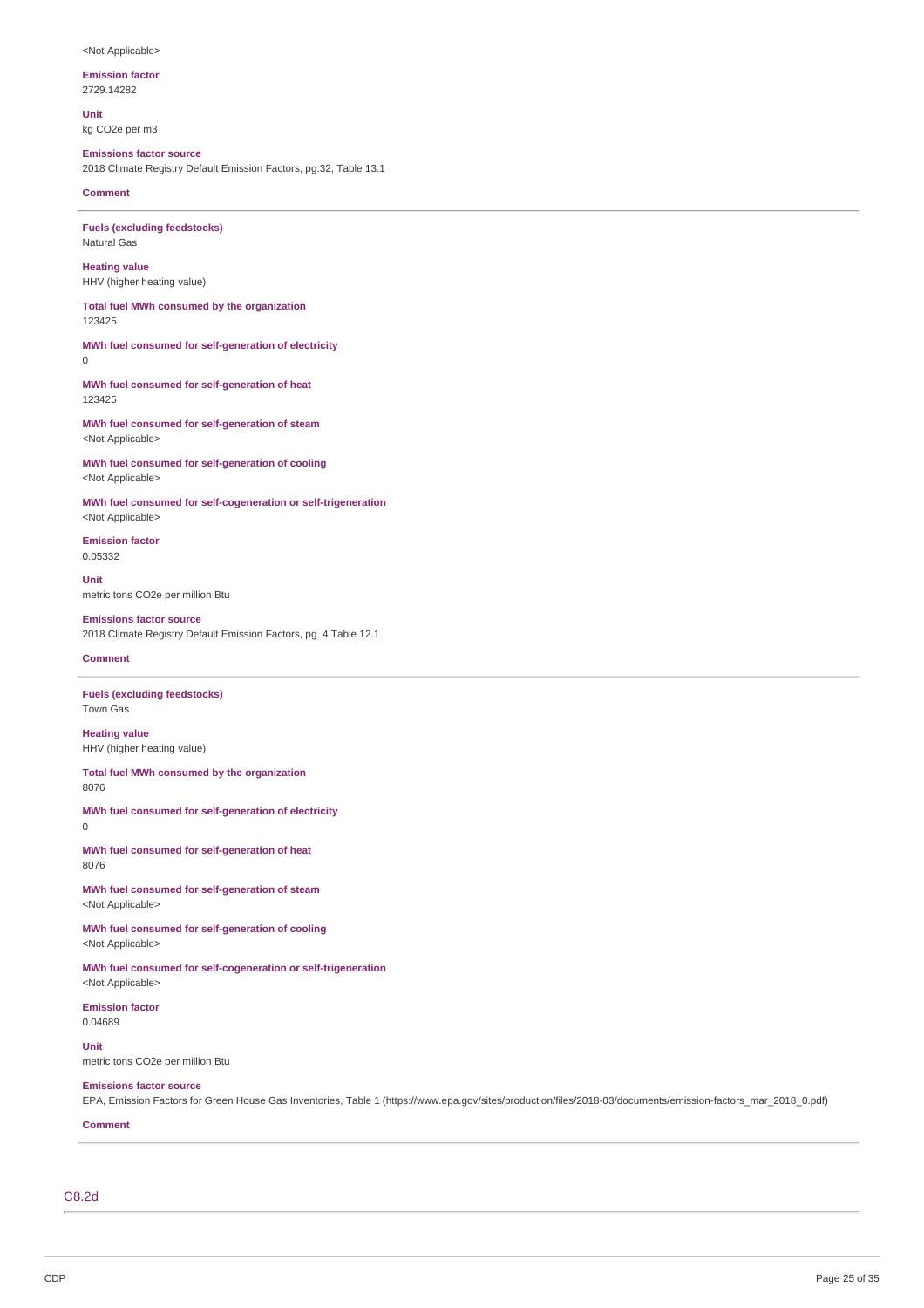#### (C8.2d) Provide details on the electricity, heat, steam, and cooling your organization has generated and consumed in the reporting year.

|                 | Total Gross generation<br>(MWh) | Generation that is consumed by the<br>organization (MWh) | (MWh) | Gross generation from renewable sources Generation from renewable sources that is consumed by the<br>organization (MWh) |
|-----------------|---------------------------------|----------------------------------------------------------|-------|-------------------------------------------------------------------------------------------------------------------------|
| Electricity 596 |                                 | 596                                                      | 325   | 325                                                                                                                     |
| Heat            | 204                             | 204                                                      | 204   | 204                                                                                                                     |
| Steam           |                                 |                                                          |       |                                                                                                                         |
| Cooling         |                                 |                                                          |       |                                                                                                                         |

# C8.2e

(C8.2e) Provide details on the electricity, heat, steam, and/or cooling amounts that were accounted for at a zero emission factor in the market-based Scope 2 **figure reported in C6.3.**

#### **Sourcing method**

Unbundled energy attribute certificates, Renewable Energy Certificates (RECs)

## **Low-carbon technology type**

Wind

**Country/area of consumption of low-carbon electricity, heat, steam or cooling** United States of America

**MWh consumed accounted for at a zero emission factor** 158027

#### **Comment**

#### **Sourcing method**

Unbundled energy attribute certificates, other - please specify (TIGRS)

**Low-carbon technology type** Solar

**Country/area of consumption of low-carbon electricity, heat, steam or cooling** Singapore

**MWh consumed accounted for at a zero emission factor** 21000

#### **Comment**

The unbundled energy attributes are TIGRs purchased from solar facilities in Singapore

### **Sourcing method**

Unbundled energy attribute certificates, International REC Standard (I-RECs)

#### **Low-carbon technology type** Wind

**Country/area of consumption of low-carbon electricity, heat, steam or cooling** China

**MWh consumed accounted for at a zero emission factor** 30500

#### **Comment**

## C9. Additional metrics

# C9.1

**(C9.1) Provide any additional climate-related metrics relevant to your business.**

## C-CE9.6/C-CG9.6/C-CH9.6/C-CN9.6/C-CO9.6/C-EU9.6/C-MM9.6/C-OG9.6/C-RE9.6/C-ST9.6/C-TO9.6/C-TS9.6

**(C-CE9.6/C-CG9.6/C-CH9.6/C-CN9.6/C-CO9.6/C-EU9.6/C-MM9.6/C-OG9.6/C-RE9.6/C-ST9.6/C-TO9.6/C-TS9.6) Does your organization invest in research and development (R&D) of low-carbon products or services related to your sector activities?**

|       | <b>Investment in low-carbon R&amp;D</b> | Comment |
|-------|-----------------------------------------|---------|
| Row 1 | 'lease select                           |         |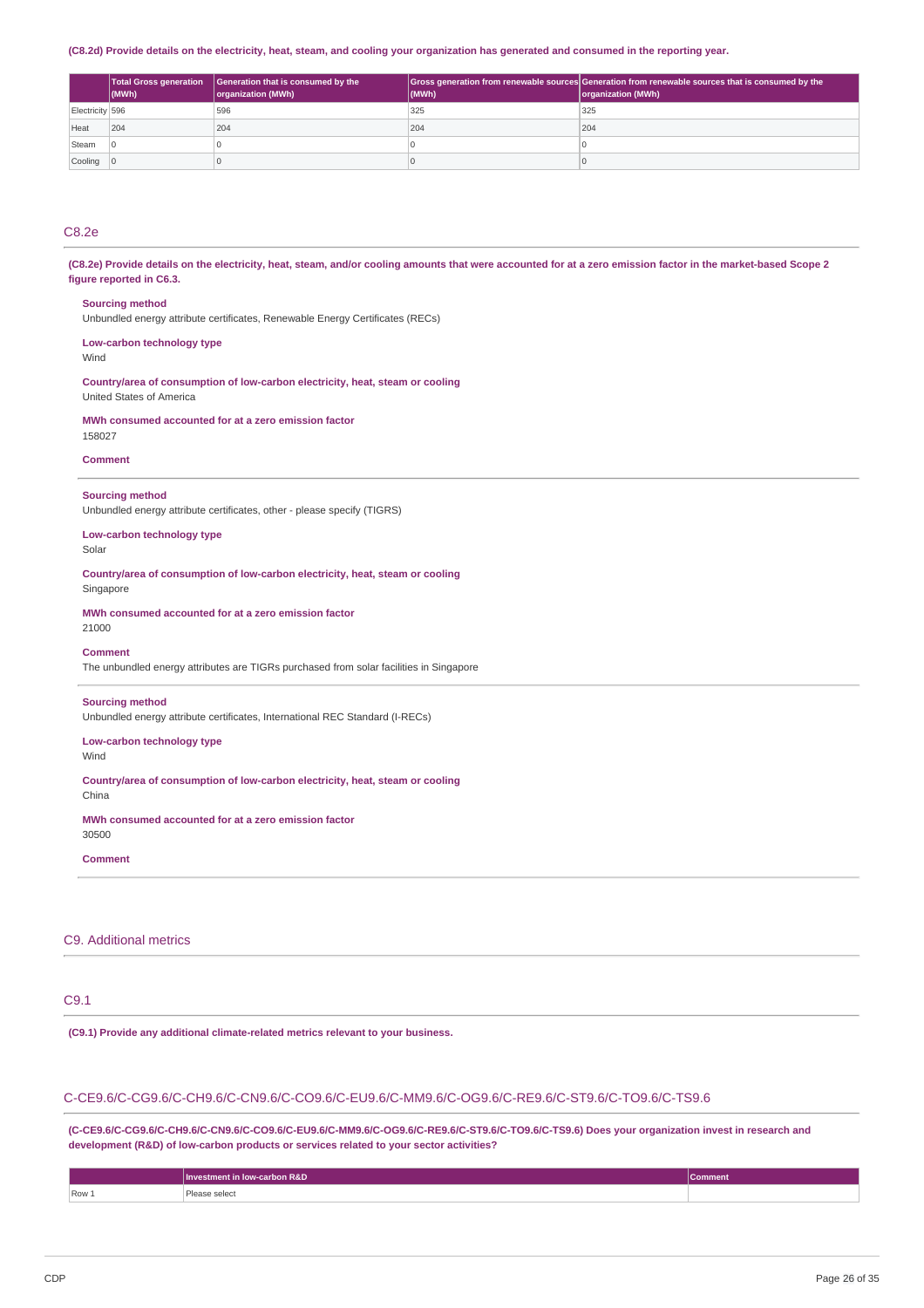### C10.1

**(C10.1) Indicate the verification/assurance status that applies to your reported emissions.**

|                                          | Verification/assurance status                          |  |
|------------------------------------------|--------------------------------------------------------|--|
| Scope 1                                  | Third-party verification or assurance process in place |  |
| Scope 2 (location-based or market-based) | Third-party verification or assurance process in place |  |
| Scope 3                                  | Third-party verification or assurance process in place |  |

### C10.1a

(C10.1a) Provide further details of the verification/assurance undertaken for your Scope 1 emissions, and attach the relevant statements.

**Verification or assurance cycle in place** Annual process

**Status in the current reporting year** Complete

**Type of verification or assurance** Limited assurance

**Attach the statement** LVS AS-ASRauthorized-final.pdf

**Page/ section reference** all

**Relevant standard** ISO14064-3

**Proportion of reported emissions verified (%)** 100

### C10.1b

(C10.1b) Provide further details of the verification/assurance undertaken for your Scope 2 emissions and attach the relevant statements.

**Scope 2 approach** Scope 2 market-based

**Verification or assurance cycle in place** Annual process

**Status in the current reporting year** Complete

**Type of verification or assurance** Limited assurance

**Attach the statement** LVS AS-ASRauthorized-final.pdf

**Page/ section reference** all

**Relevant standard** ISO14064-3

**Proportion of reported emissions verified (%)** 100

# C10.1c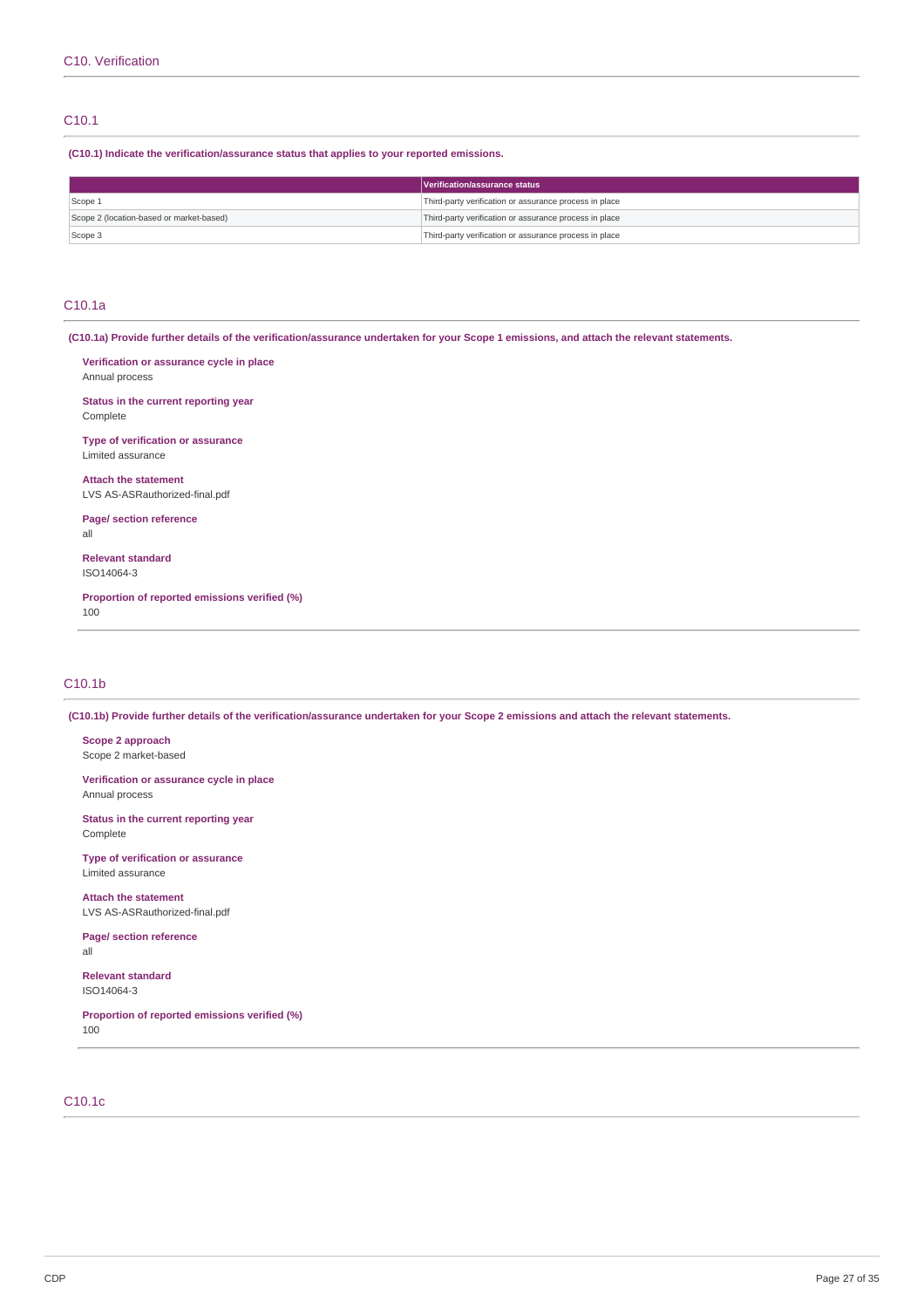(C10.1c) Provide further details of the verification/assurance undertaken for your Scope 3 emissions and attach the relevant statements.

**Scope 3 category** Scope 3: Waste generated in operations

**Verification or assurance cycle in place** Annual process

**Status in the current reporting year** Complete

**Type of verification or assurance** Limited assurance

**Attach the statement** LVS AS-ASRauthorized-final.pdf

**Page/section reference**

**Relevant standard**

ISO14064-3

all

**Proportion of reported emissions verified (%)** 100

### C10.2

(C10.2) Do you verify any climate-related information reported in your CDP disclosure other than the emissions figures reported in C6.1, C6.3, and C6.5? No, but we are actively considering verifying within the next two years

## C11. Carbon pricing

## C11.1

(C11.1) Are any of your operations or activities regulated by a carbon pricing system (i.e. ETS, Cap & Trade or Carbon Tax)? No, and we do not anticipate being regulated in the next three years

## C11.2

**(C11.2) Has your organization originated or purchased any project-based carbon credits within the reporting period?** Yes

## C11.2a

(C11.2a) Provide details of the project-based carbon credits originated or purchased by your organization in the reporting period.

| Credit origination or credit purchase<br>Credit purchase            |
|---------------------------------------------------------------------|
| <b>Project type</b><br>Wind                                         |
| <b>Project identification</b><br>Qinghai Delingha Gahai Wind        |
| <b>Verified to which standard</b><br>VCS (Verified Carbon Standard) |
| <b>Number of credits (metric tonnes CO2e)</b><br>14252              |
| Number of credits (metric tonnes CO2e): Risk adjusted volume<br>0   |
| <b>Credits cancelled</b><br>Yes                                     |
| Purpose, e.g. compliance<br><b>Voluntary Offsetting</b>             |
|                                                                     |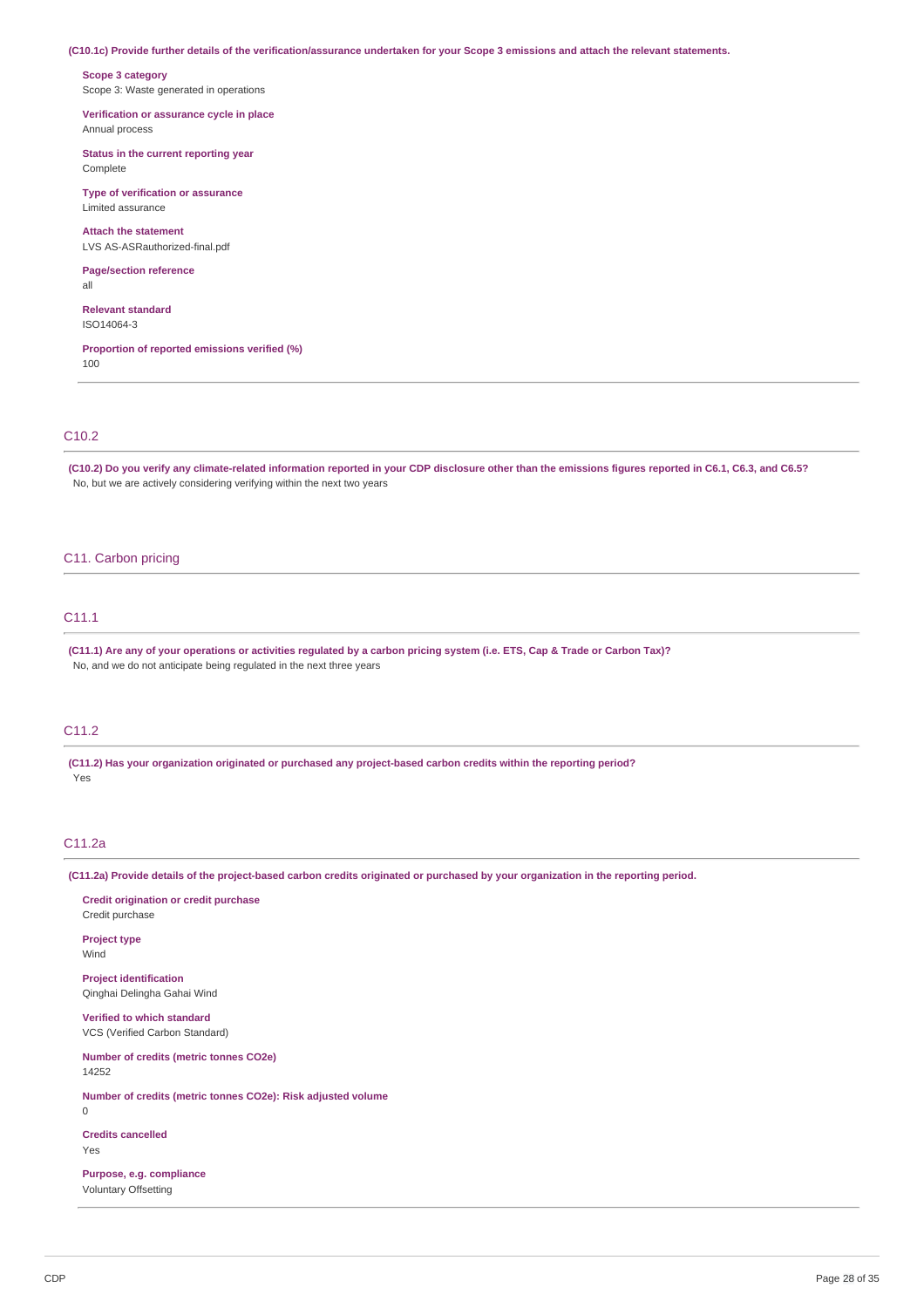### **(C11.3) Does your organization use an internal price on carbon?** No, and we do not currently anticipate doing so in the next two years

#### C12. Engagement

## C<sub>12</sub>.1

**(C12.1) Do you engage with your value chain on climate-related issues?** Yes, our suppliers

Yes, other partners in the value chain

## C12.1a

#### **(C12.1a) Provide details of your climate-related supplier engagement strategy.**

### **Type of engagement**

Engagement & incentivization (changing supplier behavior)

#### **Details of engagement**

Climate change performance is featured in supplier awards scheme Offer financial incentives for suppliers who reduce your downstream emissions (Scopes 3)

**% of suppliers by number**  $100$ 

**% total procurement spend (direct and indirect)** 100

**% of supplier-related Scope 3 emissions as reported in C6.5** 100

#### **Rationale for the coverage of your engagement**

Climate change performance is featured in supplier awards scheme through our global annual Sands Supplier Excellence Awards (SSEA) program. We acknowledge suppliers based on shared value and principles; strong leadership, vision and strategy; and strong supplier code of conduct and environmental policy. At each of our resorts, sustainability is either incorporated into the SSEA via its own award category (Corporate Culture & Sustainability) or it is included as key award criteria. All of our suppliers can be nominated for recognition through our Sands Supplier Excellence Awards and therefor coverage of engagement is 100%. In addition to the SSEA, we also engage recyclers through our ongoing profit-sharing program. This initiative creates a win-win for our company and recyclers, as it maximizes our ability to reduce scope 3 emissions, reduce waste and increase diversion, while also incentivizing our recyclers to recycle more.

#### **Impact of engagement, including measures of success**

We engage all of our suppliers through the SSEA as it is important to recognize and incentivize our large supplier base to incorporate strong values into their operations. We view our suppliers as an extension of our business. The 2020 SSEA completed its 8th consecutive year at Sands China Ltd. The awards ceremony also recognized 54 local SMEs that have graduated from the Sands Procurement Academy. We measure the success of our SSEA by tracking the type and number of suppliers nominated year over year and assessing the quality of company-supplier relationships. We continuously see increased levels of engagement from sustainable suppliers and an increased number of nominees for the sustainability award. We measure the success of the recycler profit sharing program by assessing waste to landfill and waste diversion rates over time. We have increased our diversion rate in Las Vegas from 35% to approximately 55% after the incentive program was put in place. The impact of our engagement includes increased awareness of sustainability and environmental issues with our supply base, relationship building and trust creation with suppliers, and increased performance by our recyclers to divert more waste.

#### **Comment**

**Type of engagement** Compliance & onboarding

**Details of engagement** Code of conduct featuring climate change KPIs

**% of suppliers by number** 100

**% total procurement spend (direct and indirect)** 100

**% of supplier-related Scope 3 emissions as reported in C6.5** 100

#### **Rationale for the coverage of your engagement**

Environmental sustainability is integrated into supplier selection and management mechanisms through the compliance and onboarding process. All suppliers must acknowledge and comply with the Supplier Code of Conduct, which requires suppliers to "use commercially reasonable efforts to conduct operations in a manner that is environmentally responsible, conserves natural resources, and minimizes pollution and harmful emissions" […] "make continuous improvements in their environmental protection strategies and measure the result" and further to "comply with all environmental laws and regulations." If a supplier does not comply with the Supplier Code of Conduct then we do not conduct business with that supplier. Thus, our coverage of engagement is 100% of suppliers as this is standard practice for our business and integral to operating as a responsible corporation.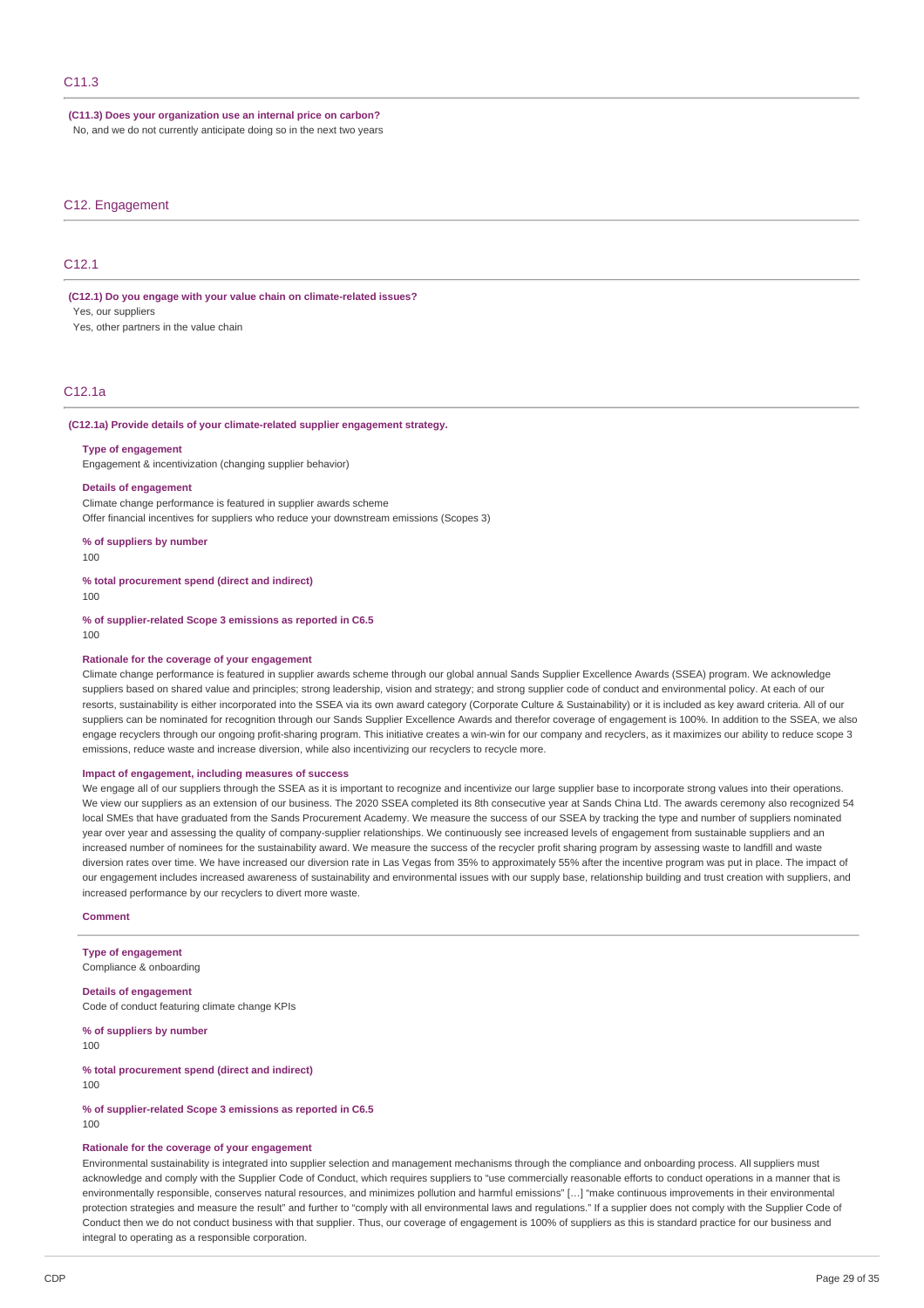#### **Impact of engagement, including measures of success**

The impact of our engagement includes increased awareness of sustainability and environmental issues within our supply base. Showing our expectation of commitment from suppliers to protect the environment from the very beginning of engagement paves the way to more targeted engagement and assessment with suppliers at the product level. As a result of the Supplier Code of Conduct and auditing against the code, multiple suppliers have made advances in environmental stewardship and improved documentation of their climate and environmental initiatives. Suppliers such as FF&E (furniture, fixture, and equipment suppliers) and food suppliers are more likely to be in compliance with environmental regulations than they were before our Supplier Code of Conduct was updated with climate and environmental requirements. We periodically assess our contracts and update them with the new procedures and policies, including climate change-related criteria. We measure success by striving for 100% supplier compliance. In 2020, we achieved an estimated 97% compliance with the supplier code of conduct. Since adding environmental criteria into our Supplier Code of Conduct, we have seen a positive response from our suppliers and a willingness to engage on environmental issues.

#### **Comment**

**Type of engagement**

Information collection (understanding supplier behavior)

#### **Details of engagement**

Other, please specify (Identification of sustainable products)

#### **% of suppliers by number**

6

#### **% total procurement spend (direct and indirect)**

3

#### **% of supplier-related Scope 3 emissions as reported in C6.5**

3

### **Rationale for the coverage of your engagement**

When evaluating suppliers we consider their alignment with our Sustainability Procurement Policy. The Policy aims to minimize negative environmental impacts by ensuring the procurement of products and services that 1) Conserve natural resources, materials, water and energy, and protect biodiversity 2) Maximize recyclability and recycled content, and minimize waste 3) Reduce toxicity and pollution, including greenhouse gas emissions and 4) Provide opportunities for small and medium size enterprises and local businesses. The policy covers products and materials in the following three categories: 1) Required sustainable products: products that must meet the specified sustainability criteria. Any exception or deviation from the sustainability guidelines shall be approved in advance. 2) Recommended sustainable products – products that should follow the sustainability criteria where feasible. 3) Potential sustainable products – products for which sustainability attributes and criteria should be explored. We collect information from suppliers to evaluate whether their products meet our policy, if not, we work with suppliers for alternative sustainable products. Suppliers selected for this type of engagement are those in targeted commodity categories, who can or do supply us with sustainable product alternatives. Currently, we collect information for about 8% of suppliers comprising approximately 3% of total procurement spend. Since collecting information on sustainable products from suppliers began, we have seen our sustainable procurement spend for targeted commodity categories increase by a few percentage points.

#### **Impact of engagement, including measures of success**

We measure the success of our product-level sustainability program by monitoring the percentage of purchased products that are compliant with our sustainability standards. We also set annual sustainable procurement targets for each product category. We assess and measure the success of this initiative regularly through monthly sustainable procurement reports and annual reviews with property sustainability leaders and the procurement department. The impact of our engagement includes increased purchasing of sustainable product alternatives and creation of demand for these products from our supply base. Since monitoring and measuring sustainable products, we have increased purchasing of sustainable products with credible sustainability certifications in our F&B category including procuring FairTrade coffee, Rainforest alliance bananas, and USDA organic vegetables at our Las Vegas properties. At Marina Bay Sands, we have increased our sustainable seafood purchasing and increased procurement of MSC certified seafood products. Marina Bay Sands has set a goal to procure 50% of annual seafood spend from responsible sources by 2020. We also monitor and measure in dollar spend, procurement of sustainable products including LED light bulbs, Energy Star or energy-efficient technology and appliances, FSC certified paper, environmentally friendly cleaning supplies and more.

#### **Comment**

#### **Type of engagement**

Innovation & collaboration (changing markets)

#### **Details of engagement**

Run a campaign to encourage innovation to reduce climate impacts on products and services Other, please specify (Co-developing products)

#### **% of suppliers by number**

0.3

## **% total procurement spend (direct and indirect)**

0.7

#### **% of supplier-related Scope 3 emissions as reported in C6.5** 1

#### **Rationale for the coverage of your engagement**

We select specific suppliers that we have developed strong relationships with to form innovative and collaborative partnerships. The goal of these types of collaborations is to establish relationships that both help us achieve our sustainability goals and also help the supplier innovate and improve their practices. In 2020 we engaged with 18 suppliers directly and many other suppliers indirectly to innovate, collaborate, and co-develop products that reduce our climate and environmental impacts. We also continue to engage with suppliers on initiatives put into place in years prior.

## **Impact of engagement, including measures of success**

We measure the success of these types of engagements through monthly sustainable procurement reports and annual reviews. Our ability to leverage these partnerships to achieve our sustainability goals also factors into our overall measure of success of these engagements. We collaborate and innovate with a variety of suppliers to develop products and services that help us achieve our environmental and sustainability goals and also reduce our scope 3 emissions. For example, we frequently work with lighting suppliers to develop highly efficient lightbulbs that our customized to our unique operations and needs. This type of collaboration drives supplier product innovation and also a reduction in environmental impact. We've also worked with suppliers to develop customized waste management technology for food waste which allows us to more effectively divert food waste from landfill. Some further examples of other supplier innovation and collaboration include working with our shuttle busses to reduce idling and improve fuel efficiency and partnering with our linen suppliers to develop towels and linen that use less resources and require less water and energy to wash. In, Las Vegas we have worked with our suppliers on a dock optimization project which reduced vehicle idling by allowing suppliers to schedule deliveries online. The new process has reduced both congestion and emissions as a result. Further, we also host supplier workshops and work with suppliers to develop cost-neutral solutions to purchase sustainable food products.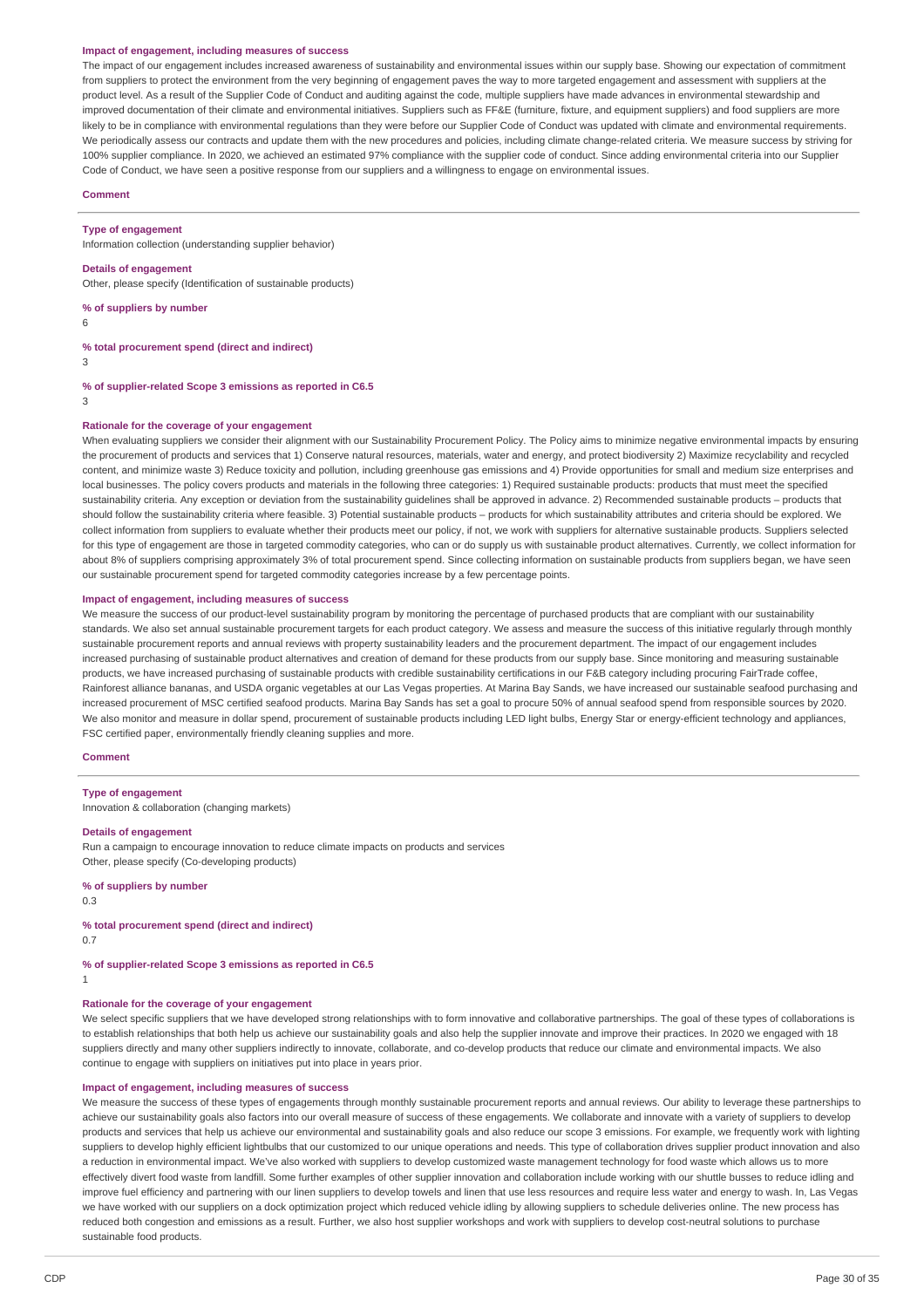## C12.1d

#### **(C12.1d) Give details of your climate-related engagement strategy with other partners in the value chain.**

Our climate-related engagement strategy with other partners in the value chain includes seeking out unique opportunities to work with those that have an impact on our sustainability goals, a direct impact on our business, or can benefit from a partnership with our company. We consider value chain partners to be both direct and indirect suppliers.

In 2020, we continued our partnership with utility supplier NV Energy to offset 100% of annual electricity consumption moving forward at The Venetian Resort Las Vegas and Sands Expo & Convention Center, through the purchase of Renewable Energy Certificates (RECs). This year we also increased our engagement with NV Energy by include International-RECs as part of our scope. The partnership builds on our energy efficiency progress thus far and our mission to explore options to increase the utilization of renewable energy across our portfolio. This resort is also partnering with FishWise, an innovative and solutions-driven industry leader providing data-driven market tools and expertise in sustainability, human rights action, and traceability best practices. Through this partnership the resort will engage multiple seafood suppliers on product traceability and sustainability in order to increase the procurement of responsibly and sustainably sourced seafood.

In 2017, our property, Marina Bay Sands Singapore partnered with the World Wide Fund for Nature (WWF) to improve the sustainability practices of fish farms in Malaysia through their Aquaculture Improvement Project. As a large purchaser of seafood, we saw this value-chain partnership as an opportunity to help restore the health of our ocean ecosystems and improve the livelihoods of nearby fishing communities, both of which are negatively impacted by climate change. This partnership also helps our business by helping us receive higher quality sustainable seafood products. Through this partnership, Marina Bay Sands set sustainability 2020 sustainability seafood goals. At Sands China Ltd., we also worked with Standard Textile to procure towels, bathrobes, and rugs that require significantly less water, energy, and chemicals to launder. Although we do not save water and energy directly, our linen cleaning supplier is saving these resources within their operations, which helps to improve sustainability within our supply chain and reduces greenhouse gas emissions associated with linen cleaning.

We approach other value-chain partnerships similarly, by adapting strategies where the social, environmental, and economic benefits extend beyond our business into our community and up and down our value chain.

## C12.3

(C12.3) Do you engage in activities that could either directly or indirectly influence public policy on climate-related issues through any of the following? Direct engagement with policy makers Trade associations **Other** 

### C12.3a

#### **(C12.3a) On what issues have you been engaging directly with policy makers?**

| <b>Focus of</b><br>legislation position |         | Corporate Details of engagement                                                                                                                                                                                                                                           | <b>Proposed legislative solution</b>                                                                                                                                                                                                                                            |
|-----------------------------------------|---------|---------------------------------------------------------------------------------------------------------------------------------------------------------------------------------------------------------------------------------------------------------------------------|---------------------------------------------------------------------------------------------------------------------------------------------------------------------------------------------------------------------------------------------------------------------------------|
| Clean<br>energy<br>qeneration           | Support | In 2019, we, along with our peers in the local hospitality industry as well as interested<br>companies, supported the SB 358 that expanded Renewable Portfolio Standard in Nevada.<br>The legislative session runs every 2 years and thus we did not participate in 2020. | During the last legislative session in 2019, we supported SB 358 that expanded the<br>Renewable Portfolio Standard in Nevada to 50% by 2030 advancing renewable energy<br>generation in the state.                                                                              |
| Clean<br>energy<br>qeneration           | Support | In 2019, we supported a local proposal for a rate tariff based on renewable energy.                                                                                                                                                                                       | We filed a letter of support for Optional Pricing Program Rate (OPPR) proposed by a local<br>utility in Nevada that would introduce an electricity tariff based renewable energy contracts.<br>Ultimately, this tariff was rejected by the Public Utility Commission of Nevada. |

### $C12.3<sub>b</sub>$

**(C12.3b) Are you on the board of any trade associations or do you provide funding beyond membership?** Yes

## C12.3c

#### (C12.3c) Enter the details of those trade associations that are likely to take a position on climate change legislation.

#### **Trade association**

The National Environment Agency of Singapore

#### **Is your position on climate change consistent with theirs?**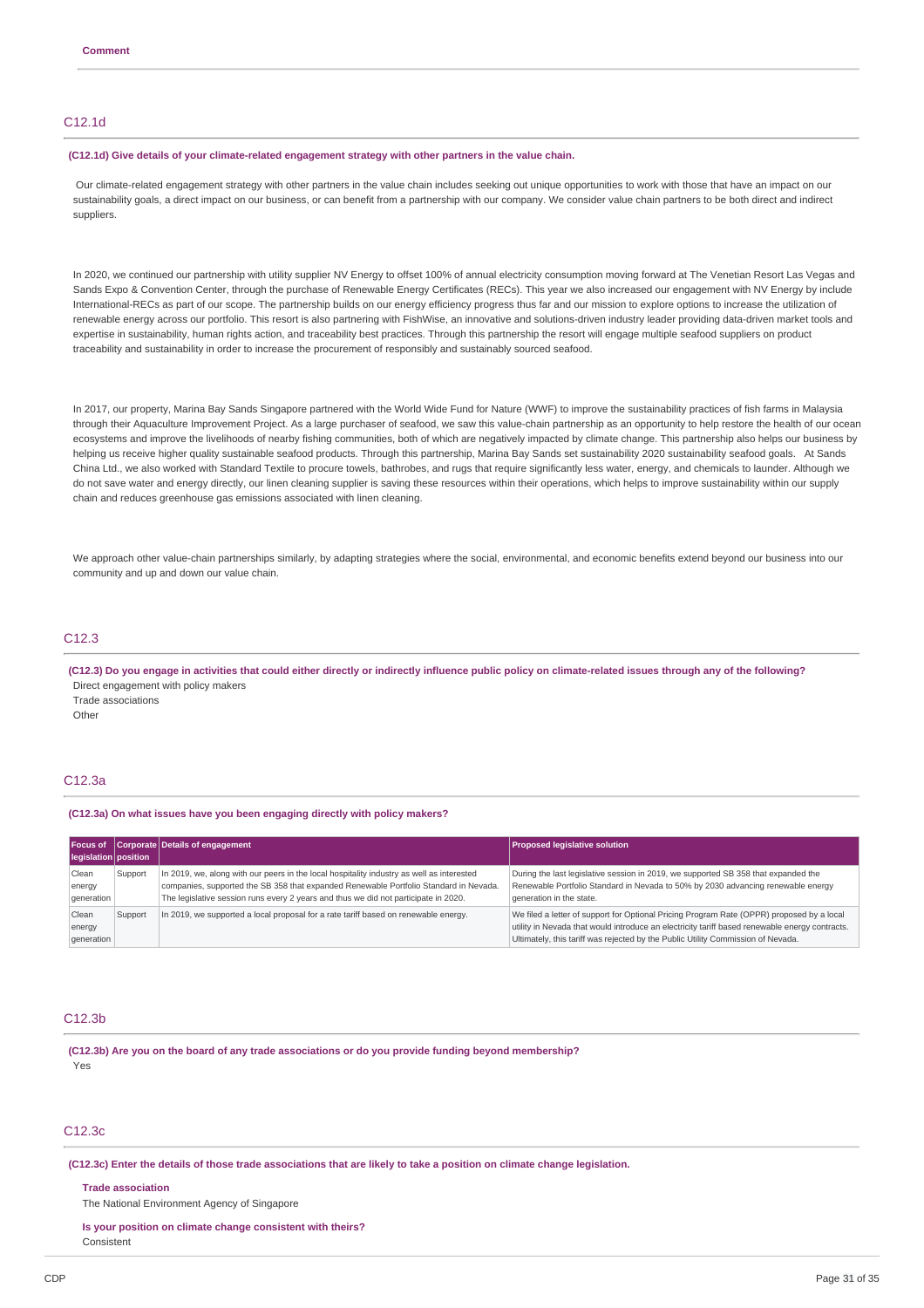#### **Please explain the trade association's position**

Formed on July 1st, 2012, the National Environment Agency (NEA) is the leading public organization responsible for improving and sustaining a clean and green environment in Singapore. The NEA develops and spearheads environmental initiatives and programs through its partnership with the People, Public and individual to take up environmental ownership and to care for the environment as a way of life. By protecting Singapore's resources from pollution, maintaining a high level of public health and providing timely meteorological information, the NEA endeavors to ensure sustainable development and a quality living environment for present and future generations. The NEA and the country of Singapore publically communicate their stance on climate change and proactively put plans in place to address its impacts. More on their efforts can be found here: https://www.nea.gov.sg/our-services/climate-change-energy-efficiency/climate-change/singapore's-efforts-in-addressing-climate-change

#### **How have you influenced, or are you attempting to influence their position?**

Our Executive Director of Sustainability and Property Development at Marina Bay Sands in Singapore is on the executive committee of NEA's 3R MICE Force. He participates in meetings every two months to execute strategies and plans to drive better waste management across the MICE (meetings, incentives, conferences and exhibitions) industry in Singapore.

#### **Trade association**

Singapore Packaging Agreement

# **Is your position on climate change consistent with theirs?**

Consistent

#### **Please explain the trade association's position**

The Singapore Packaging Agreement (SPA) is a joint initiative by government, industry and NGOs to reduce packaging waste, which constitutes to roughly one-third (by weight) of Singapore's total domestic waste. The National Environment Agency (NEA) leads this initiative. The NEA and the country of Singapore publically communicate their stance on climate change and proactively put plans in place to address its impacts. More on their efforts can be found here: https://www.nea.gov.sg/ourservices/climate-change-energy-efficiency/climate-change/singapore's-efforts-in-addressing-climate-change

#### **How have you influenced, or are you attempting to influence their position?**

Both our Vice President of Procurement and Executive Director of Sustainability and Property Development at Marina Bay Sands in Singapore are on the SPA governing committee. They participate in quarterly meetings and strategy discussions to encourage the use of less packaging in Singapore.

#### **Trade association**

Public Utilities Board (PUB) Water Network 7th Panel

#### **Is your position on climate change consistent with theirs?**

Consistent

#### **Please explain the trade association's position**

PUB is a statutory board under the Ministry of the Environment and Water Resources and is the national water agency that manages Singapore's water supply, water catchment and used water. PUB's Water Network was formed in 2004 with the objective of playing a consultative and advisory role to enhance PUB's policies and programs, to encourage greater ownership of Singapore's water resources. The Ministry of the Environment and Waste Resources and the country of Singapore publically communicate their stance on climate change and proactively put plans in place to address its impacts. More on their efforts can be found here: https://www.mewr.gov.sg/resources-climate-action-sg.

#### **How have you influenced, or are you attempting to influence their position?**

Our Executive Director of Sustainability and Property Development at Marina Bay Sands in Singapore is a member of the PUB's Water Network 7th Panel. He attends two formal meetings annually to provide feedback on PUB's engagement and public education programs to help develop better policies and programs to encourage greater ownership of Singapore's water resources. He also attends subgroup meetings on specific topics where necessary and attends PUB activities and events when possible.

### **Trade association**

ASHRAE

## **Is your position on climate change consistent with theirs?**

Consistent

## **Please explain the trade association's position**

ASHRAE, founded in 1894, is a global society advancing human well-being through sustainable technology for the built environment. The Society and its members focus on building systems, energy efficiency, indoor air quality, refrigeration and sustainability within the industry. Through research, standards writing, publishing and continuing education, ASHRAE shapes tomorrow's built environment today. ASHRAE was formed as the American Society of Heating, Refrigerating and Air-Conditioning Engineers by the merger in 1959 of American Society of Heating and Air-Conditioning Engineers (ASHAE) founded in 1894 and The American Society of Refrigerating Engineers (ASRE) founded in 1904. In 2012, as part of a rebranding, ASHRAE began doing business as "ASHRAE" vs. using its full legal name of the American Society of Heating, Refrigerating and Air-Conditioning Engineers. Use of ASHRAE reflects the Society's worldwide membership and that services will continue evolving globally. ASHRAE's Position Document on Climate Change can be found here: https://www.ashrae.org/File%20Library/About/Position%20Documents/ASHRAE-Position-Document-on-Climate-Change.pdf

#### **How have you influenced, or are you attempting to influence their position?**

Our Executive Director of MEP and Plant Operations in Macao is the President of ASHRAE Macao Chapter and the chair of the Sustainability Committee. As Chapter President, he guides the direction of the chapter operations and organizes technical seminars and symposium. Topics such as energy efficiency, sustainability, indoor air quality, buildings performance, retro-commissioning, LEED and bEQ (building energy quotient) certifications are discussed with engineers, industry professionals in Macao, and regional countries as part of the chapters aim to create a platform for knowledge sharing and further education, training, development for professionals. Our Executive Director collaborates with other similar local and international trade associations and governmental bodies for knowledge sharing, green building standard updates, and participation in discussions of future developments. Our Executive Director actively participates and shares ideas and improvements to several committees within ASHRAE in regional chapters through annual conferences and regional planning meetings. He is also the international panel member of ASHRAE's 14th Asia Pacific Conference on Built Environment (APCBE) and presented a technical paper on Sustainable Future and role of professionals to lead and innovate. His technical paper titled "Improvements Keep Macao Resorts Efficient" had been published in November 2018 ASHRAE Journal which also won the global honourable mention award and winner award for Asia Region in Existing Building Category.

#### **Trade association**

The Nevada Resort Association

#### **Is your position on climate change consistent with theirs?**

Consistent

#### **Please explain the trade association's position**

Nevada Resort Association participates in discussions regarding energy policy for the State of Nevada on behalf of its members as appropriate. For example, during the last legislative session in 2019, the Nevada Resort Association supported SB 358 that expanded the Renewable Portfolio Standard in Nevada to 50% by 2030 advancing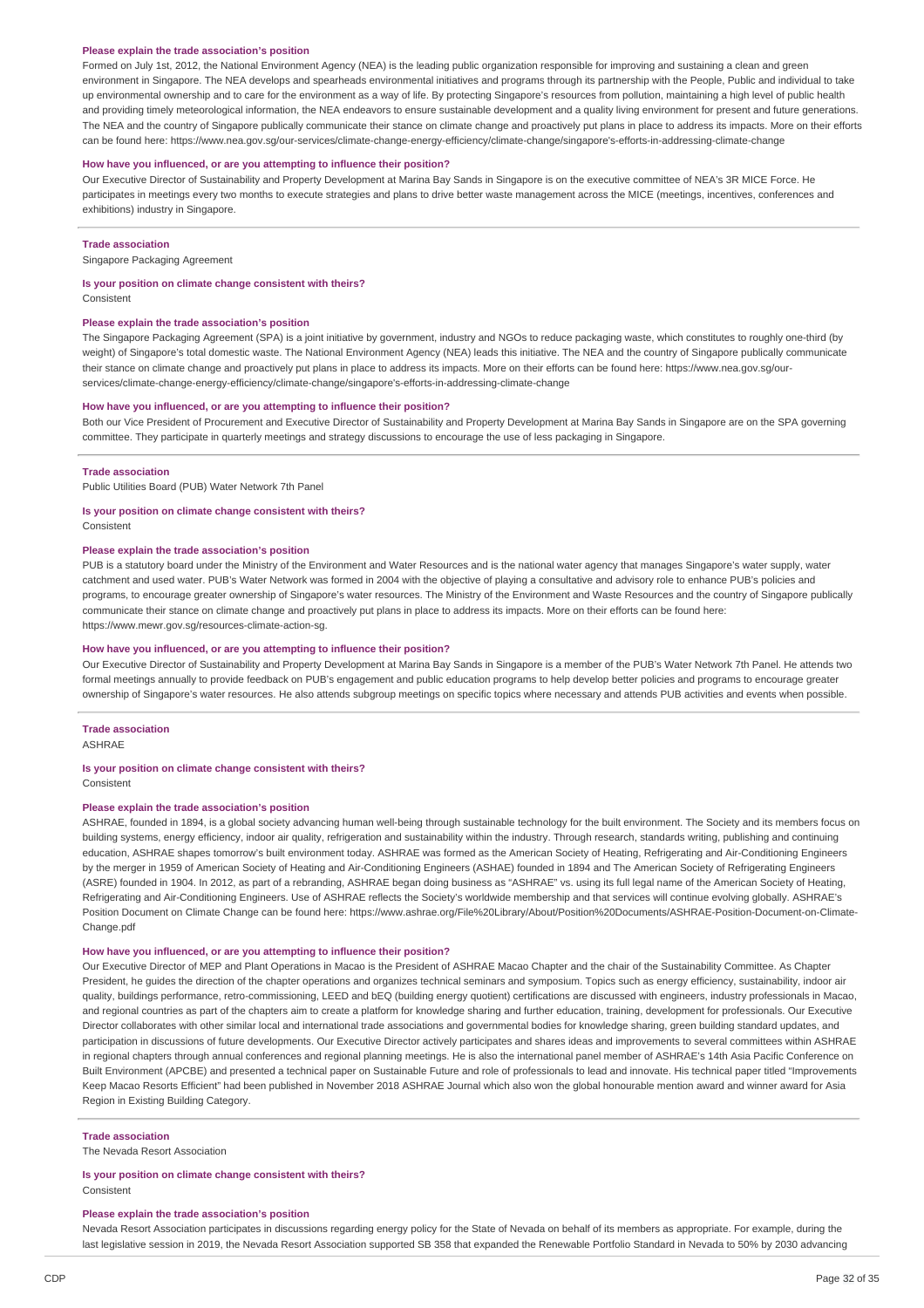#### **How have you influenced, or are you attempting to influence their position?**

The Senior Vice President of Government Relations and Vice President of Government Relations are both members of the Nevada Resort Association board. Our Senior Vice President of Global Sustainability engages with the Nevada Resort Association on various environmental issues ranging from energy and water to food waste. Through her role as co-chair of the Nevada Resort Associations Corporate Social Responsibility Committee as well as a key member of the energy subgroup she seeks to convene regional hospitality and gaming companies to discuss and act on pertinent regional social and environmental issues.

### C12.3e

#### **(C12.3e) Provide details of the other engagement activities that you undertake.**

(1) Better Building Challenge: Las Vegas Sands is a member of the Better Buildings Alliance facilitated by the U.S. Department of Energy. Part of our commitment to this initiative was joining the Better Buildings Challenge and committing to making The Venetian Resort Las Vegas 20% more energy-efficient over the next decade by reducing the GHG emissions of our buildings. To date we have taken part in a number of working groups to assess the scope of the initiative and better determine the areas where we can have the most impact in terms of energy efficiency upgrades and energy consumption reductions. We track energy consumption and disclose that to the Better Buildings Challenge working group on an annual basis.

(2) Marina Bay Sands has a formal partnership with the World Wide Fund for Nature (WWF). The partnership entails collaboration around three key areas: improving sustainability in Marina Bay Sands' seafood supply chain; sponsoring three fishery conservation projects in the region; and raising guest awareness on sustainability. This partnership helps mitigate against the negative impacts of climate change on ocean ecosystem health and the livelihoods of nearby fishing communities.

(3) Macao International Environmental Conference and Forum (MIECF) Technical Visit Initiative: Sands China Ltd. has collaborated with Macao Environmental Protection Agency to share sustainability best practices with the delegates and industry professionals of MIECF. The collaboration has three objectives: is to raise awareness of sustainability; share technology, techniques and best practices; and inspire both individuals and companies to embrace the waste reduction and recycling efforts.

(4) Marina Bay Sands is a member of the World Building Council for Sustainable Development (WBCSD), Singapore Chapter. WBCSD is a global, CEO-led organization of over 200 leading businesses working together to accelerate the transition to a sustainable world. Within the Singapore Chapter, representatives from Marina Bay Sands participate in discussions that are critical to local and regional sustainability issues.

(5) Our Executive Director of MEP and Plant Operations in Macao is an active member of the Sustainable Energy Association of Singapore (SEAS) where he contributes to their program in relation to energy efficiency and renewable energy. He is also a senior member of the International Society of Sustainability Professionals (ISSP). He is also a member of British Chamber of Commerce in Macao (Britcham) and the chair of the environmental committee.

(6) The Venetian Resort is part of the Environmental Protection Agency's U.S. Food Loss and Waste 2030 Champion program. As a champion, the Venetian Resort is joining an exclusive list of American businesses and organizations in a pledge to reduce food waste in our operations by 50 percent before the year 2030.

#### C12.3f

(C12.3f) What processes do you have in place to ensure that all of your direct and indirect activities that influence policy are consistent with your overall climate **change strategy?**

As part of the Sands ECO360 strategy, we monitor various activities each year, including external stakeholder engagements, affiliations, memberships, and other activity types to ensure that such activities align with the overall corporate climate change strategy. Every year we evaluate our involvement and position in policymaking, associations, research organizations and other main stakeholders. For example, the sustainability department is consulted on environmental positions the company takes in relation to energy and climate change policy. The sustainability department works with appropriate departments such as investor relations, government relations, and communications to craft position statements and disclose environmental information that is consistent and relevant to the company's overall Sands ECO360 strategy. Concurrently, we also strive to enhance the resort experience of our guests as well as the quality of life in the communities in which we live and operate. To ensure engagement is consistent, our Chief Sustainability Officer has the oversight and sign-off capabilities over all Sands ECO360 direct and indirect activities to ensure these activities would be consistent with the overall climate change strategy.

### C12.4

(C12.4) Have you published information about your organization's response to climate change and GHG emissions performance for this reporting year in places **other than in your CDP response? If so, please attach the publication(s).**

**Publication** In mainstream reports

**Status** Complete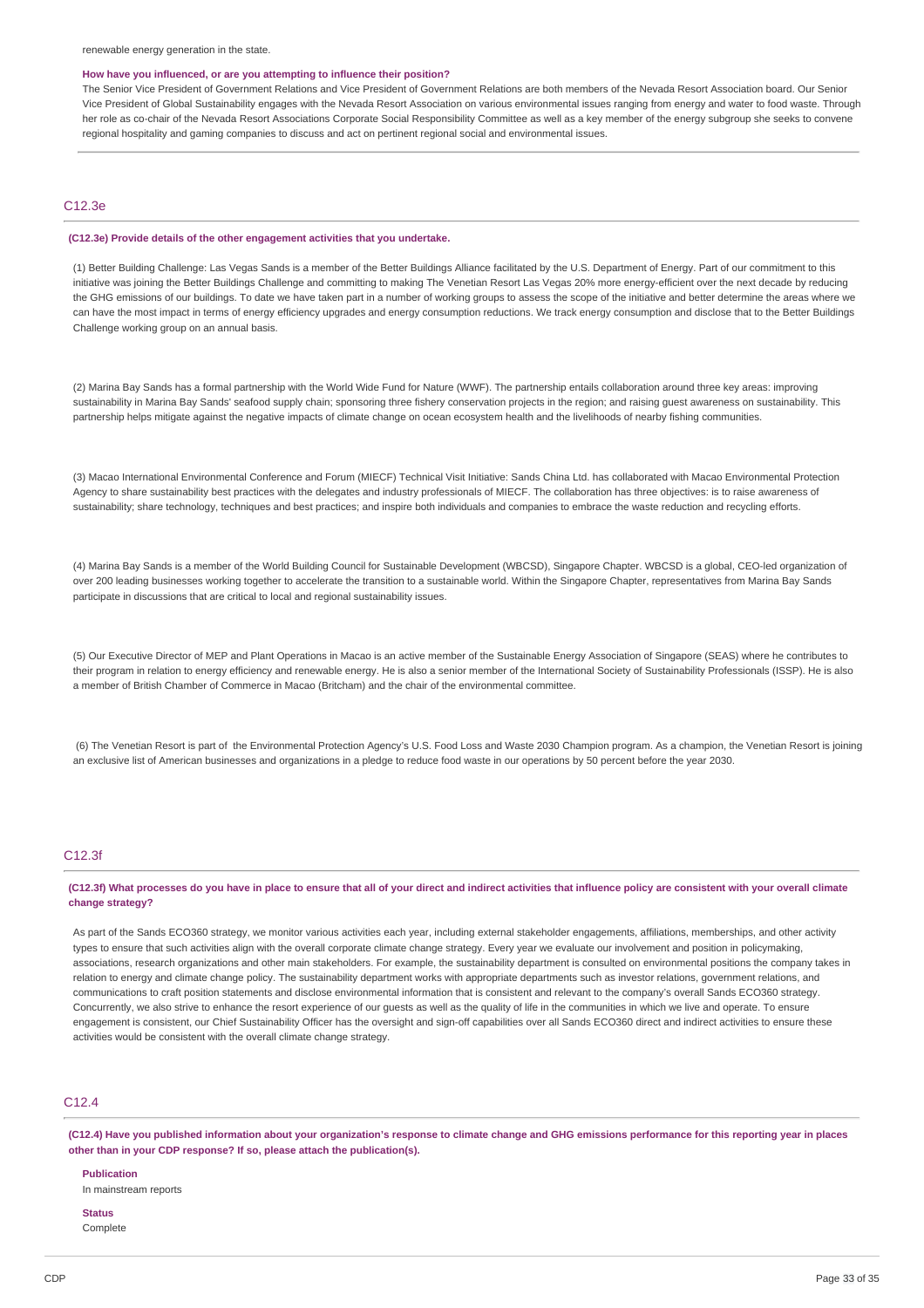### **Attach the document**

Proxy 2021.pdf

### **Page/Section reference** pg 15

### **Content elements**

Governance Strategy Risks & opportunities Emissions figures Emission targets Other metrics

#### **Comment**

Annual Proxy Report https://d18rn0p25nwr6d.cloudfront.net/CIK-0001300514/97fb85ba-707d-4d38-a48d-b23cb04a1884.pdf

#### **Publication**

In mainstream reports

**Status** Complete

### **Attach the document**

2020-Sands-China-ESG-report\_EN.pdf

#### **Page/Section reference**

Entire document. Pages 16-23 and 44-47 contains environmental metrics

## **Content elements**

Governance Strategy Risks & opportunities Emissions figures Emission targets Other metrics

#### **Comment**

SCL ESG Report https://assets.sandsresortsmacao.cn/content/sandschina/community-affairs/ESG-report/2020-Sands-China-ESG-report\_EN.pdf

### **Publication**

In voluntary sustainability report

# **Status**

Complete

#### **Attach the document** 55989\_LVSC\_ESG 2020\_AW6\_V5\_singles.pdf

**Page/Section reference** Pages 20-27 and pages 54-57

### **Content elements**

Governance Strategy Risks & opportunities Emissions figures Emission targets Other metrics

#### **Comment** LVS ESG Report https://www.ifoldsflip.com/i/1394570-2020-environmental-social-governance-report

**Publication** In other regulatory filings

## **Status**

Complete

### **Attach the document**

LVS-4Q20-Final-Presentation-Deck.cleaned\_ESGsec.pdf

## **Page/Section reference**

all

### **Content elements**

Strategy Emission targets Other, please specify (ESG recognitions)

#### **Comment**

Quarterly earnings deck